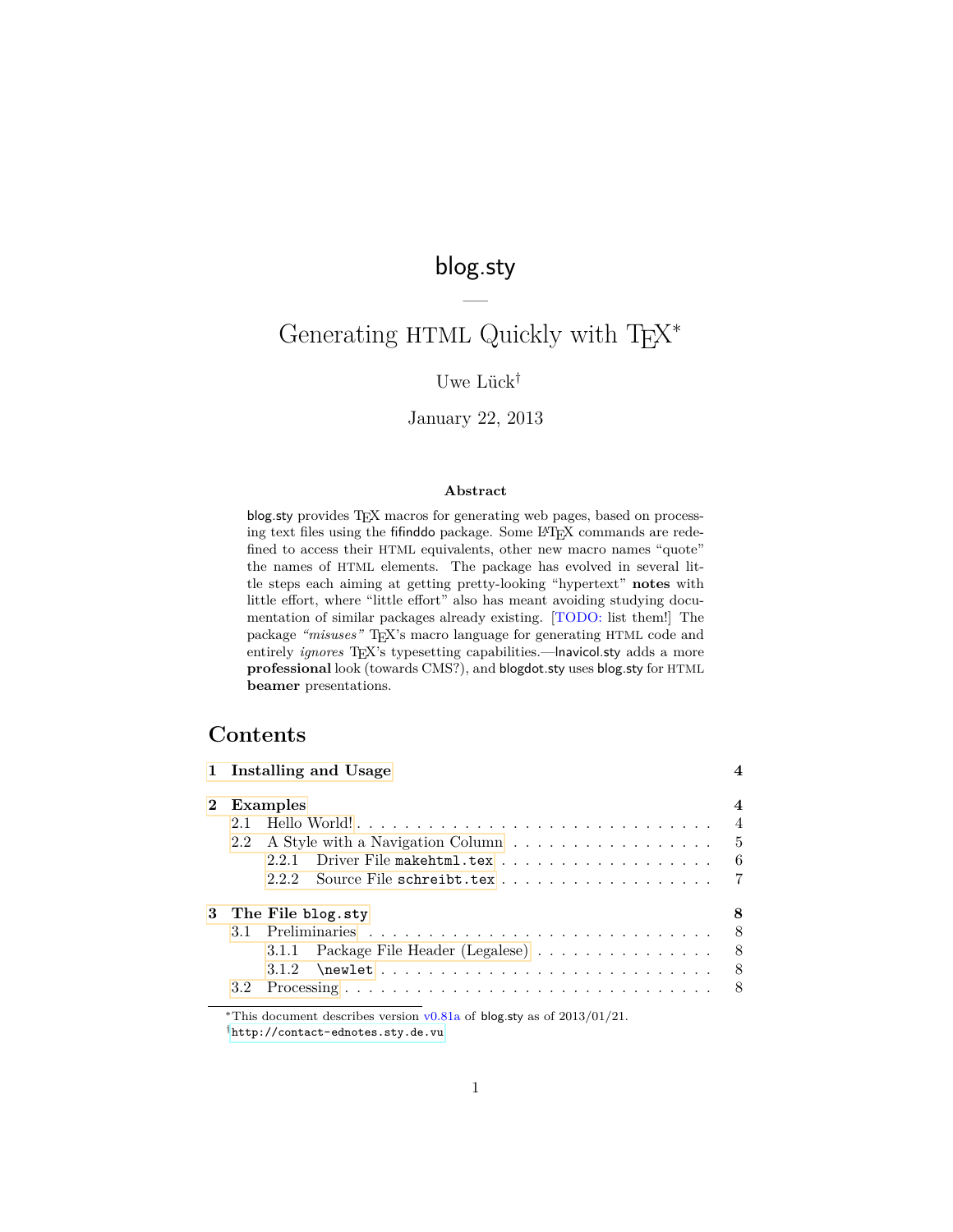|         | 3.2.1       | 8                                                                                                                                                                                                                                                                                                                                                                                                                                                                            |
|---------|-------------|------------------------------------------------------------------------------------------------------------------------------------------------------------------------------------------------------------------------------------------------------------------------------------------------------------------------------------------------------------------------------------------------------------------------------------------------------------------------------|
|         | 3.2.2       | $8\,$                                                                                                                                                                                                                                                                                                                                                                                                                                                                        |
|         | 3.2.3       | 8                                                                                                                                                                                                                                                                                                                                                                                                                                                                            |
|         | 3.2.4       | 9                                                                                                                                                                                                                                                                                                                                                                                                                                                                            |
|         | 3.2.5       | 10                                                                                                                                                                                                                                                                                                                                                                                                                                                                           |
|         | 3.2.6       | <i>Executing</i> Source File Code Optionally<br>10                                                                                                                                                                                                                                                                                                                                                                                                                           |
|         | 3.2.7       | "Ligatures", Package Options<br>11                                                                                                                                                                                                                                                                                                                                                                                                                                           |
|         | 3.2.8       | $\langle p \rangle$ from Empty Line, Package Option<br>12                                                                                                                                                                                                                                                                                                                                                                                                                    |
| 3.3     |             | 12                                                                                                                                                                                                                                                                                                                                                                                                                                                                           |
|         | 3.3.1       | 13                                                                                                                                                                                                                                                                                                                                                                                                                                                                           |
|         | 3.3.2       | 13                                                                                                                                                                                                                                                                                                                                                                                                                                                                           |
|         | 3.3.3       | 15                                                                                                                                                                                                                                                                                                                                                                                                                                                                           |
|         | 3.3.4       | "Escaping" HTML Code for "Verbatim" $\ldots \ldots \ldots$<br>15                                                                                                                                                                                                                                                                                                                                                                                                             |
|         | 3.3.5       | 16                                                                                                                                                                                                                                                                                                                                                                                                                                                                           |
|         | 3.3.6       | 17                                                                                                                                                                                                                                                                                                                                                                                                                                                                           |
|         | 3.3.7       | 17<br>$Comments \dots \dots \dots \dots \dots \dots \dots \dots \dots \dots \dots \dots$                                                                                                                                                                                                                                                                                                                                                                                     |
|         | 3.3.8       | 17<br>$\mathrm{CSS}$                                                                                                                                                                                                                                                                                                                                                                                                                                                         |
| 3.4     |             | 18<br>Paragraphs and Line Breaks                                                                                                                                                                                                                                                                                                                                                                                                                                             |
| $3.5\,$ |             | 18                                                                                                                                                                                                                                                                                                                                                                                                                                                                           |
| 3.6     |             | 19                                                                                                                                                                                                                                                                                                                                                                                                                                                                           |
| 3.7     |             | 20                                                                                                                                                                                                                                                                                                                                                                                                                                                                           |
| 3.8     |             | 21                                                                                                                                                                                                                                                                                                                                                                                                                                                                           |
|         | 3.8.1       | 21                                                                                                                                                                                                                                                                                                                                                                                                                                                                           |
|         | 3.8.2       | 22<br>Special cases of Basic Link Macros                                                                                                                                                                                                                                                                                                                                                                                                                                     |
|         | 3.8.3       | 22<br>Italic Variants                                                                                                                                                                                                                                                                                                                                                                                                                                                        |
|         | 3.8.4       | 22                                                                                                                                                                                                                                                                                                                                                                                                                                                                           |
|         | 3.8.5       | Built Macros for Links to Remote Files<br>23                                                                                                                                                                                                                                                                                                                                                                                                                                 |
| $3.9\,$ |             | 24                                                                                                                                                                                                                                                                                                                                                                                                                                                                           |
|         | 3.9.1       | 24                                                                                                                                                                                                                                                                                                                                                                                                                                                                           |
|         | 3.9.2       | 24                                                                                                                                                                                                                                                                                                                                                                                                                                                                           |
|         | 3.9.3       | $25\,$<br>Ligatures and the Like $\ldots \ldots \ldots \ldots \ldots \ldots$                                                                                                                                                                                                                                                                                                                                                                                                 |
|         | 3.9.4       | 25                                                                                                                                                                                                                                                                                                                                                                                                                                                                           |
|         | 3.9.5       | 25                                                                                                                                                                                                                                                                                                                                                                                                                                                                           |
|         | 3.9.6       | 26                                                                                                                                                                                                                                                                                                                                                                                                                                                                           |
|         |             | Dashes<br>26                                                                                                                                                                                                                                                                                                                                                                                                                                                                 |
|         | 3.9.7       | <b>Spaces</b><br>$\mathcal{L}(\mathcal{L}(\mathcal{L},\mathcal{L},\mathcal{L},\mathcal{L},\mathcal{L},\mathcal{L},\mathcal{L},\mathcal{L},\mathcal{L},\mathcal{L},\mathcal{L},\mathcal{L},\mathcal{L},\mathcal{L},\mathcal{L},\mathcal{L},\mathcal{L},\mathcal{L},\mathcal{L},\mathcal{L},\mathcal{L},\mathcal{L},\mathcal{L},\mathcal{L},\mathcal{L},\mathcal{L},\mathcal{L},\mathcal{L},\mathcal{L},\mathcal{L},\mathcal{L},\mathcal{L},\mathcal{L},\mathcal{L},\mathcal{$ |
|         | 3.9.8       | 26<br>Quotes, Apostrophe $\dots \dots \dots \dots \dots \dots \dots$                                                                                                                                                                                                                                                                                                                                                                                                         |
|         | 3.9.9       | (Sub- and) Superscript Digits/Letters $\ldots \ldots \ldots$<br>27                                                                                                                                                                                                                                                                                                                                                                                                           |
|         |             | $28\,$<br>$3.9.10$ Math<br>.                                                                                                                                                                                                                                                                                                                                                                                                                                                 |
|         |             | $\,29$                                                                                                                                                                                                                                                                                                                                                                                                                                                                       |
|         |             | 29                                                                                                                                                                                                                                                                                                                                                                                                                                                                           |
|         |             | $30\,$                                                                                                                                                                                                                                                                                                                                                                                                                                                                       |
|         |             | 31                                                                                                                                                                                                                                                                                                                                                                                                                                                                           |
|         |             | 31                                                                                                                                                                                                                                                                                                                                                                                                                                                                           |
|         | 3.11 Tables | 31                                                                                                                                                                                                                                                                                                                                                                                                                                                                           |
|         |             | $31\,$                                                                                                                                                                                                                                                                                                                                                                                                                                                                       |
|         |             | $32\,$                                                                                                                                                                                                                                                                                                                                                                                                                                                                       |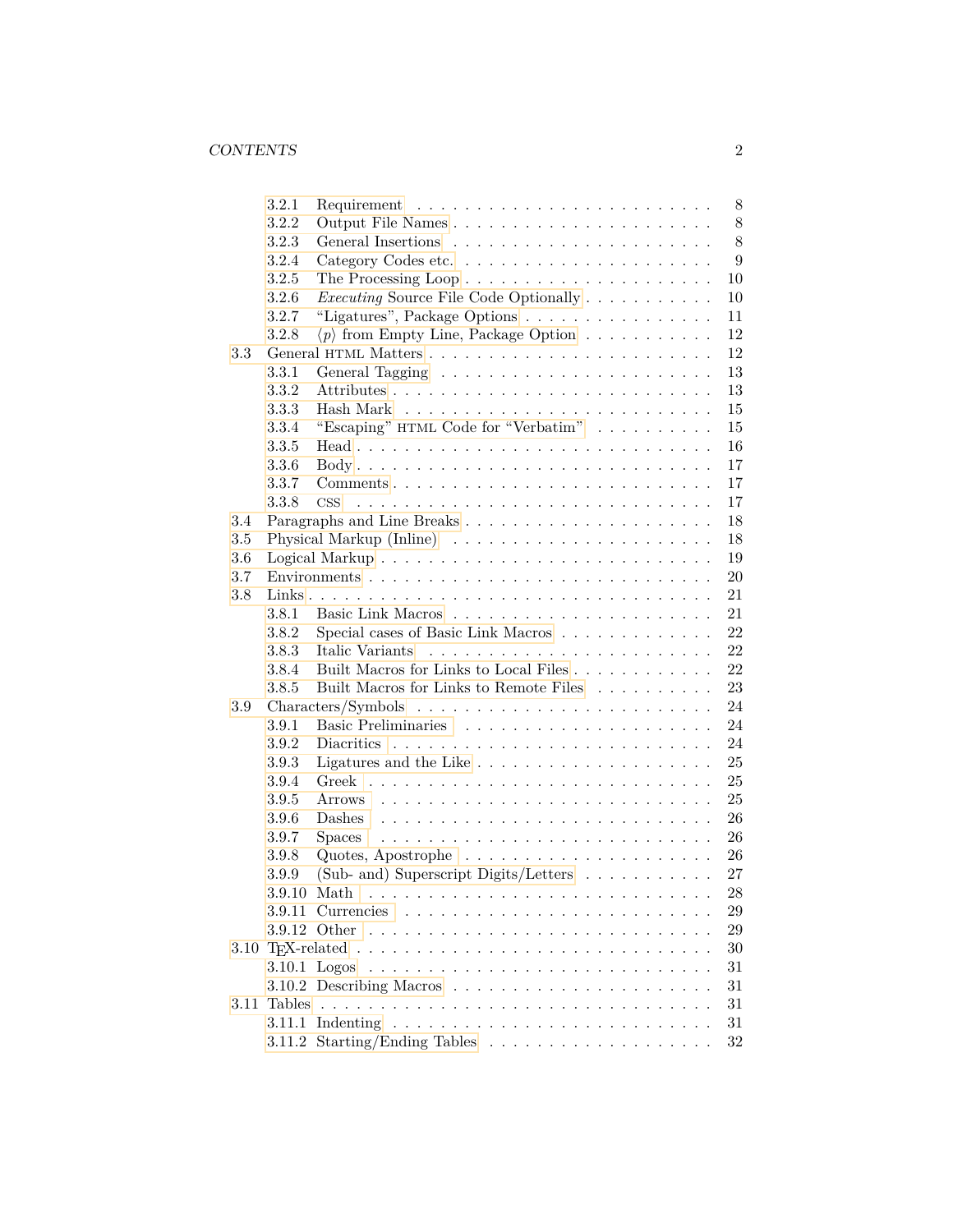|                |                                                                                                 |  |  |  | $32\,$   |
|----------------|-------------------------------------------------------------------------------------------------|--|--|--|----------|
|                |                                                                                                 |  |  |  | 33       |
|                | 3.11.5 "Implicit" Attributes and a "T <sub>F</sub> X-like" Interface $\dots$ .                  |  |  |  | 34       |
|                | 3.11.6 Filling a Row with Dummy Cells                                                           |  |  |  | 35       |
|                |                                                                                                 |  |  |  | 36       |
|                |                                                                                                 |  |  |  | 36       |
|                |                                                                                                 |  |  |  | 37       |
| $\overline{4}$ | "Pervasive Ligatures" with blogligs.sty                                                         |  |  |  | 40       |
|                | 4.1                                                                                             |  |  |  | 41       |
|                | 4.2                                                                                             |  |  |  | 41       |
|                | 4.3                                                                                             |  |  |  | 41       |
|                | 4.4                                                                                             |  |  |  | 41       |
|                | 4.5                                                                                             |  |  |  | 42       |
|                | 4.6                                                                                             |  |  |  | 42       |
| 5              | Wiki Markup by markblog.sty                                                                     |  |  |  | 43       |
|                | 5.1                                                                                             |  |  |  | 43       |
|                | 5.2                                                                                             |  |  |  | 43       |
|                | 5.3                                                                                             |  |  |  | 43       |
|                | 5.4                                                                                             |  |  |  | 44       |
|                | 5.5                                                                                             |  |  |  | 44       |
|                | 5.6                                                                                             |  |  |  | 44       |
|                | 5.7                                                                                             |  |  |  | 45       |
|                |                                                                                                 |  |  |  |          |
| 6              | Real Web Pages with Inavicol.sty                                                                |  |  |  | 45       |
|                | 6.1                                                                                             |  |  |  | 45       |
|                | 6.2                                                                                             |  |  |  | 46       |
|                | 6.3<br>Page Style Settings (to be set locally) $\dots \dots \dots \dots \dots$                  |  |  |  | 46       |
|                | 6.4                                                                                             |  |  |  | 46       |
|                | 6.4.1                                                                                           |  |  |  | 46       |
|                | 6.4.2                                                                                           |  |  |  | 47       |
|                | $HTTP/Wikipedia$ tooltips $\ldots \ldots \ldots \ldots \ldots \ldots$<br>6.4.3                  |  |  |  | 48       |
|                | 6.5                                                                                             |  |  |  | 48       |
|                | 6.5.1                                                                                           |  |  |  | 48       |
|                | 6.5.2<br>Navigation and Main Row                                                                |  |  |  | 49       |
|                | 6.5.3                                                                                           |  |  |  | 50       |
|                | 6.6                                                                                             |  |  |  | 50       |
|                |                                                                                                 |  |  |  |          |
|                |                                                                                                 |  |  |  |          |
| 7              | <b>Beamer Presentations with blogdot.sty</b>                                                    |  |  |  | 50       |
|                | 7.1<br>Overview                                                                                 |  |  |  | 50       |
|                | 7.2                                                                                             |  |  |  | 53       |
|                | 7.3                                                                                             |  |  |  | 53       |
|                | 7.4                                                                                             |  |  |  | 53       |
|                | (Backbone for) Starting a "Slide"<br>7.5<br>Finishing a "Slide" and "Restart" (Backbone)<br>7.6 |  |  |  | 54<br>55 |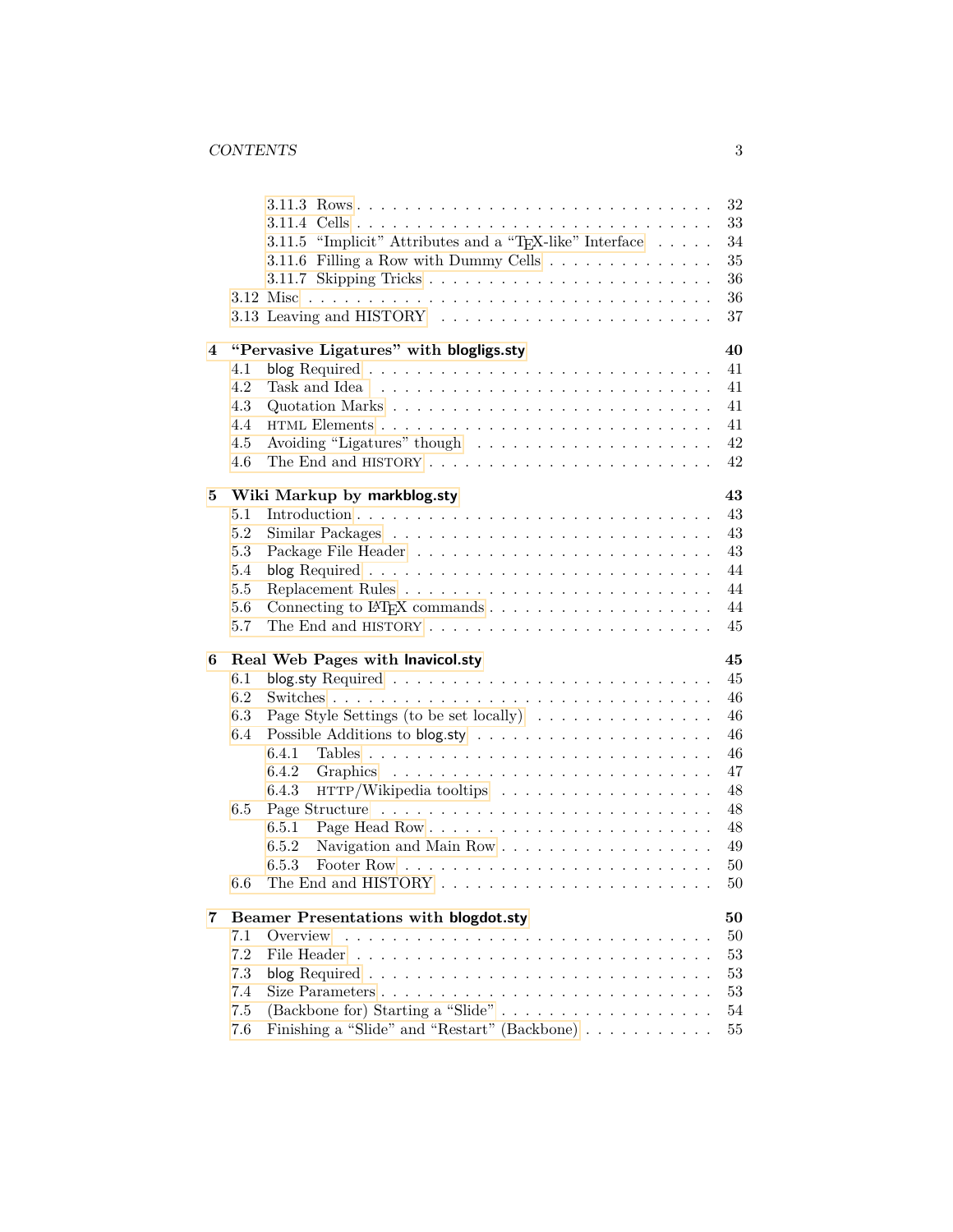### 1 INSTALLING AND USAGE 4

| 7.7 Moving to Next "Slide" (User Level) 56                                                          |  |
|-----------------------------------------------------------------------------------------------------|--|
|                                                                                                     |  |
|                                                                                                     |  |
| 7.10 The End and HISTORY $\ldots$ , $\ldots$ , $\ldots$ , $\ldots$ , $\ldots$ , $\ldots$ , $\ldots$ |  |

# <span id="page-3-0"></span>**1 Installing and Usage**

The file blog.sty is provided ready, **installation** only requires putting it some-where where T<sub>E</sub>X finds it (which may need updating the filename data base).<sup>[1](#page-3-3)</sup>

**User commands** are described near their implementation below.

However, we must present an **outline** of the procedure for generating HTML files:

At least one **driver** file and one **source** file are needed.

The **driver** file's name is stored in \jobname. It loads blog.sty by

### \RequirePackage{blog}

and uses file handling commands from blog.sty and [fifinddo](http://www.ctan.org/pkg/nicetext) (cf. mdoccheat.pdf from the [nicetext](http://www.ctan.org/pkg/nicetext) bundle).[2](#page-3-4) It chooses **source** files and the name(s) for the resulting HTML file(s). It may also need to load local settings, such as  $\u$ se[langcode](http://www.ctan.org/pkg/langcode) with the langcode<sup>[3](#page-3-5)</sup> package and settings for converting the editor's text encoding into the encoding that the head of the resulting HTML file advertises—or into HTML named entities (for me, atari\_ht.fdf has done this).

The driver file could be run a terminal dialogue in order to choose source and target files and settings. So far, I rather have programmed a dialogue just for converting UTF-8 into an encoding that my Atari editor xEDIT can deal with. I do not present this now because it was conceptually mistaken, I must set up this conversion from scratch some time.

The **source** file(s) should contain user commands defined below to generate the necessary <head> section and the <br/> <br/>body> tags.

# <span id="page-3-1"></span>**2 Examples**

### <span id="page-3-2"></span>**2.1 Hello World!**

This is the **source** code for a "Hello World" example, in hellowor.tex:

```
\ProvidesFile{hellowor.tex}[2012/11/30 hello world source]
\head
\title{Hello world!}
\body
Hello [[world]]!
\finish
```
<span id="page-3-3"></span><sup>1</sup><http://www.tex.ac.uk/cgi-bin/texfaq2html?label=inst-wlcf>

<span id="page-3-4"></span><sup>2</sup><http://www.ctan.org/pkg/nicetext>

<span id="page-3-5"></span><sup>3</sup><http://www.ctan.org/pkg/langcode>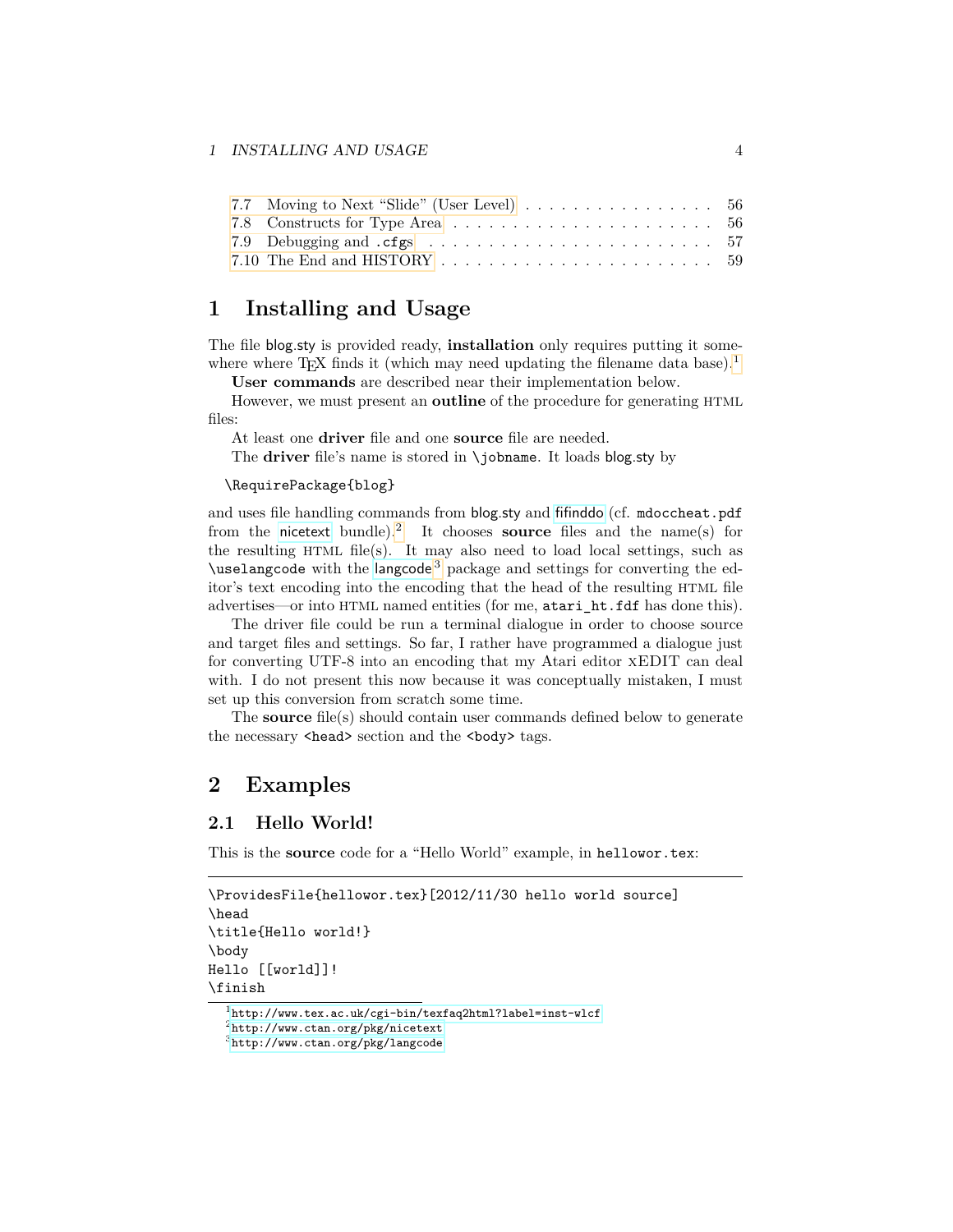The HTML file hellowor.htm is generated from hellowor.tex by the following **driver** file mkhellow.tex:

```
\ProvidesFile{mkhellow.tex}[2012/11/30 blog demo]
\RequirePackage[ligs,mark]{blog} %% general HTML generation
\BlogInterceptEnvironments* %% ... using blogexec.sty
\UseBlogLigs %% smart markup
\RequirePackage{texlinks} %% basic link shorthands
\RequirePackage{langcode} %%\uselangcode...
\RequirePackage{catchdq} %% " typographically
%%%%%%%%%%%%%%%%%%%%%%%%%%%%%%%%%%%%%%%%%%%%%%%%%%%%%%%%%%%%%%%%%
% \input{jobname} %% call by "echo"
\newcommand{\htmljob} %% choose filename base
%%%%%%%%%%%%%%%%%%%%%%%%%%%%%%%%%%%%%%%%%%%%%%%%%%%%%%%%%%%%%%%%%
{hellowor} %% "Hello world!"
% {hallow} \uselangcode{de} %% "Hallo Welt!"
% {markblog} %% easy syntax overview
%%%%%%%%%%%%%%%%%%%%%%%%%%%%%%%%%%%%%%%%%%%%%%%%%%%%%%%%%%%%%%%%%
\ResultFile{\htmljob.htm}
\BlogProcessFinalFile[%\TextCodes %% encoding settings
                  \catchdqs] %% " typographically
                 {\htmljob.tex}
\stop %% stop LaTeX run
```
### <span id="page-4-0"></span>**2.2 A Style with a Navigation Column**

A style of web pages looking more professional (while perhaps becoming outdated) has a small navigation column on the left, side by side with a column for the main content. Both columns are spanned by a header section above and a footer section below. The package lnavicol.sty provides commands **\PAGEHEAD**, \PAGENAVI, \PAGEMAIN, \PAGEFOOT, \PAGEEND (and some more) for structuring the source so that the code following \PAGEHEAD generates the header, the code following \PAGENAVI forms the content of the navigation column, etc. Its code is presented in Sec. [6.](#page-44-1) For real professionality, somebody must add some fine CSS, and the macros mentioned may need to be redefined to use the @class attribute. Also, I am not sure about the table macros in blog.sty, so much may change later.

With things like these, can blog.sty become a part of a ["content management](http://en.wikipedia.org/wiki/content management system)" [system"](http://en.wikipedia.org/wiki/content management system) for TEX addicts? This idea rather is based on the *[German](http://de.wikipedia.org/wiki/Content Management System)* Wikipedia article.

As an example, I present parts of the source for my "home page"<sup>[4](#page-4-1)</sup>. As the footer is the same on all pages of this style, it is added in the driver file

<span id="page-4-1"></span> $4$ [www.webdesign-bu.de/uwe\\_lueck/schreibt.html](http://www.webdesign-bu.de/uwe_lueck/schreibt.html)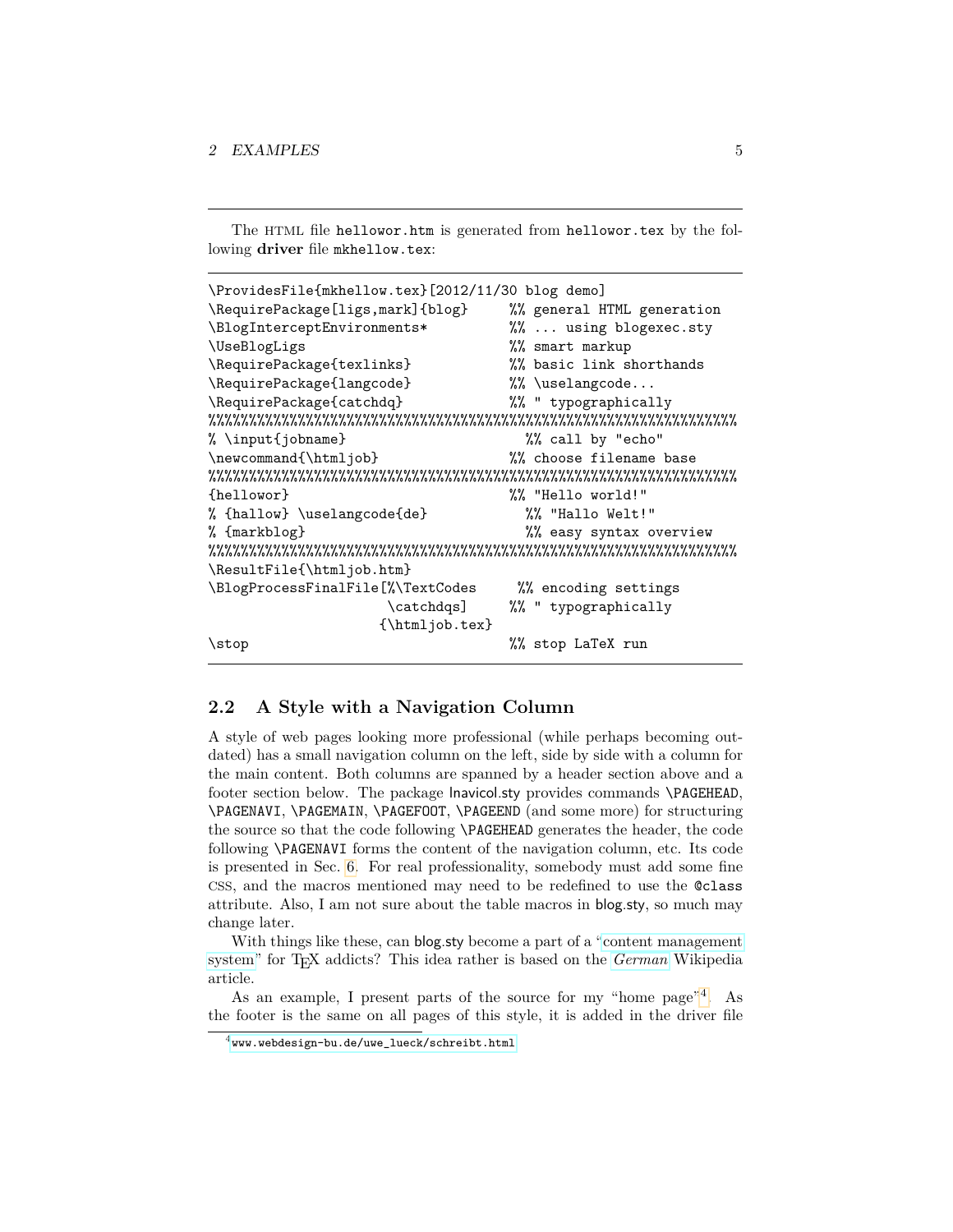### 2 EXAMPLES 6

makehtml.tex. schreibt.tex is the source file for generating schreibt.html. You should find *this* makehtml.tex, a cut down version of schreibt.tex, and writings.fdf with my extra macros for these pages in a directory blogdemo/writings, hopefully useful as templates.

### <span id="page-5-0"></span>**2.2.1 Driver File** makehtml.tex

```
1 \def \GenDate {2012/08/02} %%% {2012/06/07} {2011/11/01}
   \ProvidesFile{makehtml.tex}
               [\GenDate\space TeX engine for "writings"]
   %% reworked 2012/03/13:
5 \RequirePackage[autopars]{blog}[2011/11/20] %% auto 2012/08/02
   \BlogInterceptEnvironments*
   \RequirePackage{texlinks,lnavicol}
   \input{atari ht.fdf} %% 2012/06/07
   \input{writings.fdf}
10 \NoBlogLigs %% 2012/03/14 TODO remove HTML comments
   %%%%%%%%%%%%%%%%%%%%%%%%%%%%%%%%%%%%%%%%%%%%%%%%%%%%%%%%%%%%%%%%%
   \input{jobname}
   % \def \htmljob
   % {_sitemap}
15 % {index} \BlogAutoPars
   % {schreibt} \uselangcode{de} \BlogAutoPars %% mod. 2012/02/04
   %%%%%%%%%%%%%%%%%%%%%%%%%%%%%%%%%%%%%%%%%%%%%%%%%%%%%%%%%%%%%%%%%
   % {about}    \BlogAutoPars
   % {contact}<br>% {kontakt} \uselangcode{de} % \tighttrue % {kontakt}
20 % \{kontakt\} \uselangcode\{de\}% {tutor} \uselangcode{de} \BlogAutoPars \deeptrue
   %%%%%%%%%%%%%%%%%%%%%%%%%%%%%%%%%%%%%%%%%%%%%%%%%%%%%%%%%%%%%%%%%
   % {writings} \BlogAutoPars \deeptrue
   % {repres} \Delta \BlogAutoPars \deeptrue
25 % {critedl} \Delta \BlogAutoPars \deeptrue
   % {ednworks} \BlogAutoPars
   % {public} \Delta \BlogAutoPars \deeptrue
   % {texproj} \Bbb{C} \BlogAutoPars % \deeptrue
   %%%%%%%%%%%%%%%%%%%%%%%%%%%%%%%%%%%%%%%%%%%%%%%%%%%%%%%%%%%%%%%%%
30
   \ResultFile{\htmljob\htmakeext}
   \WriteResult\writdoctype %% TODO
   % \BlogCopyFile[\TextCodes \frac{3}{8} \BlogIntercept:
   \BlogProcessFile[\TextCodes \frac{3}{8} 2012/03/13
35 \MakeActiveDef\"{\catchdq}% %% TODO attributes!?
               ]{\htmljob.tex}
   \WriteResult{\PAGEFOOT}
   \WriteResult{\indentii\rainermaster}
   \WriteResult{\indentii\\}
```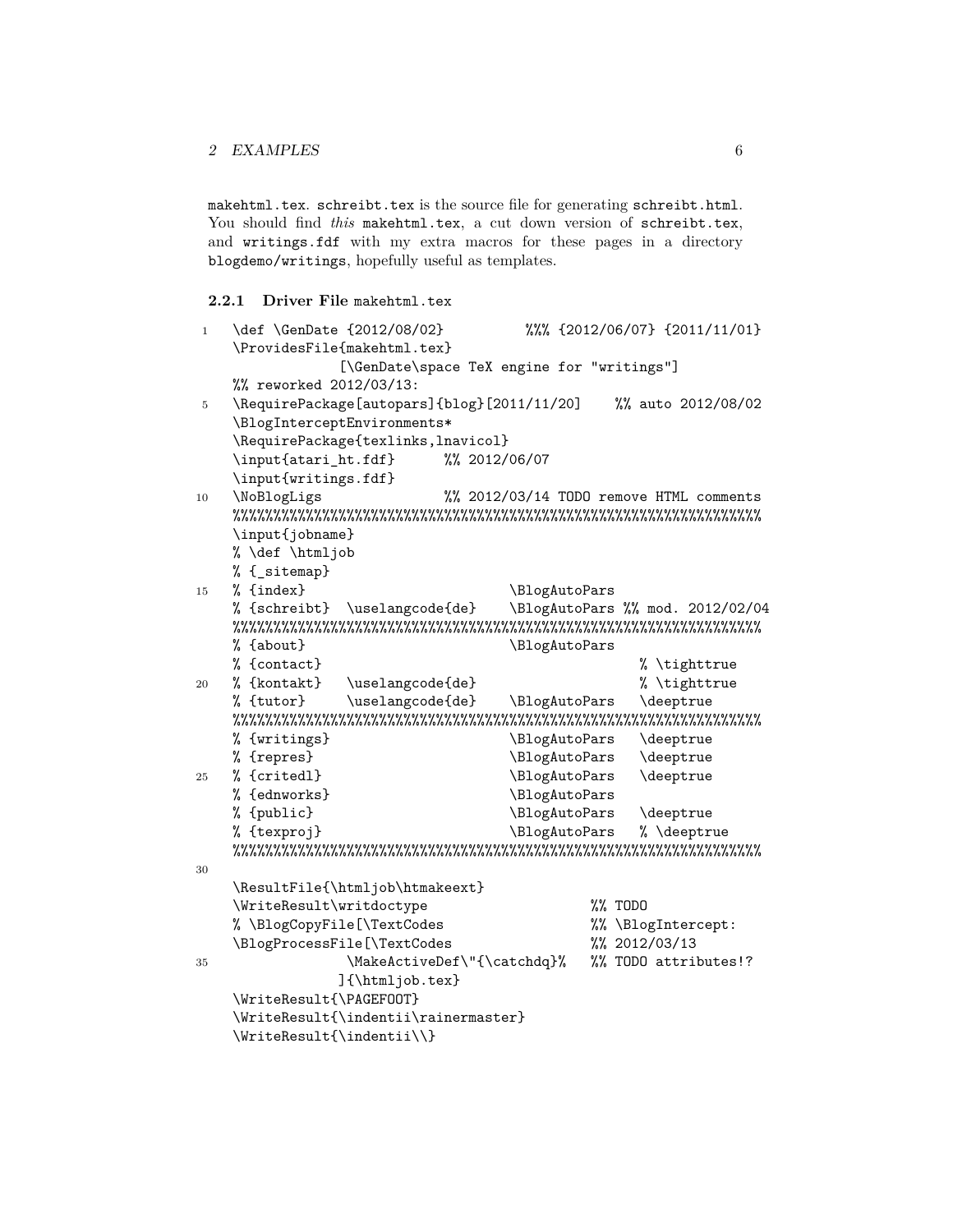```
40 \WriteResult{\indentii\ueberseeport} %% TODO BlogLigs!?
    \WriteResult{\PAGEEND}
    \ifdeep \WriteResult{\indenti\vspace{280}} \fi
    \WriteResult{\finish}
    \CloseResultFile
45 \stop
```
### <span id="page-6-0"></span>**2.2.2 Source File** schreibt.tex

```
1 \ProvidesFile{schreibt.tex}[2011/08/19 f. schreibt.html]
    \head \charset{ISO-8859-1}
      \writrobots
      \writstylesheets
5 \title{\Uwe\ schreibt} \body \writtopofpage
    \PAGEHEAD
      \headuseskiptitle{%
        \timecontimgref{writings}{0}{Zeit-Logo}{Russells Zeit}%
      }{10}{\Uwe\ \dqtd{schreibt}}
10 \PAGENAVI
      \fileitem{writings}{Intervallordnungen (Mathematik˜etc.)}
      \fileitem{public}{Publikationen}
     \hrule
      \fileitem{critedltx}{Softwarepakete f\"ur kritische Editionen}
15 \fileitem{texproj}{TeX-Projekte} %%% Makro-Projekte}
     \hrule
      \fileitem{tutor}{Mathe-Tutor}
      \indentii\item\href{texmap.htm}{Notizen}
     \hrule
20 \deFIabout \deFIkontakt
    \PAGEMAIN
    \strong{Wissenschaft:}\enspace Diese Seiten entstanden zuerst
    zur Präsentation zweier ETC.
25 \rightpar{\textit{Worms-Pfeddersheim, den 19.˜August 2011,\\\Uwe}}
    % \rightpar{\textit{M¨unchen, den 31.˜Juli 2011,\\\Uwe}}
```

```
%% <- TODO VERSION
```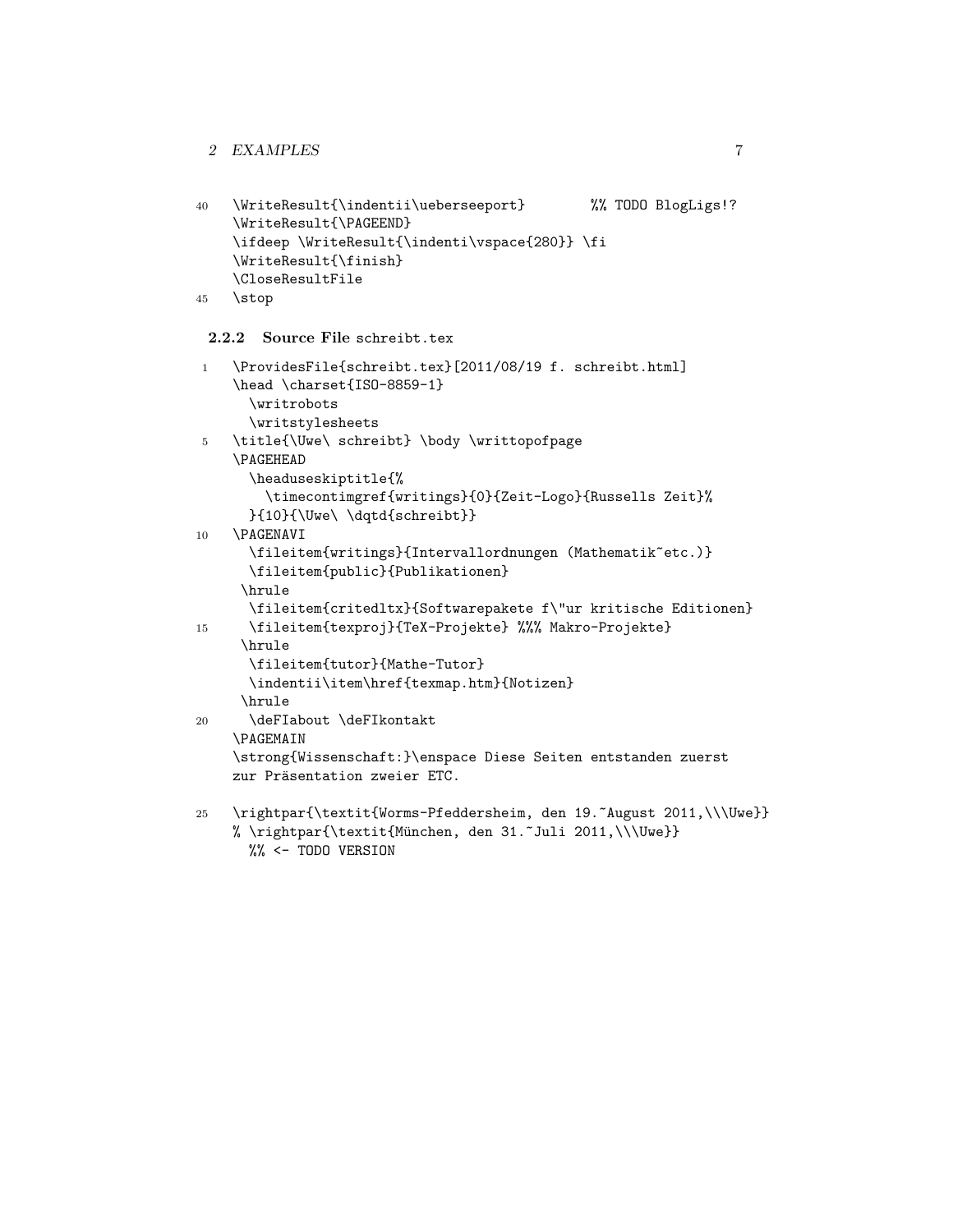# <span id="page-7-0"></span>**3 The File blog.sty**

### <span id="page-7-1"></span>**3.1 Preliminaries**

### <span id="page-7-2"></span>**3.1.1 Package File Header (Legalese)**

```
1 \ProvidesPackage{blog}[2013/01/21 v0.81a simple fast HTML (UL)]
2 %% copyright (C) 2010 2011 2012 2013 Uwe Lueck,
3 %% http://www.contact-ednotes.sty.de.vu
4 %% -- author-maintained in the sense of LPPL below.
5 %%
6 %% This file can be redistributed and/or modified under
7 %% the terms of the LaTeX Project Public License; either
8 %% version 1.3c of the License, or any later version.
9 %% The latest version of this license is in
10 %% http://www.latex-project.org/lppl.txt
11 %% We did our best to help you, but there is NO WARRANTY.
12 %%
13 %% Please report bugs, problems, and suggestions via
14 %%
15 %% http://www.contact-ednotes.sty.de.vu
16 %%
```
#### <span id="page-7-3"></span>**3.1.2** \newlet

 $\overline{\text{newlet}\langle cmd \rangle \langle cnd \rangle}$  is also useful in surrounding files:

17 \newcommand\*{\newlet}[2]{\@ifdefinable#1{\let#1#2}}

### <span id="page-7-4"></span>**3.2 Processing**

#### <span id="page-7-5"></span>**3.2.1 Requirement**

We are building on the fifinddo package (using \protected@edef for Sec. [3.2.7\)](#page-10-0):

18 \RequirePackage{fifinddo}[2011/11/21]

### <span id="page-7-6"></span>**3.2.2 Output File Names**

 $\lambda$ thtmakeext is the extension of the generated file. Typically it should be .html, as set here, but my Atari emulator needs .htm (see texblog.fdf):

19 \newcommand\*{\htmakeext}{.html}

#### <span id="page-7-7"></span>**3.2.3 General Insertions**

\CLBrk is a *code line break* (also saving subsequent comment mark in macro definitions):

20 \newcommand\*{\CLBrk}{ˆˆJ}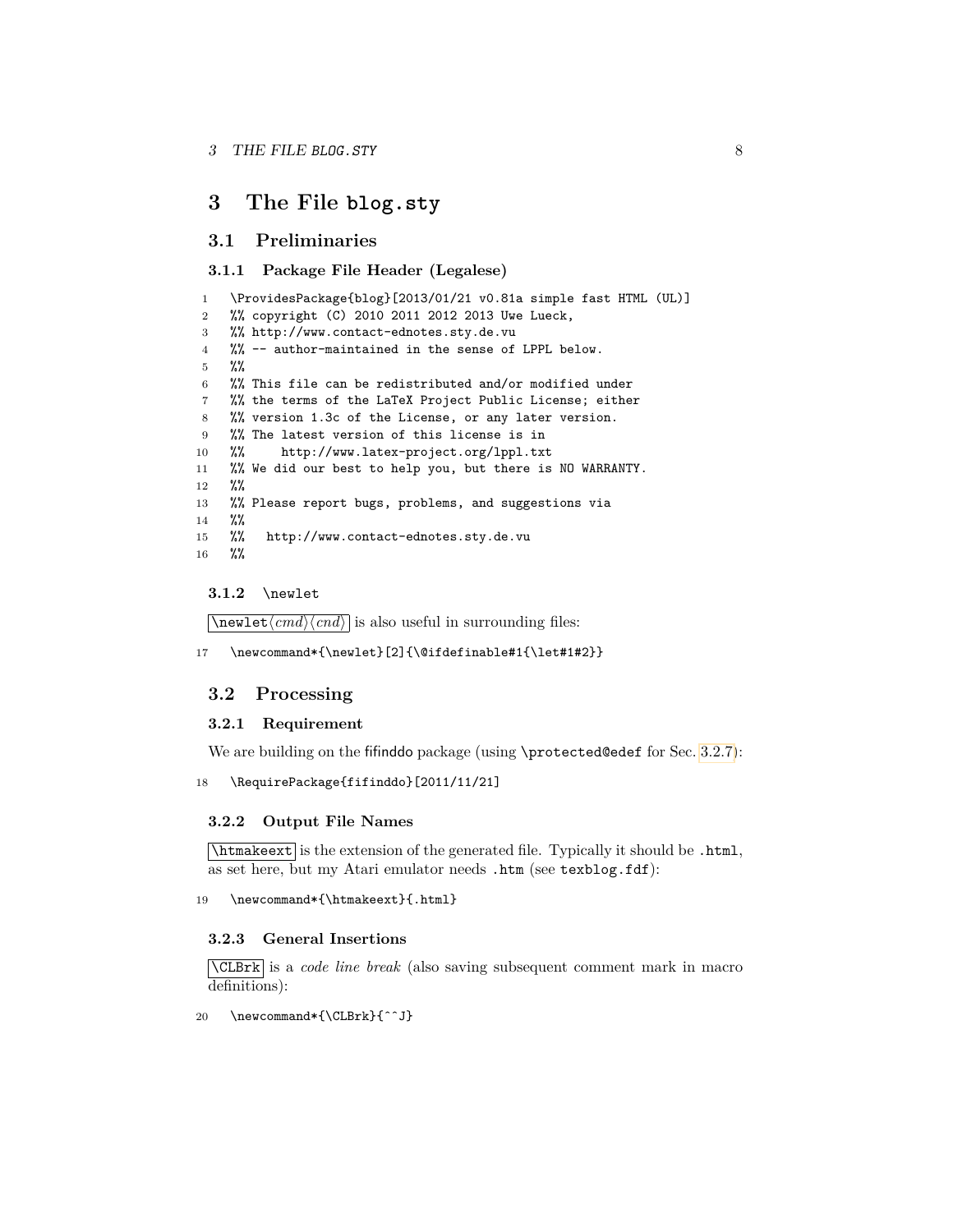### 3 THE FILE BLOG. STY 9

 $\setminus$  is turned into an alias for  $\spadesuit$  space, so it inserts a blank space. It even works at line ends, thanks to the choice of \endlinechar in Sec. [3.2.4.](#page-8-0)

21 \let\ \space

 $\sqrt{\text{ProvidesFile}\{\text{file-name}\}\text{text} \cdot \text{text}\}\text{if}\{\text{file-info}\}\}$  is supported for use with the [myfilist](http://www.ctan.org/pkg/morehype) package to get a list of source file infos. In generating the HTML file, the file infos are transformed into an HTML comment. Actually it is  $\boxed{\text{NBlogProvidesFile}}$  (for the time being, 2011/02/22):

```
22 \@ifdefinable\BlogProvidesFile{%
23 \def\BlogProvidesFile#1[#2]{%
24 <!DOCTYPE html>\CLBrk %% TODO more!? 2012/09/06
25 \comment{ generated from\CLBrk\CLBrk
26 \qquad \qquad \qquad \qquad \qquad \qquad \qquad \qquad \qquad \qquad \qquad \qquad \qquad \qquad \qquad \qquad \qquad \qquad \qquad \qquad \qquad \qquad \qquad \qquad \qquad \qquad \qquad \qquad \qquad \qquad \qquad \qquad \qquad \qquad \qquad \qquad \qquad \qquad \qquad \qquad \qquad27 \ \ \ \ \ with blog.sty,
28 \isotoday\ }}}
29 \edef\isotoday{%% texblog 2011/11/02, here 2011/11/20
30 \the\year-\two@digits{\the\month}-\two@digits{\the\day}}
```
(TODO: customizable style.)—Due to the limitations of the approach reading the source file line by line, the "optional argument" [ $\langle file\text{-}info \rangle$ ] of  $\ProvidesFile$ must appear in the same line as the closing brace of its mandatory argument. The feature may require inserting

```
\let\ProvidesFile\BlogProvidesFile
```
somewhere, e.g., in \BlogProcessFile.

#### <span id="page-8-0"></span>**3.2.4 Category Codes etc.**

For a while, line endings swallowed inter-word spaces, until I found the setting of \endlinechar (fifinddo's default is  $-1$ ) in  $\Delta$ BlogCodes :

```
31 \newcommand*{\BlogCodes}{% %% 2010/09/07
32 \endlinechar'\ %
```
← Comment character to get space rather than  $\hat{ }$   $\hat{M}$ !—The tilde  $\hat{ }$  is active as in Plain TeX too, it is so natural to use it for abbreviating  $HTML's$   $\$ ;

| 34 | 33 $\%$ | \catcode'\~\active<br>\MakeActiveDef\~{ }%%      | for \FDpseudoTilde 2012/01/07 |                      |
|----|---------|--------------------------------------------------|-------------------------------|----------------------|
|    |         | $\cdot$ , for HTML convenience (cf. Sec. 3.9.8): |                               |                      |
| 35 |         | \MakeActiveLet\'\rq                              | %% actcodes 2012/08/28        |                      |
| 36 |         | \BasicNormalCatCodes}                            |                               |                      |
| 37 |         | % \MakeOther\< \MakeOther\>                      |                               | $\frac{2011}{11/20}$ |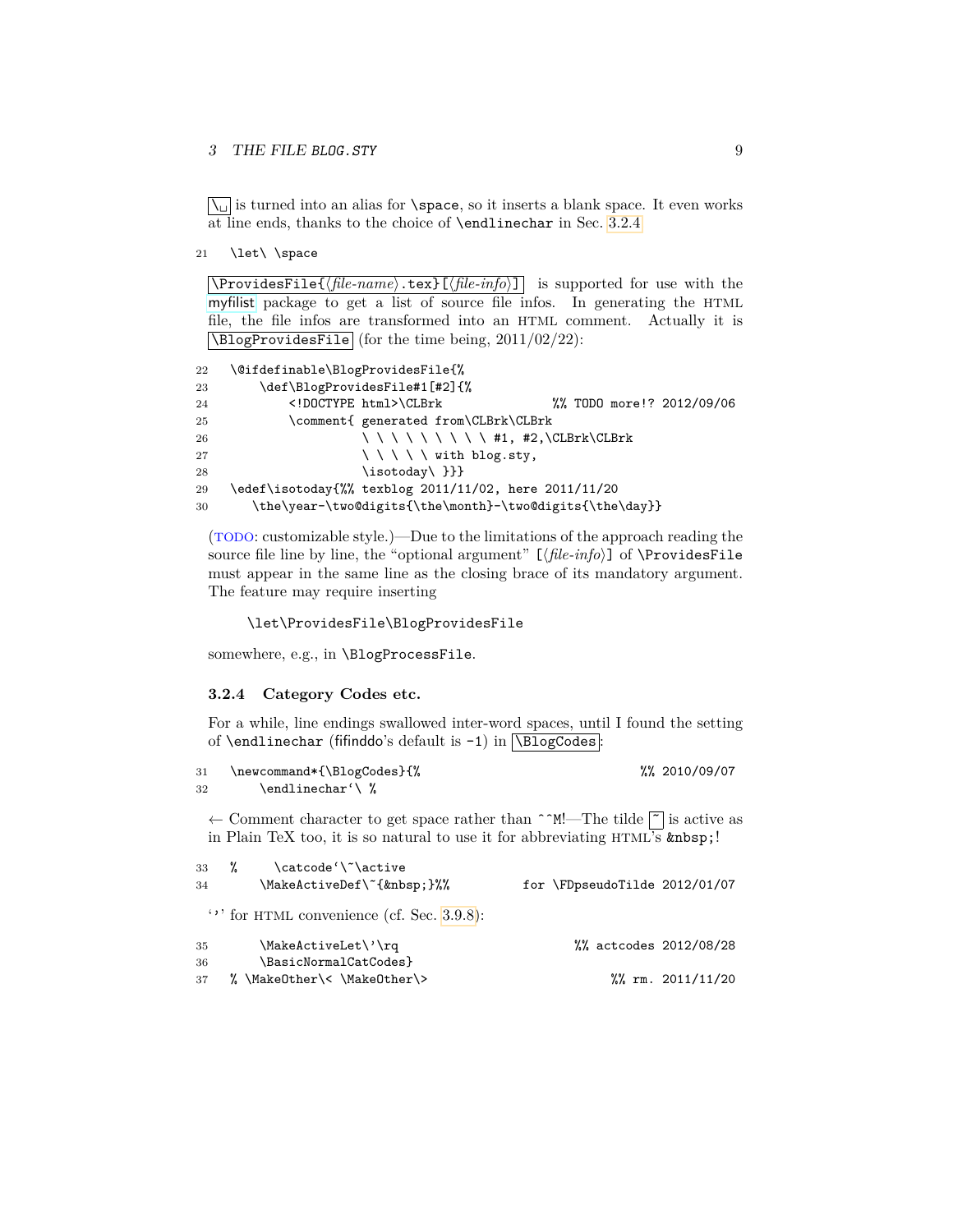#### <span id="page-9-0"></span>**3.2.5 The Processing Loop**

 $\Delta$ BlogProcessFile[ $\langle changes \rangle$ ]{ $\langle source\text{-file} \rangle$ }

"copies" the T<sub>E</sub>X source file  $\langle source\text{-}file\rangle$  into the file specified by  $\Re$ esultFile.

| 38 | \newcommand*{\BlogProcessFile}[2][]{%            | %% 2011/11/05        |
|----|--------------------------------------------------|----------------------|
| 39 | \ProcessFileWith[\BlogCodes                      |                      |
| 40 | \let\ProvidesFile\BlogProvidesFile %% 2011/02/24 |                      |
| 41 | \let\protect\@empty                              | $\frac{2011}{03224}$ |
| 42 | \let\@typeset@protect\@empty                     | %% 2012/03/17        |
| 43 | #1] $\{$ #2} $\{$ %                              |                      |
| 44 | \IfFDinputEmpty                                  |                      |
| 45 | {\IfFDpreviousInputEmpty                         |                      |
| 46 | $\texttt{relax}$                                 |                      |
| 47 | {\WriteResult{\ifBlogAutoPars <p>\fi}}}%</p>     |                      |
| 48 | \BlogProcessLine                                 | $\frac{2011}{1105}$  |
| 49 | }‰                                               |                      |
| 50 |                                                  |                      |

fifinddo v0.5 allows the following

```
\lceil\{\texttt{BlogProcessFinalFile}[\langle changes\rangle]\}\{\langle source\text{-file}\rangle\}\rceil
```
working just like \BlogProcessFile except that the final \CloseResultFile is issued automatically, no more need having it in the driver file.

```
51 \newcommand*{\BlogProcessFinalFile}{%
52 \FinalInputFiletrue\BlogProcessFile}
```
TODO: optionally include .css code with  $\langle$ style>.

#### <span id="page-9-1"></span>**3.2.6** *Executing* **Source File Code Optionally**

For v0.7, \BlogCopyFile is renamed \BlogProcessFile; and in its code, \CopyLine is replaced by \BlogProcessLine. The purpose of this is supporting blogexec.sty that allows intercepting certain commands in the line. We provide initial versions of blogexec's switching commands that allow invoking blogexec "on the fly":

### 53 \newcommand\*{\ProvideBlogExec}{\RequirePackage{blogexec}}

[dowith.sty](http://www.ctan.org/pkg/dowith) is used in the present package to reduce package code and documentation space:

```
54 \RequirePackage{dowith}
55 \setdo{\providecommand*#1{\ProvideBlogExec#1}}
56 \DoDoWithAllOf{\BlogInterceptExecute \BlogInterceptEnvironments
57 \BlogInterceptExtra \BlogInterceptHash }
```

```
\BlogCopyLines switches to the "copy only" ("compressing" empty lines) func-
tionality of the original \BlogCopyFile:
```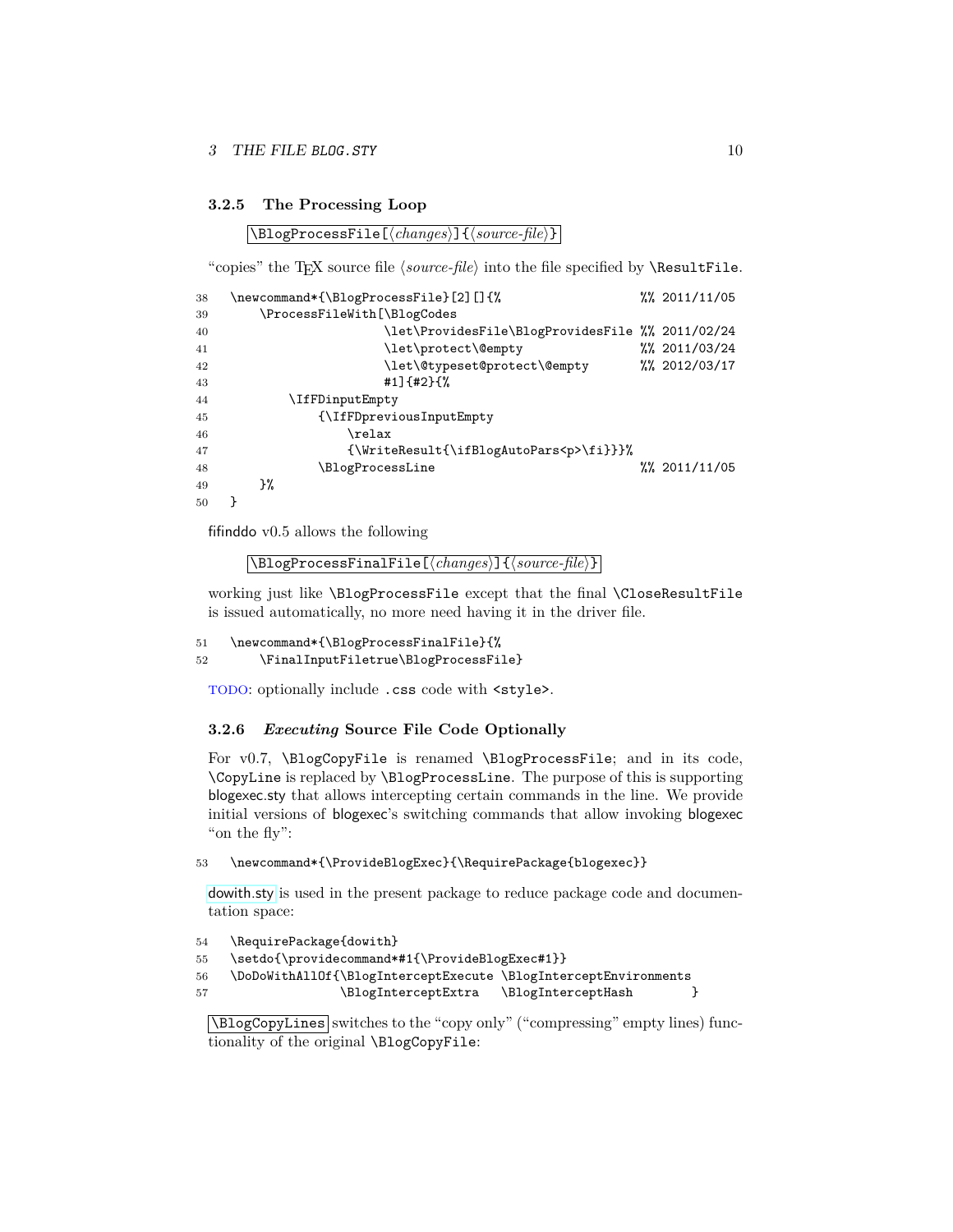```
58 \newcommand*{\BlogCopyLines}{%
```

```
59 % \let\BlogProcessLine\CopyLine}
60 \def\BlogProcessLine{% %% 2011/11/21, corr. 2012/03/14:
61 \WriteResult{\ProcessInputWith\BlogOutputJob}}}
```
 $\leftarrow$  This is a preliminary support for "ligatures"—see Sec. [3.2.7.](#page-10-0)  $\big[\text{NoBlogLigs}\big]$ sets the default to mere copying:

62 \newcommand\*{\NoBlogLigs}{\def\BlogOutputJob{LEAVE}}

```
63 \NoBlogLigs
```
TODO more from texblog.fdf here, problems with writings.fdf, see its makehtml.tex

\BlogCopyLines will be the setting with pure blog.sty:

```
64 \BlogCopyLines
```
OK, let's not remove  $\overline{\text{NBlogCopyFile}}$  altogether, rebirth:

```
65 \newcommand*{\BlogCopyFile}{\BlogCopyLines\BlogProcessFile}
```
### <span id="page-10-0"></span>**3.2.7 "Ligatures", Package Options**

With  $v_{0.7}$ , we introduce a preliminary method to use the "ligatures"  $-$  and  $$ with pure expansion. At this occasion, we also can support the notation ... for \dots, as well as arrows (as in mdoccorr.cfg). Note that this is somewhat **dangerous**, especially the source must not contain "explicit" HTML comment, comments must use blog.sty's \comment or the {commentlines} environment. Therefore these "ligatures" must be activated explicitly by  $\sqrt{\text{UseBlogLigs}}$ :

66 \newcommand\*{\UseBlogLigs}{\def\BlogOutputJob{BlogLIGs}}

In order to work inside braces, the source file better should be preprocessed in "plain text mode." (TODO: Use \ifBlogLigs, and in a group use \ResultFile for an intermediate \htmljob.lig. And TODO: Use \let\BlogOutputJob.) On the other hand, the present approach allows switching while processing with \EXECUTE! Also, intercepted commands could apply the replacements on their arguments—using **\ParseLigs**{\arg\} :

67 \newcommand\*{\ParseLigs}[1]{\ProcessStringWith{#1}{BlogLIGs}}

(\ProcessStringWith is from fifinddo.)—The package blogligs.sty described in Sec. [4](#page-39-0) does these things in a more powerful way. You can load it by calling blog.sty's package option  $\boxed{\texttt{[ligs]}} (v0.8)$ :

68 \DeclareOption{ligs}{\AtEndOfPackage{\RequirePackage{blogligs}}}

The replacement chain follows (TODO move to .cfg). As opposed to the file mdoccorr.cfg for makedoc.sty, we are dealing with "normal  $T_F X$ " code (regarding category codes, fifind do.sty as of  $2011/11/21$  is needed for \protect). Moreover, space tokens after patterns are already there and need not be inserted after control sequences.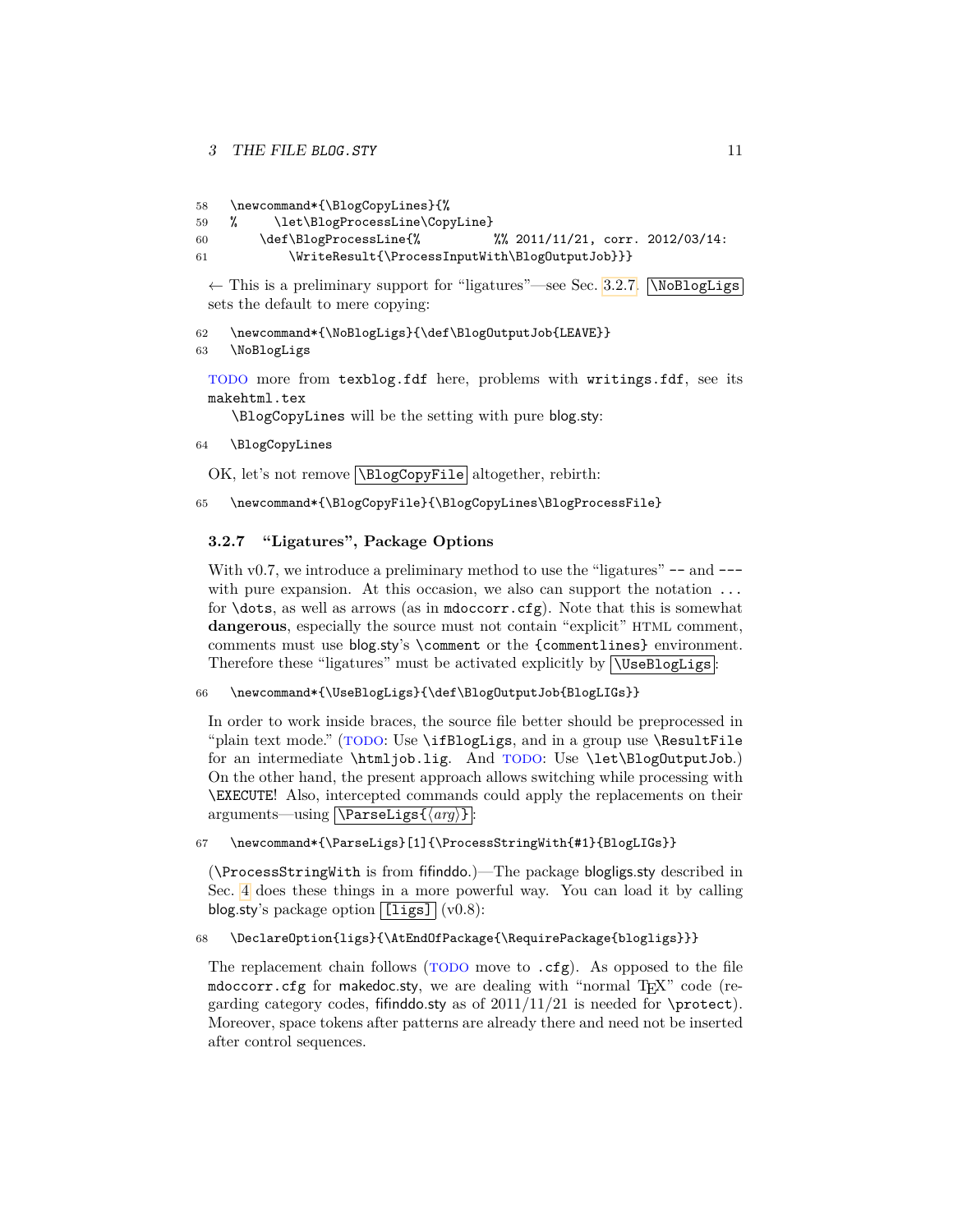```
69 \FDpseudoTilde
```
- 70 \StartPrependingChain
- 71 \PrependExpandableAllReplacer{blog...}{...}{\protect\dots}
- 72 \PrependExpandableAllReplacer{blog--}{--}{\protect\endash}
- 73 \PrependExpandableAllReplacer{blog---}{---}{\protect\emdash}

← Cf. thin surrounding spaces with \enpardash (texblog, maybe *hair space* U+200A instead of thin space), difficult at code line beginnings or endings and when a paragraph starts with an emdash. I.e., perhaps better don't use it if you want to have such spaces.—'---' must be replaced before '--'!

```
74 \PrependExpandableAllReplacer{blog->}{->}{\protect\to}
75 \PrependExpandableAllReplacer{blog<-}{<-}{\protect\gets}
```
You also could set **\BlogOutputJob** to a later part of the chain, or more globally change the following:

```
76 \CopyFDconditionFromTo{blog<-}{BlogLIGs}
```
The package markblog.sty described in Sec. [5](#page-42-0) extends this to some markup resembling [wiki](http://en.wikipedia.org/wiki/wiki) editing. This package may be loaded by blog.sty's package option  $\lceil$ [mark] $\lceil$  (v0.8):

```
77 \DeclareOption{mark}{\AtEndOfPackage{\RequirePackage{markblog}}}
```
#### <span id="page-11-0"></span>**3.2.8 <p> from Empty Line, Package Option**

As in T<sub>EX</sub> an empty line starts a new paragraph, we might "interpret" an empty source line as HTML tag  $\langle p \rangle$  for starting a new paragraph. Empty source lines following some first empty source line immediately are ignored ("compression" of empty lines). However, this sometimes has unwanted effects (comment lines TODO), so it must be required explicitly by \BlogAutoPars , or by calling the package with option [*autopars*]. In the latter case, it can be turned off by \noBlogAutoPars

```
78 \newif\ifBlogAutoPars
```

```
79 \newcommand*{\BlogAutoPars}{\BlogAutoParstrue}
```

```
80 \newcommand*{\noBlogAutoPars}{\BlogAutoParsfalse}
```
\BlogAutoPars is issued by package option [[autopars] :

```
81 \DeclareOption{autopars}{\BlogAutoPars}
```

```
82 \ProcessOptions
```
See Sec. [3.4](#page-17-0) for other ways of breaking paragraphs.

### <span id="page-11-1"></span>**3.3 General HTML Matters**

The following stuff is required for any web page (or hardly evitable).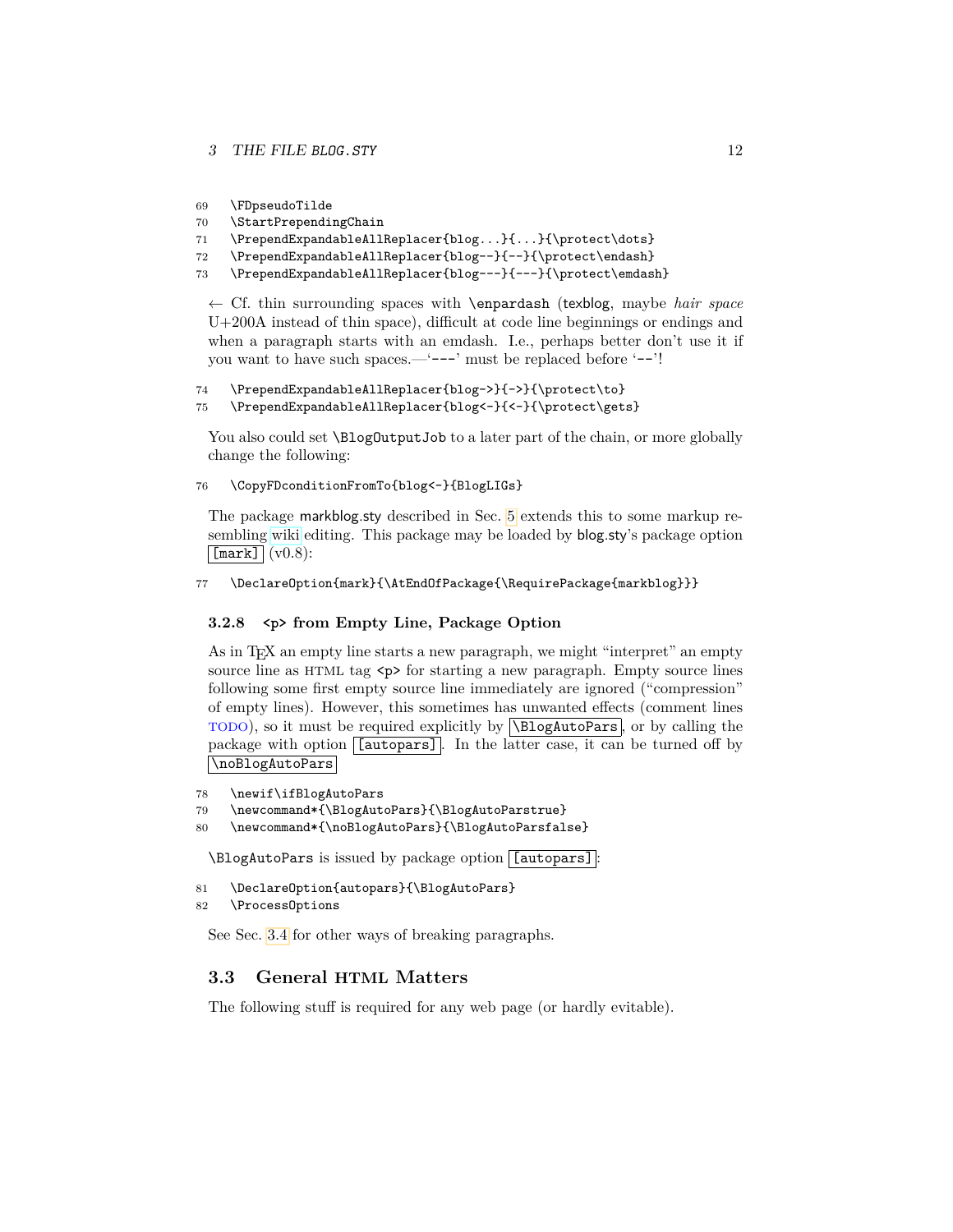#### <span id="page-12-0"></span>**3.3.1 General Tagging**

#### $\langle$ TagSurr{ $\langle$ *elt-name*}}{ $\langle$ *attr*}}{*\content*}}

(I hoped this way code would be more readable than with  $\Tag{Surround} \dots$ ) and

 $\langle$ SimpleTagSurr{ $\langle$ *elt-name*}}{ $\langle content \rangle$ }

are used to avoid repeating element names  $\langle$ *elt-name* $\rangle$  in definitions of T<sub>EX</sub> macros that refer to "entire" elements—as opposed to elements whose content often spans lines (as readable HTML code). We will handle the latter kind of elements using LAT<sub>EX</sub>'s idea of "environments." \TagSurr also inserts specifications of element **attributes**, [TODO: wiki.sty syntax would be so nice here] while  $\S$ impleTagSurr is for elements used without specifying attributes.  $\S$ STS is an abbreviation for \SimpleTagSurr that is useful as the \SimpleTagSurr function occurs so frequently:

```
83 \newcommand*{\SimpleTagSurr}[2]{<#1>#2</#1>}
84 \newlet\STS\SimpleTagSurr %% 2010/05/23
```
With the space in \declareHTMLattrib as of 2012/08/28, we remove the space between #1 and #2. (Doing this by an option may be better TODO; any separate attribute definitions must take care of this.)

```
85 % \newcommand*{\TagSurr}[3]{<#1#2>#3</#1>}
```
... undone  $2012/11/16$ , bad with "direct" use of #2 (with attributes not declared):

```
86 \newcommand*{\TagSurr}[3]{<#1 #2>#3</#1>}
```
#### <span id="page-12-1"></span>**3.3.2 Attributes**

Inspired by the common way to use @ for referring to element attributes—i.e.,  $\mathcal{Q}(attr)$  refers to attribute  $\langle attr \rangle$ —in HTML/XML documentation, we often use

 $\langle \mathcal{Q}(attr) \{ \langle value \rangle \}$  to "abbreviate"  $\langle attr \rangle = "langle value \rangle"$ 

within the starting tag of an HTML element. This does not really make typing easier or improve readability, it rather saves  $T_F X$ 's memory by using a single token for referring to an attribute. This "abbreviation" is declared by  $\overline{\det{H1MLattrib({\text{attr}})}}$ , even with a check whether  $\Q{\text{attr}}$  has been defined before:

```
87 \newcommand*{\declareHTMLattrib}[1]{%
88 \def\reserved@a{@#1}%
89 \@ifundefined\reserved@a %% \res... 2012/09/06
90 {\@namedef{@#1}##1{ #1="##1"}}%% space 2012/08/28
91 \@notdefinable}
```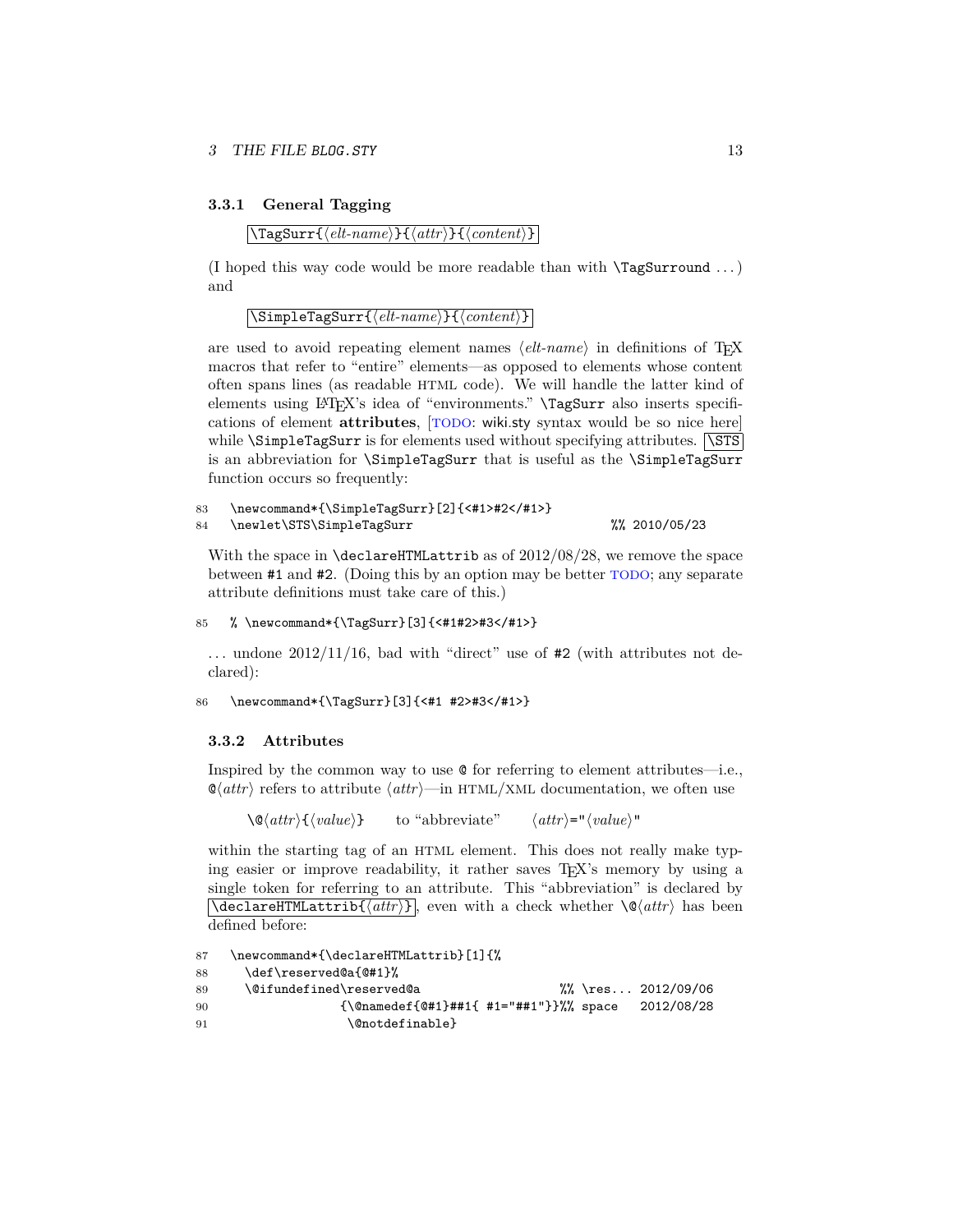So after **\declareHTMLattrib{** $\langle \text{attr} \rangle$ }, **\@** $\langle \text{attr} \rangle$  is a T<sub>E</sub>X macro expecting one parameter for the specification.

A few frequent attributes are declared this way here. **Class**, **Cid**, **@style, @title, @lang, and @dir** are the ones named on *[Wikipedia](http://en.wikipedia.org/wiki/HTML#Attributes)*:

92 \let\@class\relax %% for tab/arr in latex.ltx

93 \let\@title\relax %% for \title in latex.ltx, %% 2011/04/26

94 \DoWithAllOf\declareHTMLattrib{{class}{id}{style}{title}{lang}{dir}}

@type is quite frequent too:

95 \declareHTMLattrib{type}

@href is most important for that "hyper-text:"

96 \declareHTMLattrib{href}

... and **@name** (among other uses) is needed for hyper-text anchors:

97 \declareHTMLattrib{name} %% 2010/11/06

@content appears with \MetaTag below:

98 \declareHTMLattrib{content}

@bgcolor is used in tables as well as for the appearance of the entire page:

99 \declareHTMLattrib{bgcolor}

Of course, conflicts may occur, as the form  $\QASCII-chars$  of macro names is used for internal  $(La)$ T<sub>E</sub>X macros. Indeed,  $\&$  width that we want to have for the **@width** attribute already "abbreviates" T<sub>E</sub>X's "keyword" (T<sub>E</sub>Xbook p. 61) width in LATEX (for specifying the width of a \hrule or \vrule from TEX; again just saving T<sub>E</sub>X tokens rather than for readibility).

100 \PackageWarning{blog}{Redefining \protect\@width}

- 101 \let\@width\relax
- 102 \declareHTMLattrib{width}

Same with **Cheight** 

103 \PackageWarning{blog}{Redefining \protect\@height}

104 \let\@height\relax

105 \declareHTMLattrib{height} %% 2010/07/24

We can enumerate the specifications allowed for **@align**:

```
106 \newcommand*{\@align@c}{\@align{center}}
```
- 107 \newcommand\*{\@align@l}{\@align{left}}
- 108 \newcommand\*{\@align@r}{\@align{right}}
- 109 % \newcommand\*{\@align}[1]{ align="#1"}
- 110 \declareHTMLattrib{align} %% 2012/09/08

 $\fbox{Quating}$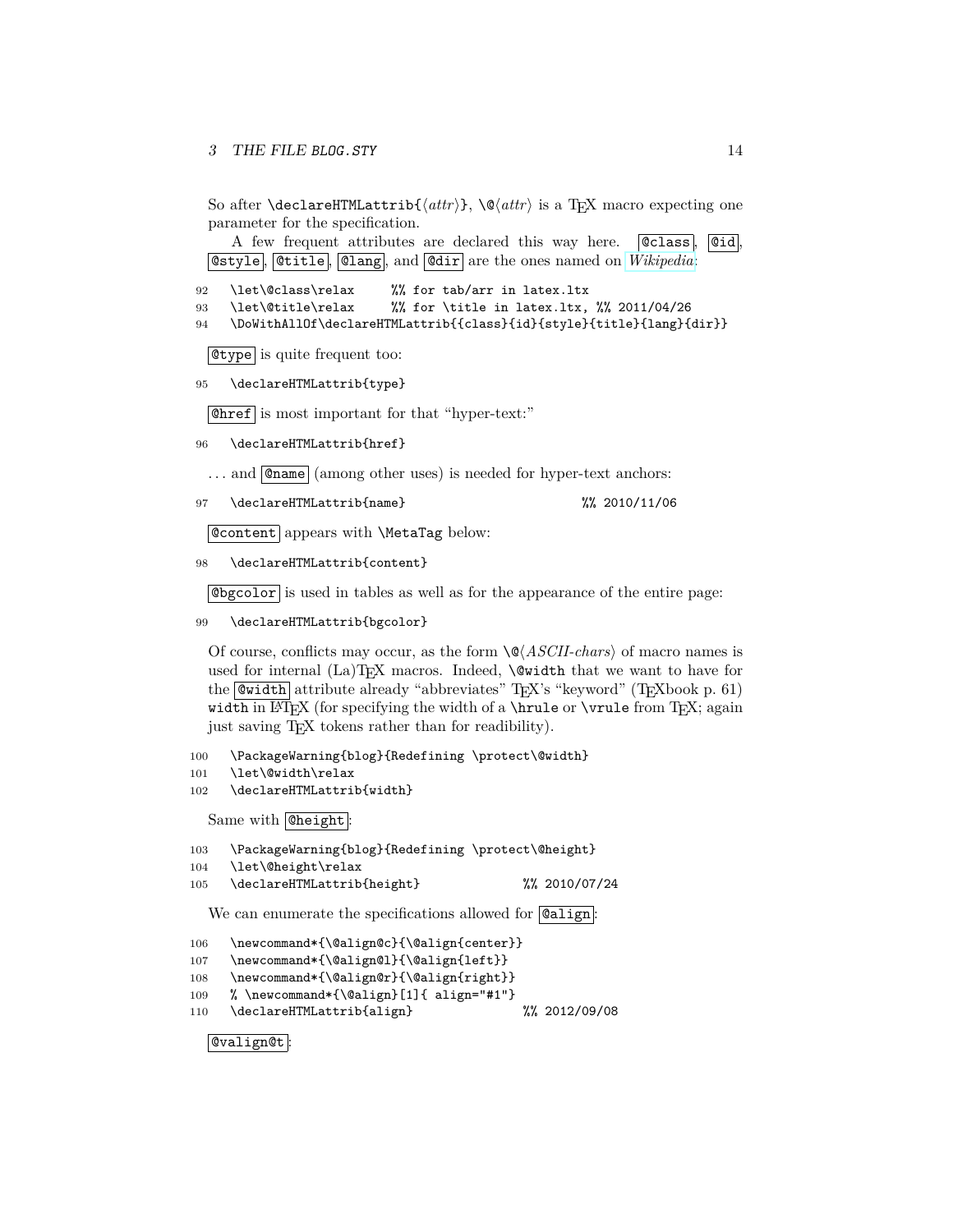#### 3 THE FILE BLOG. STY 15

```
111 % \newcommand*{\@valign@t}{v\@align{top}} %% 2011/04/24
```
112 \newcommand\*{\@valign@t}{ valign="top"} %% 2012/09/08

Some other uses of \declareHTMLattrib essential for *tables:*

| 113 | \declareHTMLattrib{border}      | $\frac{2011}{04}$ /24 |
|-----|---------------------------------|-----------------------|
| 114 | \declareHTMLattrib{cellpadding} | %% 2010/07/18         |
| 115 | \declareHTMLattrib{cellspacing} | %% 2010/07/18         |
| 116 | \declareHTMLattrib{colspan}     | %% 2010/07/17         |
| 117 | \declareHTMLattrib{frame}       | %% 2010/07/24         |

**Another problem** with this namespace idea is that *either* this reference to attributes cannot be used in "author" source files for generating HTML—*or* @ cannot be used for "private" (internal) macros.

#### <span id="page-14-0"></span>**3.3.3 Hash Mark**

 $|\mathbf{\#}|$  is needed for numerical specifications in HTML, especially colours and Unicode symbols, while it plays a different (essential) role in our definitions of T<sub>E</sub>X macros here. We redefine LAT<sub>EX</sub>'s  $\overline{\setminus\#}$  for a kind of "quoting" # (in macro definitions) in order to refer to their HTML meaning.

| 118 | {\MakeOther\#\gdef\#{#}                |  | $\frac{2011}{1108}$ |
|-----|----------------------------------------|--|---------------------|
|     | 119 % \catcode \&=12 \gdef \AmpMark{&} |  | rm. 2011/11/08      |
| 120 |                                        |  |                     |

. . . \CompWordMark etc.?

<span id="page-14-1"></span>**3.3.4 "Escaping" HTML Code for "Verbatim"**

\\table\\standard{\chars\} yields '<\/chars\} \.

121 \newcommand\*{\xmltagcode}[1]{\code{\lt#1\gt}}

 $\{\mathsf{xmleltcode} \}$  (*name*)}  $\{\langle content \rangle\}$  displays the code for an entire  $\langle name \rangle$  element containing  $\langle content \rangle$  without attributes:

122 \newcommand\*{\xmleltcode}[2]{\code{\lt#1\gt#2\lt/#1\gt}}

 $\overline{\{\xan{\texttt{letcode}(\textit{name})\}\}\{\langle \textit{attrs}\rangle\}}$  displays the code for an entire  $\langle name \rangle$  element *with* attribute text  $\langle \langle \mathit{attrs} \rangle$  containing  $\langle \mathit{content} \rangle$ :

123 \newcommand\*{\xmleltattrcode}[3]{\code{\lt#1 #2\gt#3\lt/#1\gt}}

 $\overline{\xrightarrow{\mathbf{x}} \mathbf{m}$  lettives  $\langle \overline{\mathit{name}} \rangle$  yields the code ' $\&\langle \overline{\mathit{name}} \rangle$ ;' for an entity with name  $\langle name \rangle$ :

124 \newcommand\*{\xmlentitycode}[1]{\code{\}}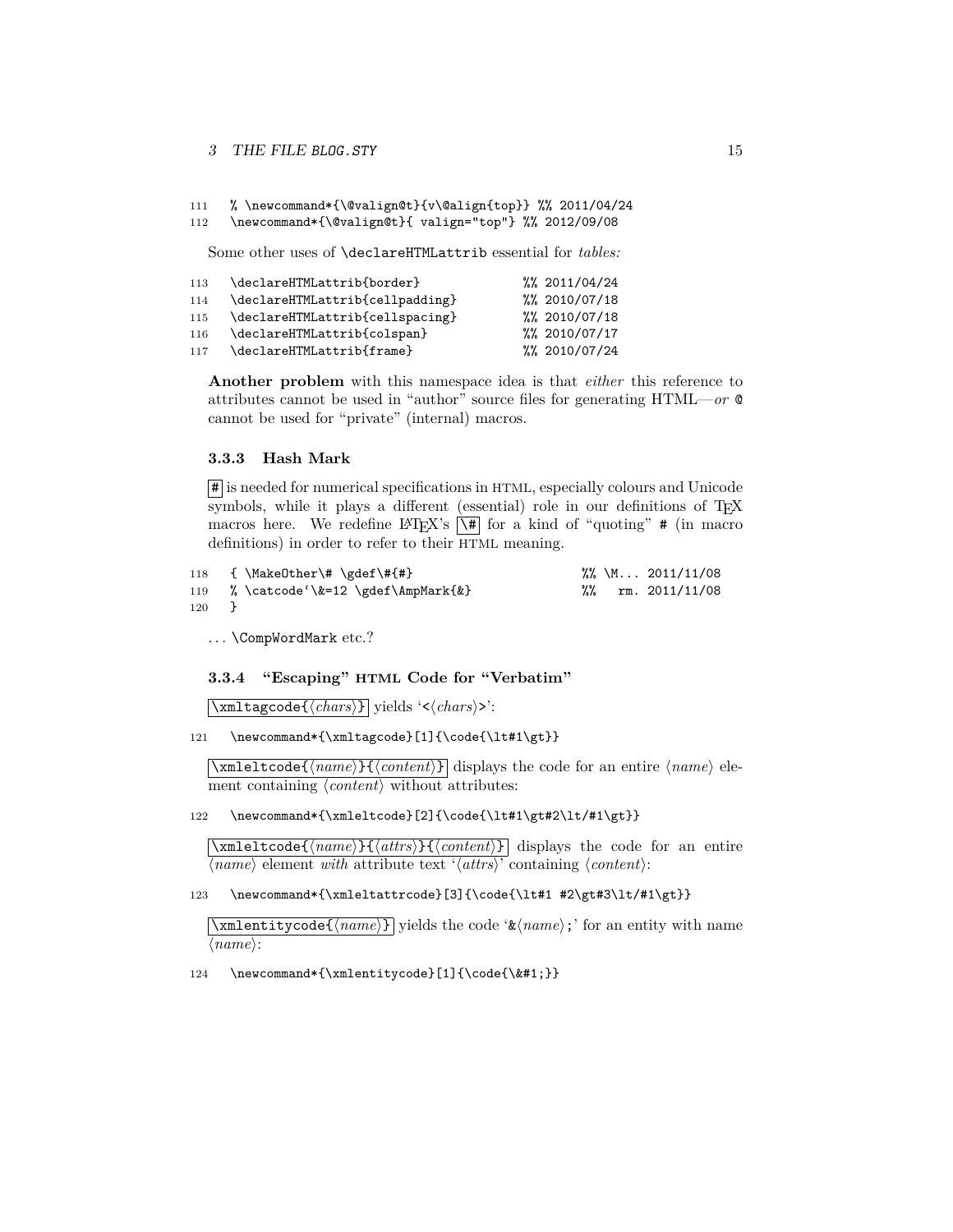#### <span id="page-15-0"></span>**3.3.5 Head**

\head produces the first two tags that an HTML file must start:

125 \newcommand\*{\head}{<html><head>} %% ^^J rm 2010/10/10

\MetaTag{\*inside*}} creates a <meta> tag:

126 \newcommand\*{\MetaTag}[1]{\indenti<meta #1>}

 $\{\langle code\text{-}page\rangle\}$ 

127 \newcommand\*{\charset}[1]{%

128 \MetaTag{ http-equiv="content-type"\@content{text/html; #1}}}

129 %% <- space 2012/09/08

 $\setminus$ metanamecontent $\{\langle name \rangle\}\{\langle content \rangle\}$  obviously:

130 \newcommand\*{\metanamecontent}[2]{% 131 \MetaTag{\@name{#1}\@content{#2}}}

 $\overline{\{\langle name \rangle\}}$  and  $\overline{\langle date \rangle\}}$  set according metadata, somewhat opposing L<sup>AT</sup>FX (TODO!?):

132 \renewcommand\*{\author}{\metanamecontent{author}} 133 \renewcommand\*{\date}{\metanamecontent{date}}

The name of  $\mathcal{\text{\textit{text}}}\$  allows using  $\begin{cases}$  description} (cf. secrefenv):

134 \newcommand\*{\metadescription}{\metanamecontent{description}}

 $\lambda$ keywords $\{\langle text \rangle\}$ :

135 \newcommand\*{\keywords}{\metanamecontent{keywords}}

 $|\backslash{\textsf{robots}}\{\langle\mathit{instructions}\rangle\}|$ 

- 136 \newcommand\*{\robots}{\metanamecontent{robots}}
- 137 %% #2 juergenf: index, follow, noarchive

\norobots for privacy (cf. [noarchive.net/meta](http://noarchive.net/meta) and *[Wikipedia](http://en.wikipedia.org/wiki/Robots meta tag#The_robots_attribute)*:

138 \newcommand\*{\norobots}{\robots{noarchive,nofollow,noindex}}

 $\mathcal{h}_\text{mean}({\text{name}})$  { $\langle {\text{long}} \rangle$ }  $\{ \langle {\text{content}} \rangle$  }, in addition to the above, uses language code  $\langle \textit{lang} \rangle$ :

```
139 \newcommand*{\metanamelangcontent}[3]{%
```
140 \MetaTag{\@name{#1}\@lang{#2}\@content{#3}}}

So there can be language-dependent descriptions and keywords:  $\lceil$ **langdescription**{ $\langle text \rangle$ } and  $\lceil$ **langkeywords**{ $\langle$ } and

- 141 \newcommand\*{\langdescription}{\metanamelangcontent{description}}
- 142 \newcommand\*{\langkeywords} {\metanamelangcontent{keywords}}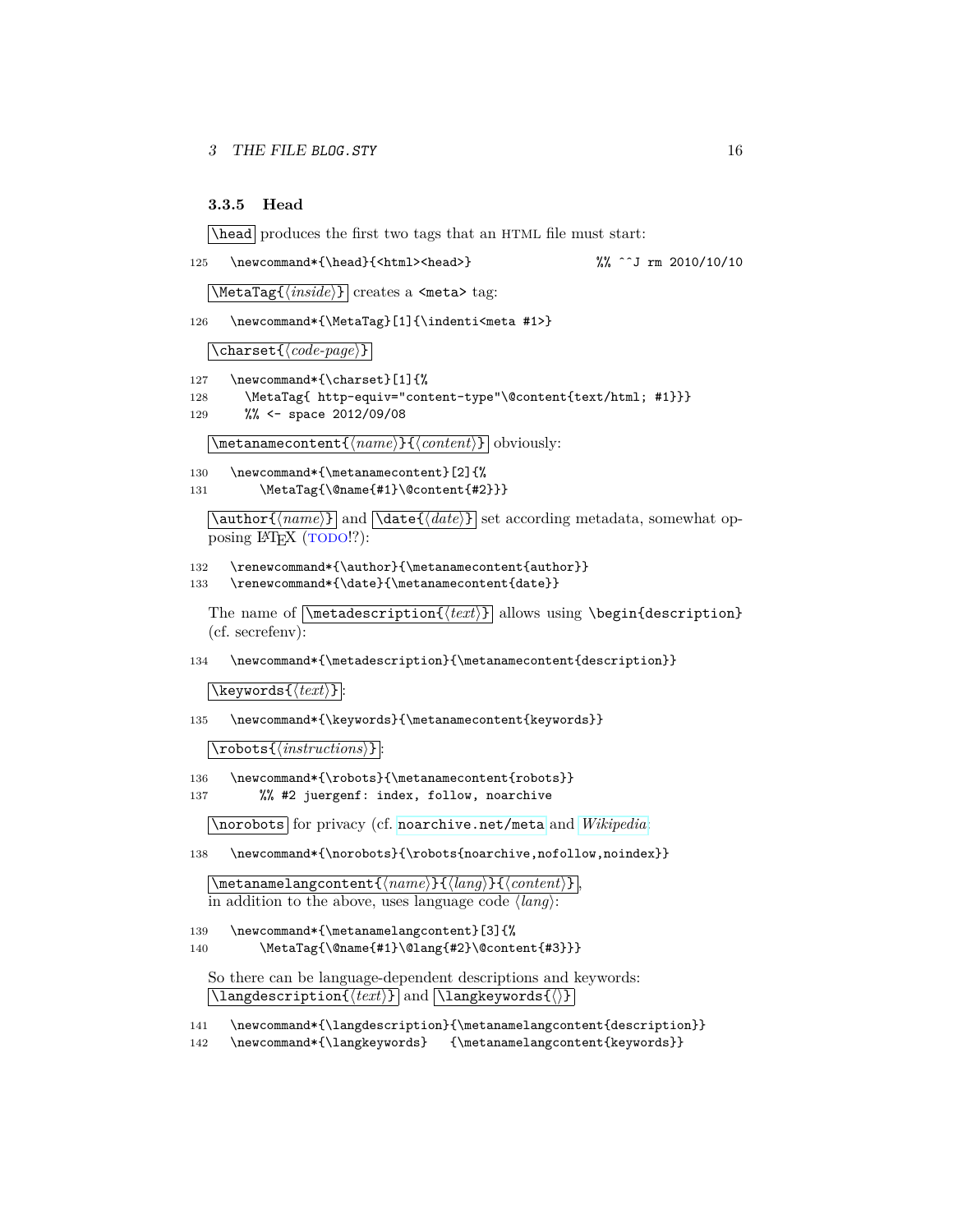$\sqrt{\text{style}(\text{resheet}\{\text{media}\}+\text{cos}\}$  uses  $\langle \text{cos}\rangle$ .css for media=" $\langle \text{media}\rangle$ ":

| 143 | \newcommand*{\stylesheet}[2]{%                            |                        |
|-----|-----------------------------------------------------------|------------------------|
| 144 | \space\space                                              | $\frac{2010}{09}$ /10  |
| 145 | <link %<="" media="#1" rel="stylesheet" td=""/> <td></td> |                        |
| 146 | \@type{text/css}%                                         | %% \@type $2011/10/05$ |
| 147 | $\{\text{the}2\text{.}\text{cs}\}\$                       |                        |

Alternatively, style declarations may occur in the <style> element. It can be accessed by the  $\overline{\text{{\sf {[style]}}}$  environment (cf. Sec. [3.7\)](#page-19-0):

```
148 \newenvironment*{style}[1]
149 {<style\@type{text/css} media="#1">}
150 {</style>}
```
With  $\overline{\text{title}({\text{text}})}$ ,  $\langle {\text{text}} \rangle$  heads the browser window:

151 \renewcommand\*{\title}{\space\space\SimpleTagSurr{title}}

#### <span id="page-16-0"></span>**3.3.6 Body**

\body separates the head element from the body element of the page.

152 \newcommand\*{\body}{</head><br/>>body>}

\topofpage generates an anchor top-of-page:

```
153 \newcommand*{\topofpage}{\hanc{top-of-page}{}}
```
\finish finishes the page, closing the body and html elements.

```
154 \newcommand*{\finish}{</body></html>}
```
### <span id="page-16-1"></span>**3.3.7 Comments**

 $\overline{\mathrm{command}}$  $\overline{\mathrm{command}}$ is an environment  $\{\text{commentlines}\}\{\langle \text{comment}\rangle\}$  for multi-line comments. It is convenient for "commenting out" code (unless the latter contains other HTML comments  $\ldots$ ) where  $\langle comment \rangle$  is a *comment* for explaining what is commented out.

```
155 \newcommand*{\comment}[1]{<!--#1-->}
156 % \newcommand{\commentlines}[1]{\comment{ˆˆJ#1ˆˆJ}} %% 2010/05/07
157 % %% <- TODO bzw. \endlinechar='\^^J 2010/05/09 back 2010/05/10
158 \newenvironment{commentlines}[1] %% 2010/05/17
159 {<!--#1}
160 {-->}
```
<span id="page-16-2"></span>**3.3.8 CSS**

 $\overline{\text{S书ylespan}\{\text{}(css-style)}\}\{\text{}(text)\}\$  applies the CSS styling  $\langle \text{css-style} \rangle$  to  $\langle \text{text}\rangle$ :

```
161 \newcommand*{\stylespan}[1]{\TagSurr{span}{\@style{#1}}}
```
Not sure about <div> yet . . . TODO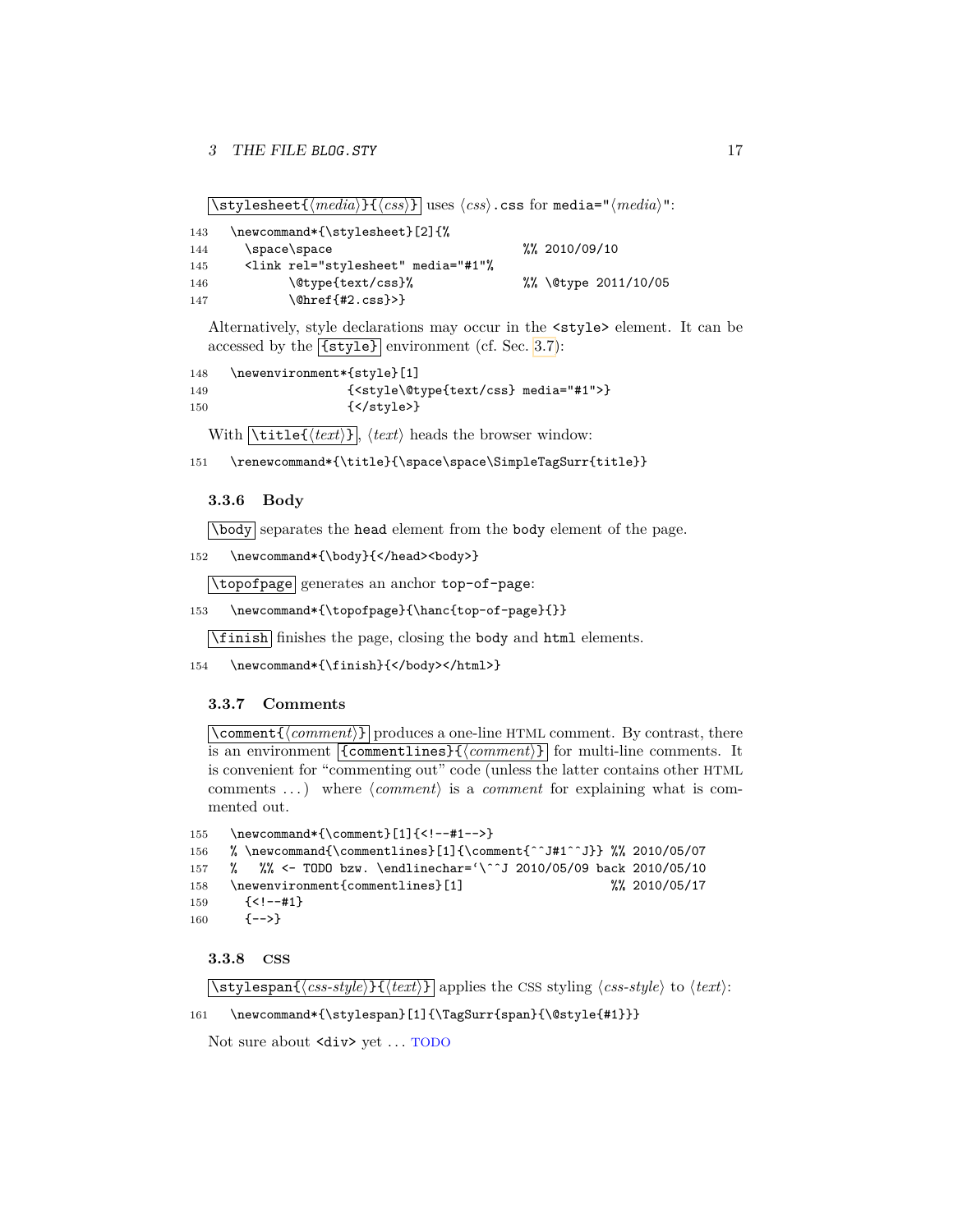### <span id="page-17-0"></span>**3.4 Paragraphs and Line Breaks**

2010/04/28: <br> for manual line breaking can be generated either by  $\sqrt{\text{newhere}}$  or by  $\sqrt{\ }$ :

```
162 \renewcommand*{\newline}{<br>><br/>}
```

```
163 \let\\\newline
```
Automatical insertion of  $\langle p \rangle$  tags for starting new paragraphs according to Sec. [3.2.8](#page-11-0) has been difficult, especially comment lines so far insert unwanted paragraph breaks ( $\overline{TODO}$  2011/11/20). So here are some ways to use  $\frac{14T}{X}$ Plain T<sub>F</sub>X commands—or ...:

```
164 % \def\par{<p>} %% + empty lines !? 2010/04/26
```
← difficult with \stop; 2010/09/10: \endgraf produces <p>—TODO!?

```
165 \renewcommand*{\endgraf}{<p>} %% was </p> 2012/11/19
```
However, I rather have decided for inserting a literal ' $\langle p \rangle$ ' using an editor (keyboard) shortcut.

 $\overline{\text{tripthpart}(text)}$  places  $\langle text \rangle$  flush right. I have used this for 'Last revised . . . ' and for placing navigation marks.

```
166 \newcommand*{\rightpar}{\TagSurr p\@align@r} %% 2010/06/17
```
Often I use  $\rightarrow$  with *italics*, now there is  $\left\{\text{text}\right\}$  for this purpose:

167 \newcommand\*{\rightitpar}[1]{\rightpar{\textit{#1}}}

### <span id="page-17-1"></span>**3.5 Physical Markup (Inline)**

We "re-use" some LAT<sub>EX</sub> commands for specifying font attributes, rather than  $(re)$ defining macros \i, \b, \tt, ...

 $\left[ \frac{\text{textit{text}}}{\text{text}} \right]$  just expands to  $\left. \frac{\text{textit{text}}}{\text{text}} \right.$ 

168 \renewcommand\*{\textit}{\SimpleTagSurr i}

etc. for  $\text{textbf}, \text{texttt}.$ 

169 \renewcommand\*{\textbf}{\SimpleTagSurr b} 170 \renewcommand\*{\texttt}{\SimpleTagSurr{tt}} %% 2010/06/07

 $\text{textf}(text)$  chooses some sans-serif:

171 \renewcommand\*{\textsf}{\stylespan{font-family:sans-serif}}

 $\text{textup}{\text{text}}$  may undo surrounding slanting or ...:

172 \renewcommand\*\textup{\stylespan{font-style:normal}}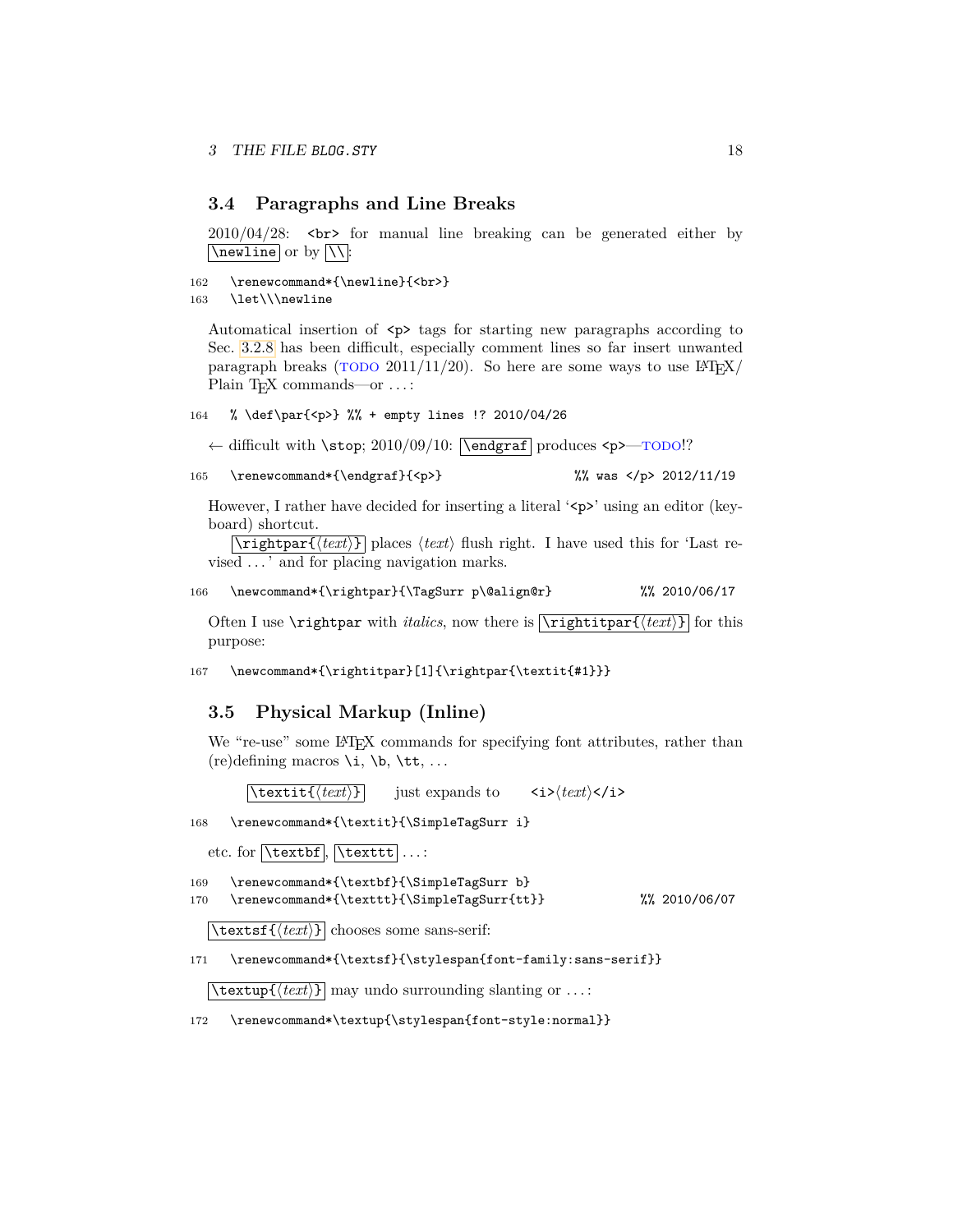$\left[\text{testcolor}\{\langle color \rangle\}$  $\left(\langle \text{text} \rangle\right\rangle\right]$  is from LAT<sub>E</sub>X's color package that we won't load for generating HTML, so it is "new" here, it is just natural to use it for coloured text. <font> is deprecated, use <span> instead:

173 \newcommand\*{\textcolor}[1]{\stylespan{color:#1}}

T<sub>EX</sub>/LAT<sub>EX</sub>'s  $\overline{\mathrm{hnderbar\{}}(text)}$  is redirected to the  $\leq$ u> element:

174 \renewcommand\*{\underbar}{\SimpleTagSurr u}

### <span id="page-18-0"></span>**3.6 Logical Markup**

 $\hbox{\tt\char'4\acute{}}$  heading $\{ \langle level \rangle\}$   $\{ \langle text \rangle\}$  prints  $\langle text \rangle$  with size dependent on  $\langle level \rangle$ . The latter may be one out of 1, 2, 3, 4, 5, 6.

### 175 \newcommand\*{\heading}[1]{\SimpleTagSurr{h#1}}

... I might use \section etc. one day, I made \heading when I could not control the sizes of the section titles properly and decided first to experiment with the level numbers.

 $\overline{\cosh\left(\frac{text}{t}t\right)}$  marks  $\langle text \rangle$  as "code," just accessing te **<code>** element, while standard LATEX does not provide a **\code** command:

#### 176 \newcommand\*{\code}{\SimpleTagSurr{code}} %% 2010/04/27

 $\text{depth}(text)$  is LAT<sub>E</sub>X's command again, but somewhat abused, expanding to '<em>h*text*i</em>':

#### 177 \renewcommand\*{\emph} {\SimpleTagSurr{em}}

... Note that LAT<sub>EX</sub>'s **\emph** feature of switching to up when **\emph** appears in an italic context doesn't work here . . .

 $\left[\text{strong}\left\{\text{text/}t\right\}\right]$  again just calls an HTML element. It may behave like  $\text{textbf}$ {*(text)*}, or ... I don't know ...

#### 178 \newcommand\*{\strong}{\SimpleTagSurr{strong}}

 $\varphi(symbol(s))$  accesses the **star>** element:

179 \newcommand\*{\var}{\SimpleTagSurr{var}}

For tagging acronyms, HTML offers the  $\alpha$  cronym> element, and the TUG[boat](http://ctan.org/pkg/tugboat) [macros](http://ctan.org/pkg/tugboat) provide  $\sqrt{\text{acco}\left(\sqrt{\text{LETTERS}}\right)}$ . I have used the latter for some time in my package documentations anyway. For v0.7, I add the latter here as an alias for  $\langle \text{LETTERS} \rangle$  (supporting both naming policies mentioned in Sec. [3.7\)](#page-19-0):

180 \newcommand\*{\acronym}{\SimpleTagSurr{acronym}}

181 \newlet\acro\acronym

 $\{\langle \text{LETTERS} \rangle\}$  saves you from doubling the  $\langle \text{LETTERS} \rangle$  when you want to create the shorthand macro  $\setminus \langle LETTERS \rangle$ :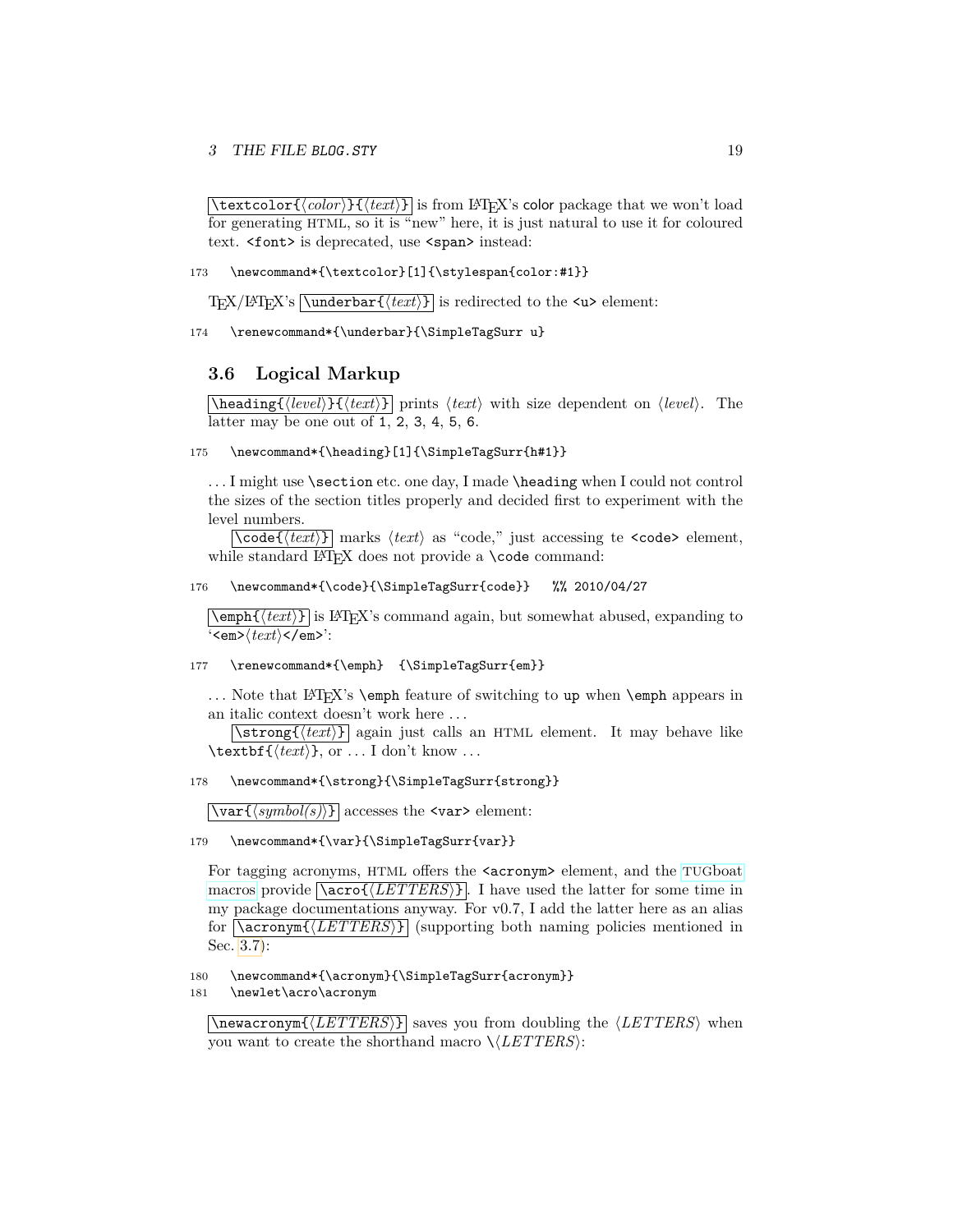```
182 \newcommand*{\newacronym}[1]{%
183 \expandafter\newcommand\expandafter*\csname#1\endcsname{%
184 \acronym{#1}}}
  However, <acronym> is deprecated. You may use \abbr{hLETTERSi} and
  \newabbr{\langle LETTERS\rangle} instead:
185 \newcommand*{\abbr}{\SimpleTagSurr{abbr}} %% 2012/09/13
186 \newcommand*{\newabbr}[1]{%
187 \expandafter\newcommand\expandafter*\csname#1\endcsname{%
188 \abbr{#1}}}
```
### <span id="page-19-0"></span>**3.7 Environments**

We reduce  $\langle \Delta F \rangle$ 's  $\langle \Delta \rangle$  and  $\langle \Delta \rangle$  to their most primitive core.

 $\Delta$ **\begin{** $\langle command \rangle$ } just executes the macro  $\langle command \rangle$ , and

 $\overline{\mathrm{dommand}}$ iust executes the macro  $\end{dommand}$ .

They don't constitute a group with local settings. Indeed, the present  $(2010/11/07)$  version of blog.sty does not allow any assignments while "copying" the T<sub>E</sub>X source into the .htm. There even is no check for proper nesting. \begin and \end just represent HTML elements (their starting/ending tags) that typically have "long" content. (We might "intercept" \begin and \end before copying for executing some assignments in a future version.)

```
189 \let\begin\@nameuse
```

```
190 \def\end#1{\csname end#1\endcsname}
```
... moving  $\overline{\{\text{length}\}}$  to xmlprint.cfg  $2010/05/22$  ...

As formerly with [physical markup,](#page-17-1) we have *two* policies for **choosing macro names**: (i) using an *existing* HTML element name, (ii) using a LAT<sub>E</sub>X command name for accessing a somewhat similar HTML element having a *different* name.  $[2011/10/05:$  so what? TODO

New 2011/10/05: With  $\sqrt{\text{UseHTMLElement}\{\langle \text{ltx-env}\rangle\}\{\langle \text{html-} \text{len}\rangle\}}$ , you can access the  $\langle h, h, e \rangle$  element by the  $\langle l, w, e \rangle$  environment. The "starred" form is for "list" environments where I observed around 2011/10/01 that certain links (with Mozilla Firefox) need  $\langle$ /1i>:

```
191 \newcommand*{\useHTMLelement}{%
192 \@ifstar{\@useHTMLelement[</li>]}{\@useHTMLelement}}
193 \newcommand*{\@useHTMLelement}[3][]{%
194 \@namedef{#2}{<#3>}%
195 \@namedef{end#2}{#1\CLBrk</#3>}} %% \CLBrk 2012/04/03
```
Applications:

CARE:  $[\{small}]$  is an environment here, it is not in  $\mathbb{F}$ F<sub>F</sub>X:

196 \useHTMLelement{small}{small}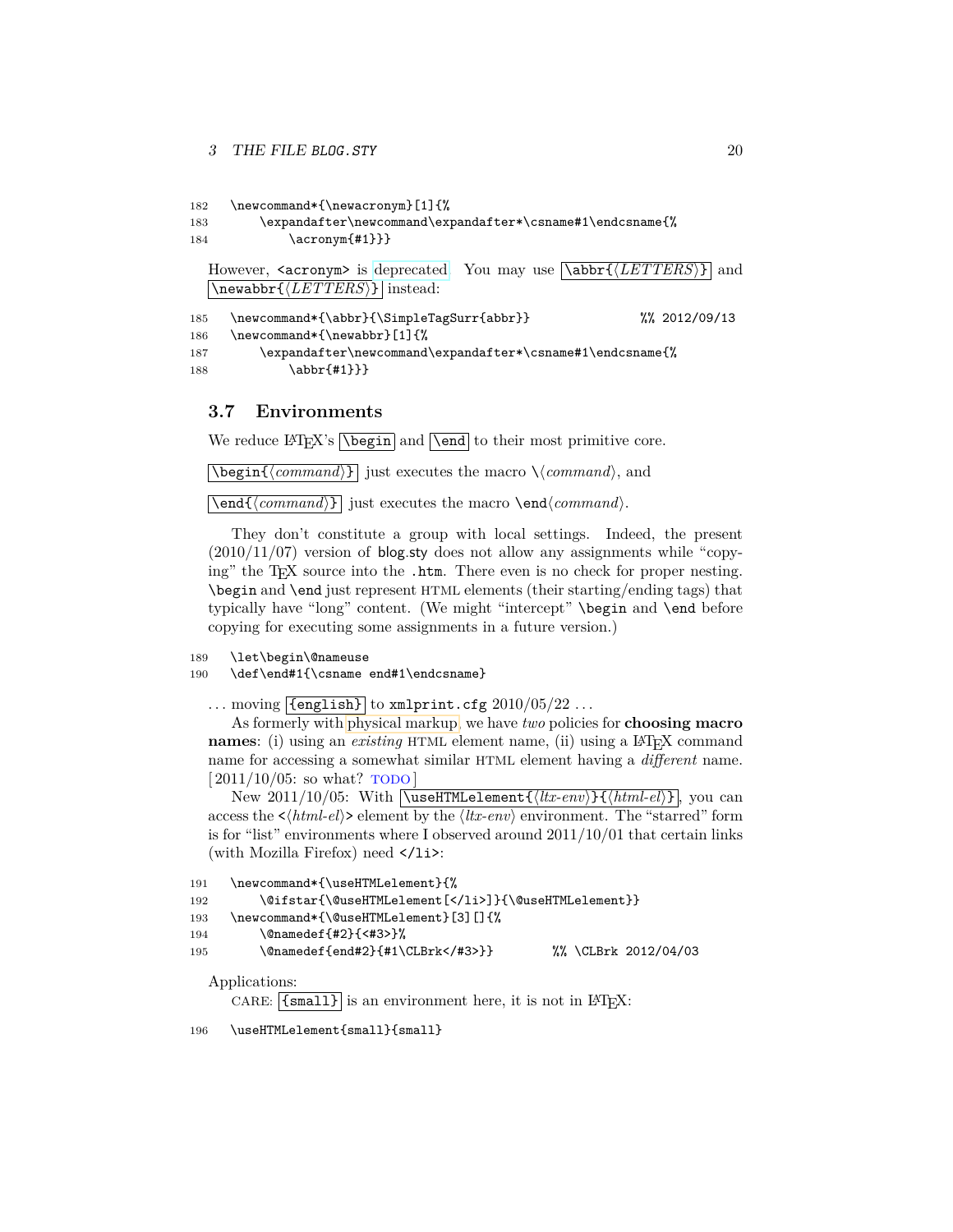$|\{center\}|$ 

```
197 % \renewenvironment*{center}{<p align="center">}{</p>}
```

```
198 % \renewenvironment*{center}{<p \@align@c>}{</p>}
```

```
199 \useHTMLelement{center}{center}
```
The next definitions for [{enumerate}], [{itemize}], {verbatim} follow policy (ii):

```
200 \useHTMLelement*{enumerate}{ol}
201 \useHTMLelement*{itemize} {ul}
```
 $\delta$  \begin{enumtype}{ $\langle type \rangle$ } starts an enumeration environment with enumeration type  $\langle type \rangle$  which can be one out of 1, a, A, i, I (somewhat resembling the functionality of the [enumerate](http://www.ctan.org/pkg/enumerate) package):

202 \newenvironment{enumtype}[1]{<ol \@type{#1}}{</ol>}

With blog.sty,  $\overline{\text{ \{verbatin\}}}$  really doesn't work much like its original LATEX variant. T<sub>E</sub>X macros inside still are expanded, and you must care yourself for wanted quoting:

#### 203 \useHTMLelement{verbatim} {pre}

 $|\{\texttt{quote}\}|$ 

204 \useHTMLelement{quote}{blockquote}

For list  $\{\text{item } s, I \text{ tree} \}$  tried to get readable HTML code using  $\text{indent}$  indenti. This fails with nested lists. The indent could be increased for nested lists if we supported assignments with **\begin** and **\end.** 2011/10/04 including  $\langle /li \rangle$ , repairs more links in DANTE talk (missing again  $2011/10/11!$ ?):

| 205 | \renewcommand*{\item}{% |                      |
|-----|-------------------------|----------------------|
| 206 | \indenti\CLBrk          | $\frac{2011}{10/11}$ |
| 207 | \indenti <li>}</li>     |                      |

LATEX's {description} environment redefines the label format for the optional argument of \item. Again, *we* cannot do this here (we even cannot use optional arguments, at least not easily). Instead we define a different  $\overline{\text{ditem}\{ \text{term}\}}$ having a *mandatory* argument (TODO star?).

208 \useHTMLelement{description}{dl} 209 \newcommand\*{\ditem}[1]{\indenti<dt>\strong{#1}<dd>}

### <span id="page-20-0"></span>**3.8 Links**

### <span id="page-20-1"></span>**3.8.1 Basic Link Macros**

 $\{\hbox{hanc}\{\hbox{name}\}\}\$  makes  $\text{limits}$  an anchor with HTML label  $\langle \hbox{name} \rangle$  like [hyperref](http://www.ctan.org/pkg/hyperref)'s  $\hbox{\textbackslash{hypertarget}}$ { $\hbox{\textbackslash{name}}$ } { $\hbox{\textbackslash{text}}$ } (that we actually provide as well, towards printing from the same source):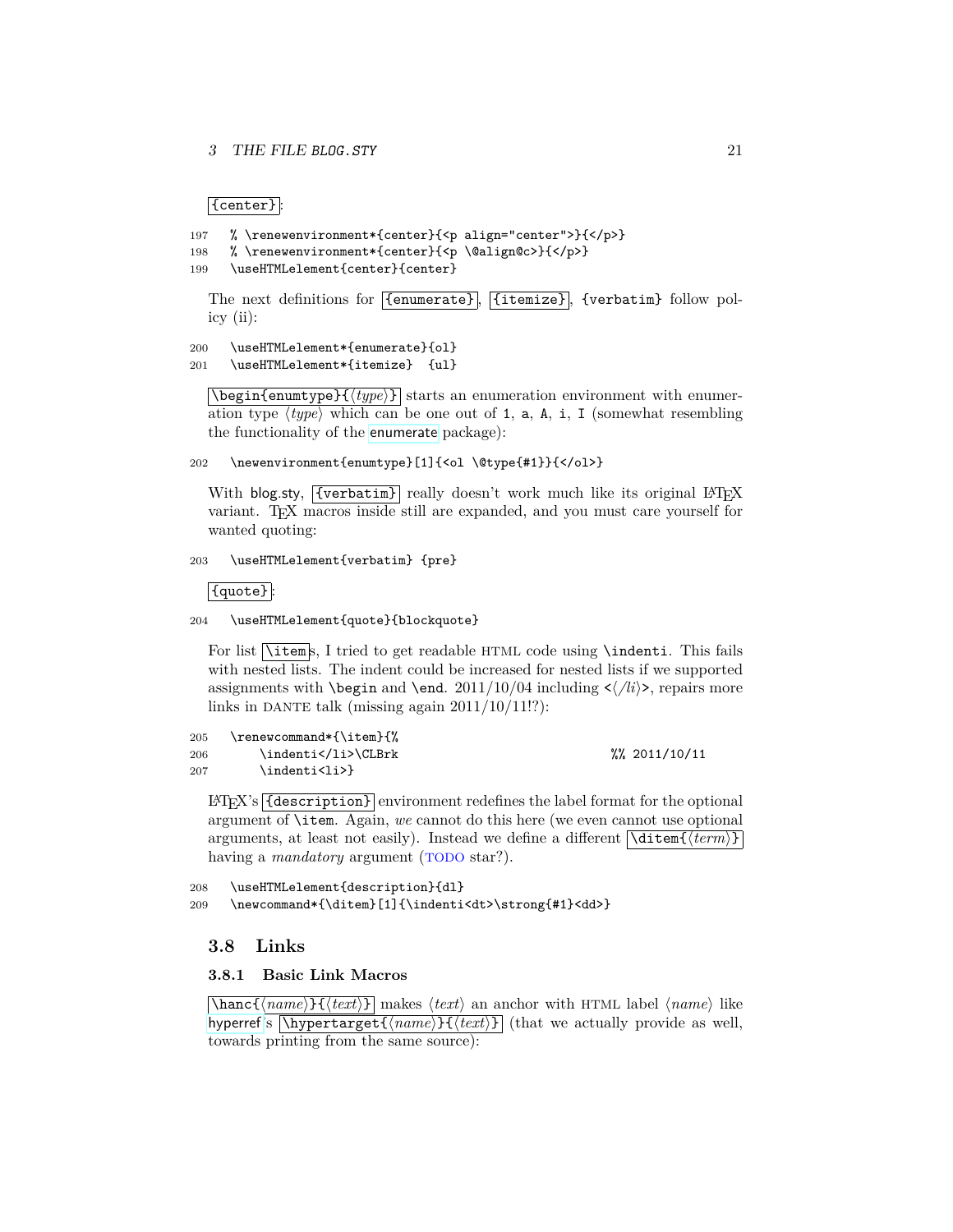#### 3 THE FILE BLOG.STY 22

#### 210 \newcommand\*{\hanc}[1]{\TagSurr a{\@name{#1}}}

#### 211 \newlet\hypertarget\hanc

 $\hbox{\tt \hbox{hancerf}}({\it name}\}$  $\{{{\it target}\}$  $\{{{\it text}\}$  makes  ${\it text}$  an anchor with HTML label  $\langle name \rangle$  and at the same time a link to  $\langle target \rangle$ :

### 212 \newcommand\*{\hancref}[2]{\TagSurr a{\@name{#1} \@href{#2}}}

 $\hbox{\langle} \hbox{\langle} \hbox{\langle} \hbox{\langle} \hbox{\langle} \hbox{\langle} \hbox{\langle} \hbox{\langle} \hbox{\langle} \hbox{\langle} \hbox{\langle} \hbox{\langle} \hbox{\langle} \hbox{\langle} \hbox{\langle} \hbox{\langle} \hbox{\langle} \hbox{\langle} \hbox{\langle} \hbox{\langle} \hbox{\langle} \hbox{\langle} \hbox{\langle} \hbox{\langle} \hbox{\langle} \hbox{\langle} \hbox{\langle} \hbox{\langle} \hbox{\langle} \hbox{\langle} \hbox{\langle} \hbox{\langle} \hbox{\langle} \hbox{\langle} \hbox{\langle} \hbox{\langle} \hbox{\$ 

#### 213 \newcommand\*{\href}[1]{\TagSurr a{\@href{#1}}}

#### <span id="page-21-0"></span>**3.8.2 Special cases of Basic Link Macros**

 $\lambda$ autanc $\{\langle text \rangle\}$  creates an anchor where  $\langle text \rangle$  is the text and the internal label at the same time:

```
214 \newcommand*{\autanc}[1]{\hanc{#1}{#1}} %% 2010/07/04
```
 $\langle$  ancref{ $\langle name \rangle$ }  $\langle \langle text \rangle$ } makes  $\langle text \rangle$  a link to an anchor  $\langle name \rangle$  on the same web page. This is especially useful for a "table of contents"—a list of links to sections of the page. It is just like hyperref's  $\hbox{\tt \hypoarithm}\{{\text{name}}\}$ :

```
215 \newcommand*{\ancref}[1]{\href{\##1}}
```
216 \newlet\hyperlink\ancref

 $\{\text{text}\}$  makes  $\text{int}$  a link to an anchor named  $\text{text}\}$  itself:

217 \newcommand\*{\autref}[1]{\ancref{#1}{#1}} %% 2010/07/04

### <span id="page-21-1"></span>**3.8.3 Italic Variants**

Some of the link macros get "emphasized" or "italic" variants. Originally I used "emphasized," later I decided to replace it by "italic," as I found that I had used italics for another reason than emphasizing. E.g.,  $\langle \text{text} \rangle$  may be 'bug,' and I am not referring to some bug, but to the Wikipedia article *Bug.* This has been inspired by some Wikipedia typography convention about referring to titles of books or movies. (The  $em \rightarrow it$  replacement has not been completed yet.)

```
218 % \newcommand*{\emhref}[2]{\href{#1}{\emph{#2}}}
```

```
219 \newcommand*{\ithref}[2]{\href{#1}{\textit{#2}}}
```
- 220 \newcommand\*{\itancref}[2]{\ancref{#1}{\textit{#2}}}%% 2010/05/30
- 221 \newcommand\*{\emancref}[2]{\ancref{#1}{\emph{#2}}}

#### <span id="page-21-2"></span>**3.8.4 Built Macros for Links to Local Files**

Originally, I wanted to refer to my web pages only, using

### $\left[\frac{\{filename\}}{\{filename\}}\right]$

I have used extension .htm to avoid disturbing my Atari editor xEDIT or the the Atari emulator (Hatari). The extension I actually use is stored as macro  $\hbox{\tt \char'4}$  in a more local file (e.g., .cfg).—Later I realized that I may want to refer to local files other than web pages, and therefore I introduced a more general  $\left\{ {\widehat{flename}} \right\}$ , overlooking that it was the same as  $\left\{ {\widehat{flename}} \right\}$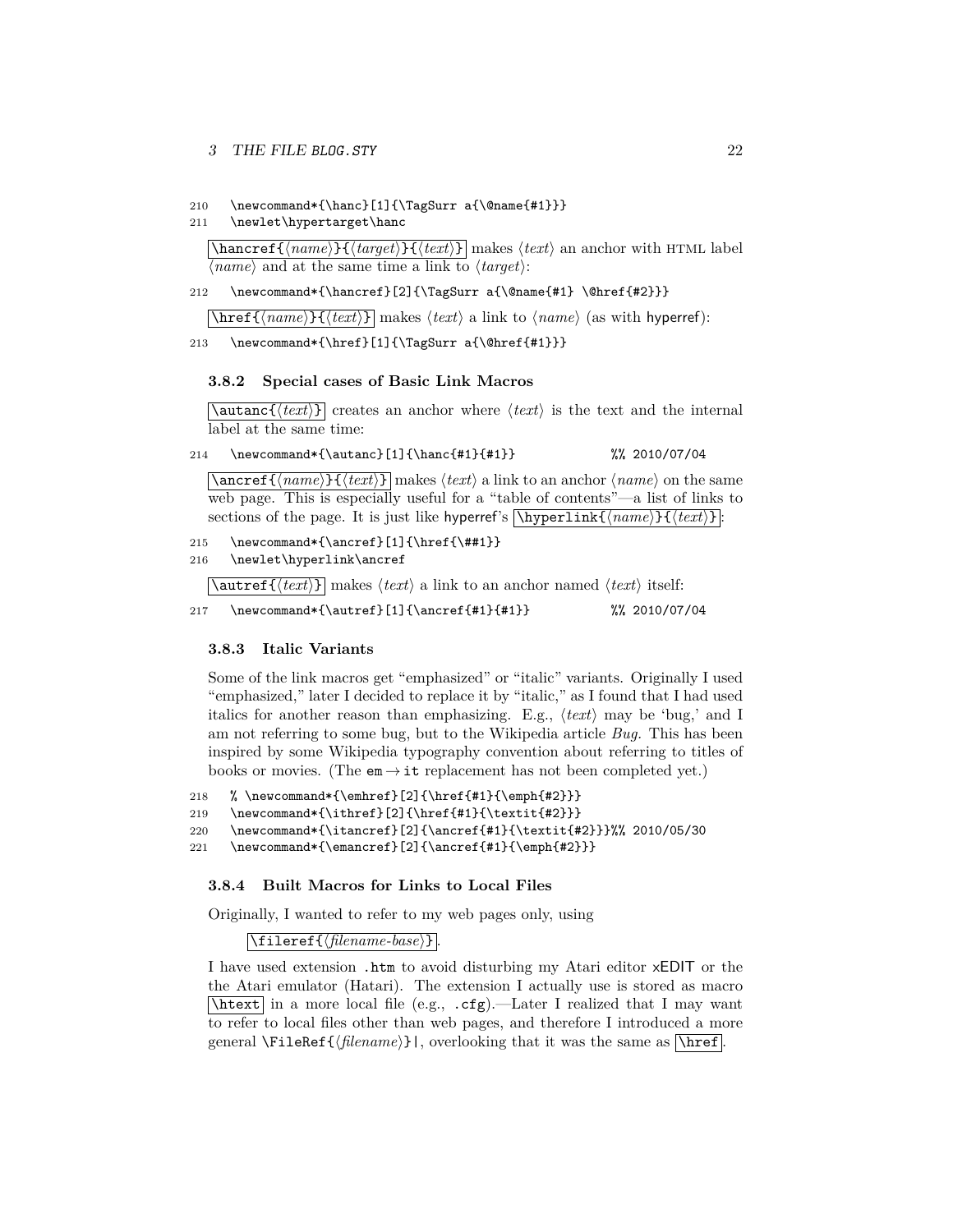```
222 % \newcommand*{\FileRef}[1]{\TagSurr a{\@href{#1}}}
223 \newcommand*{\htext}{.htm} %% 2011/10/05
```

```
224 \newcommand*{\fileref}[1]{\href{#1\htext}}
```

```
225 % \newcommand*{\emfileref}[2]{\fileref{#1}{\emph{#2}}}
```
226 \newcommand\*{\itfileref}[2]{\fileref{#1}{\textit{#2}}}

 $\left\{ \frac{h}{\ell} \right\}$  (*anchor*)  $\left\{ \frac{h}{\ell} \right\}$  links to anchor  $\langle \frac{anchor}{on} \rangle$  on web page  $\langle file \rangle$ :

```
227 \newcommand*{\fileancref}[2]{%
```

```
228 \TagSurr a{\@href{#1\htext\##2}}}
```

```
229 % \newcommand*{\emfileancref}[3]{\fileancref{#1}{#2}{\emph{#3}}}
```
 $\leftarrow 2010/05/31 \rightarrow$ 

230 \newcommand\*{\itfileancref}[3]{\fileancref{#1}{#2}{\textit{#3}}}

### <span id="page-22-0"></span>**3.8.5 Built Macros for Links to Remote Files**

blog.sty currently (even 2011/01/24) implements my style *not* to open a new browser window or tab for *local* files but to open a new one for *remote* files, i.e., when a file is addressed by a full URL. This may change (as with blogdot.sty,  $2011/10/12$ , or more generally with local non-HTML files), so let us have a backbone  $\overline{\mathcal{H}(post)}{\mathcal{H}(host-path[\#frag])}{\mathcal{H}(text)}$  that makes  $\langle text \rangle$  a link to  $\langle prot \rangle \langle host-path/\#frag \rangle$ :

```
231 \newcommand*{\hnewref}[2]{%
232 \TagSurr a{\@href{#1#2" target="_blank}}}
```
So

 $\left[ \left\langle \frac{host-path/\#frag}{\#frag} \right\rangle \right\}$ 

makes  $\langle text \rangle$  a link to http:// $\langle host\text{-}path/\#frag \rangle$ :

```
233 \newcommand*{\httpref}{\hnewref{http://}}
```
With v0.4, macros based on \httpref are moved to texlinks.sty:

```
234 \RequirePackage[blog]{texlinks}[2011/02/10]
```
Former  $\Vert \$ appears as  $\Vert \$ urlhttpref there ...

235 \newlet\urlref\urlhttpref

... and \ctanref has changed its meaning there as of  $2011/10/21$ . texlinks sometimes uses a "permanent alias" NormalHTTPref of \httpref:

236 \newlet\NormalHTTPref\httpref

 $\hbox{\hbox{\tt \tt \tt \tt \tt \tt}}$  is the analogue of  $\hbox{\tt \tt \tt \tt \tt \tt \tt}$  for  $\hbox{\tt \tt \tt \tt \tt \tt}$ 

237 \newcommand\*{\httpsref}{\hnewref{https://}}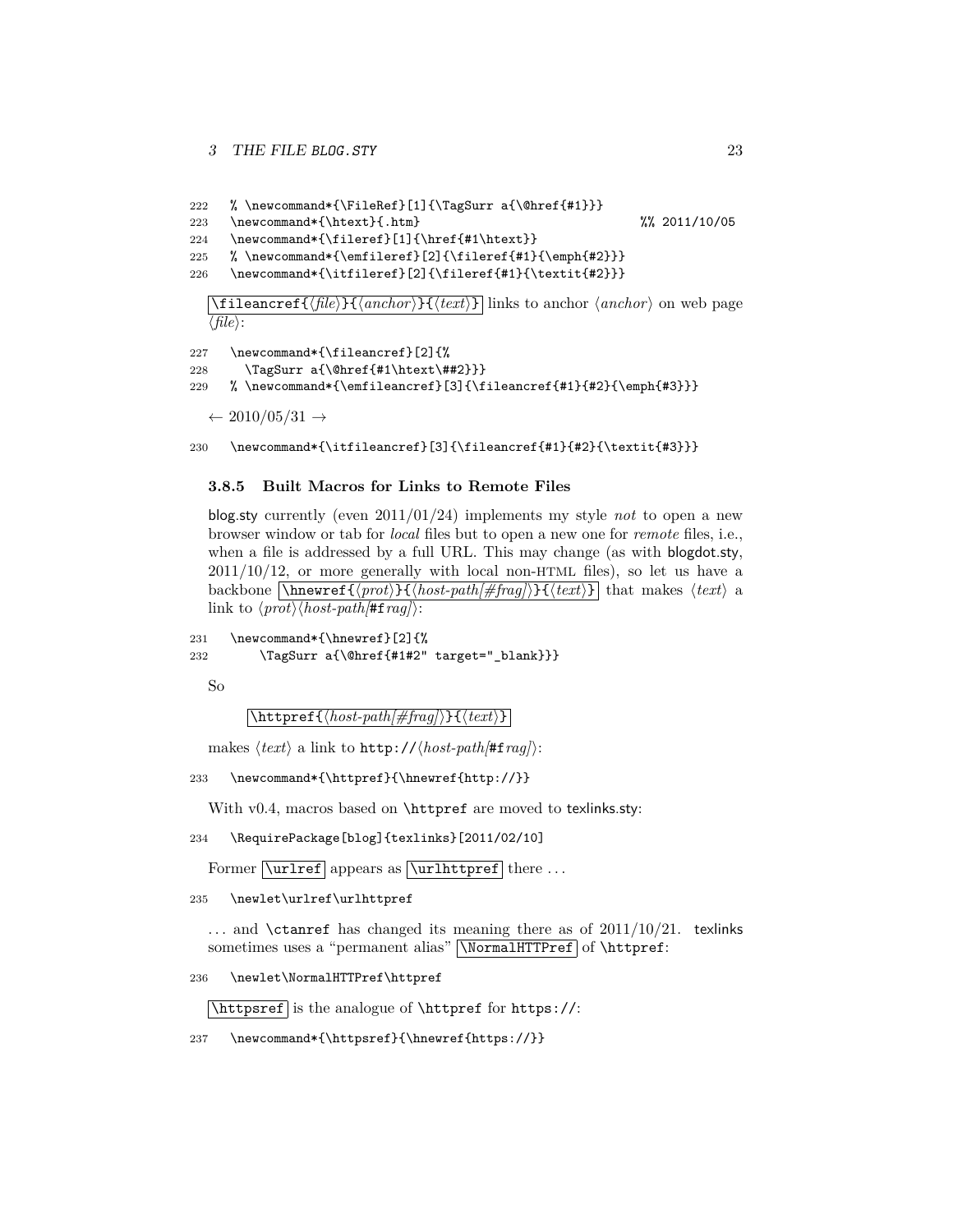### <span id="page-23-0"></span>**3.9 Characters/Symbols**

### <span id="page-23-1"></span>**3.9.1 Basic Preliminaries**

 $\boxed{\&}$  is made other for using it to call HTML's "character entities."

```
238 \MakeOther\&
```
Again we have the two policies about choosing macro names and respectively two new definition commands.  $\text{NeclareHTMLsymbol}({\text{name}})$  defines a macro  $\lambda$ *(name)* expanding to  $\&$ *(name)*;. Checking for prior definedness hasn't been implemented yet.  $(TODO; but sometimes redefining ...)$ 

239 \newcommand\*{\declareHTMLsymbol}[1]{\@namedef{#1}{}}

\declareHTMLsymbols{ $\langle name \rangle$ }{ $\langle list \rangle$ } essentially issues

\declareHTMLsymbol{ $\{attr\}$ \declareHTMLsymbols{ $\{list\}$ }

while  $\texttt{MLSymbols}$  essentially does nothing—great, this is an explanation by recursion!

240 \newcommand\*{\declareHTMLsymbols}{\DoWithAllOf\declareHTMLsymbol}

\renderHTMLsymbol{ $\langle macro\rangle$ } { $\langle name\rangle$ } *redefines* macro  $\langle macro\rangle$  to expand to  $\&\langle name \rangle$ **;**:

241 \newcommand\*{\renderHTMLsymbol} [2]{\renewcommand\*{#1}{}}

Redefinitions of  $\sqrt{\&}$  and  $\sqrt{\&}$  (well,  $\PercentChar$  is fifinddo's version of  $\mathbb{F}$ EX's \@percentchar):

242 \renderHTMLsymbol{\&}{amp}

```
243 \let\%\PercentChar
```
#### <span id="page-23-2"></span>**3.9.2 Diacritics**

For the difference between diacritic and accent, see *[Wikipedia.](http://en.wikipedia.org/wiki/Diacritic)*

```
HTML entities \alpha (é), \alpha (e), \alpha (c), \alpha (c), \alpha (i) etc. can be accessed
by TEX's accent commands \sum, \c c, \c c, \c c, \c c, \c c, \c c
```

```
244 % \declareHTMLsymbol{eacute}
```

```
245 % \declareHTMLsymbol{ocirc}
```

```
246 \renewcommand*{\'}[1]{&#1acute;}
```

```
247 \renewcommand*{\c}[1]{&#1cedil;}
```

```
248 \renewcommand*{\^}[1]{&#1circ;}
```

```
249 \renewcommand*{\'}[1]{&#1grave;}
```
- 250 \renewcommand\*{\"}[1]{&#1uml;}
	- ... former  $\overline{\mathrm{Num1} \{ \frac{char}{\} }$  is obsolete, use  $\overline{\mathrm{Var} }$  (or  $\mathrm{Var} \cdot \mathrm{char}$ ) instead.  $\overline{\langle \text{v}(\langle char \rangle) \rangle}$  just works with  $\langle char \rangle = \overline{\mathbf{s}$  and  $\langle char \rangle = \mathbf{S}$  for  $\check{\mathbf{s}}$  and  $\check{\mathbf{S}}$ :
- 251 \renewcommand\*{\v}[1]{#1caron;}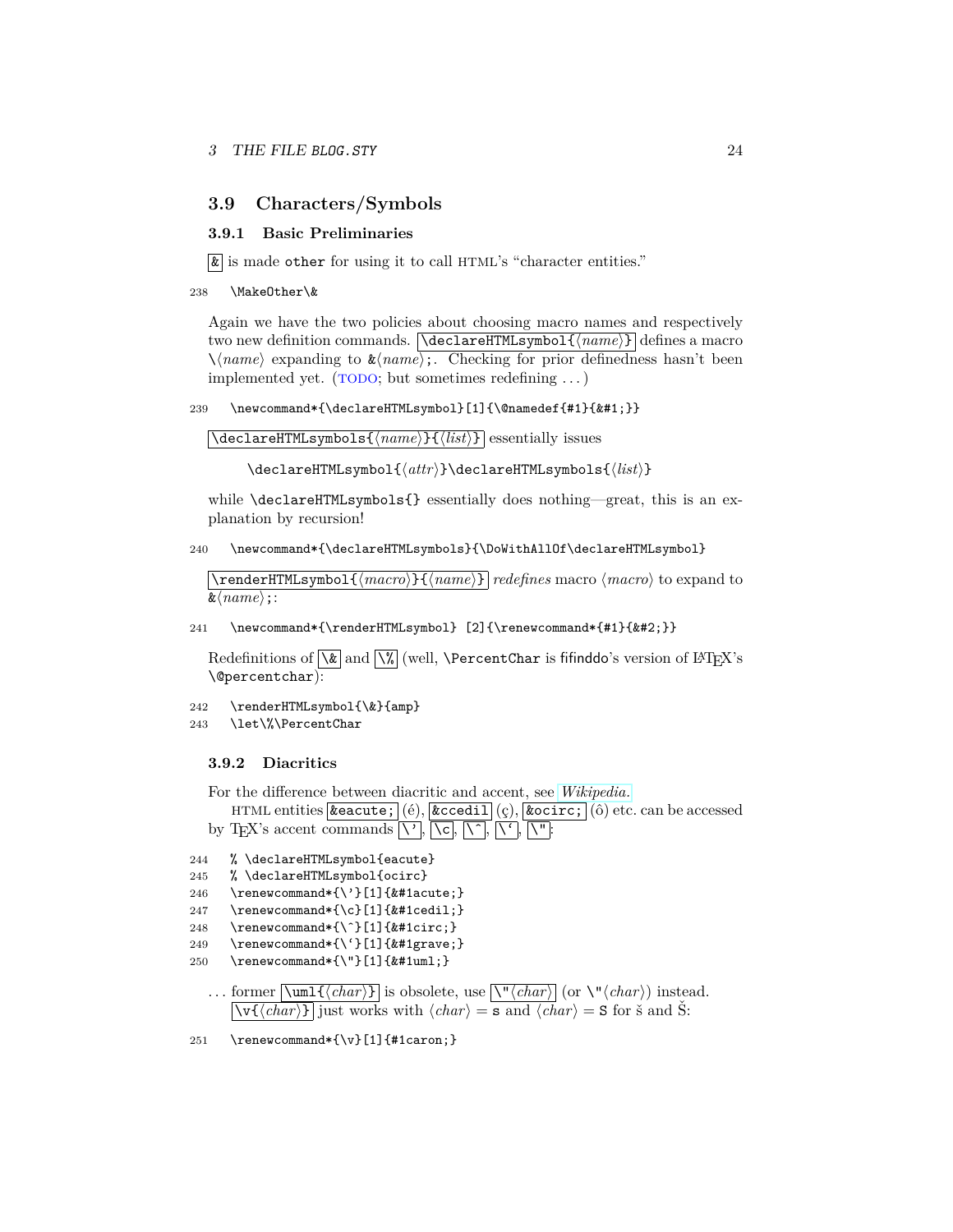#### <span id="page-24-0"></span>**3.9.3 Ligatures and the Like**

 $\langle \text{harg}(\langle char1 \rangle \langle char2 \rangle)$  forms a ligature from  $\langle char1 \rangle$  and  $\langle char2 \rangle$ :

```
252 \newcommand*{\lig}[1]{&#1lig;}
```
With v0.81, we use this to reimplement  $\sqrt{\text{ss}}$  from Plain TEX and LATEX for the putative "s-z ligature", the German ["sharp s"](http://en.wikipedia.org/wiki/sharp s) ("ß"):

```
253 % \renderHTMLsymbol{\ss}{szlig}
254 \renewcommand*{\ss}{\lig{sz}}
```
 $\overline{\Delta E}$ ,  $\overline{\Delta e}$ ,  $\overline{\Delta E}$ ,  $\overline{\Delta e}$  ("Æ", "æ", "Œ", "œ") are reimplemented likewise:

```
255 \renewcommand*{\AE}{\lig{AE}}
```

```
256 \renewcommand*{\ae}{\lig{ae}}
```
257 \renewcommand\*{\OE}{\lig{OE}}

```
258 \renewcommand*{\oe}{\lig{oe}}
```
<span id="page-24-1"></span>**3.9.4 Greek**

```
259 \declareHTMLsymbols{{Alpha}{alpha} %% 2012/01/06
260 {Beta}{beta}{Gamma}{gamma}{Delta}{delta}{Epsilon}{epsilon}
261 {Zeta}{zeta}{Eta}{eta}{Theta}{theta}{Iota}{iota}{Kappa}{kappa}
262 {Lambda}{lambda}{My}{my}{Ny}{ny}{Xi}{xi}{Omikron}{omikron}
263 {Pi}{pi}{Rho}{rho}{Sigma}{sigma}{sigmaf}{Tau}{tau}
264 {Upsilon}{upsilon}{Phi}{phi}{Chi}{chi}{Psi}{psi}
265 {Omega}{omega} %% render -> declare 2011/02/26
266 {thetasym}{upsih}{piv} }
```
### <span id="page-24-2"></span>**3.9.5 Arrows**

|     | $\sim$ somewhat completed 2012/07/25.                             |            |                       |  |
|-----|-------------------------------------------------------------------|------------|-----------------------|--|
|     | \downarrow, \leftarrow, \leftrightarrow, \\rightarrow, \\uparrow: |            |                       |  |
| 267 | \renderHTMLsymbol {\downarrow}                                    | $\{darr\}$ | $\frac{2010}{09}$ /15 |  |
| 268 | \renderHTMLsymbol {\leftarrow}                                    | $\{larr\}$ |                       |  |
| 269 | \renderHTMLsymbol {\leftrightarrow}{harr}                         |            |                       |  |
| 270 | \renderHTMLsymbol {\rightarrow}                                   | $\{rarr\}$ |                       |  |
| 271 | \renderHTMLsymbol {\uparrow}                                      | $\{uarr\}$ | $\frac{2010}{09}$ /15 |  |
|     |                                                                   |            |                       |  |

Aliases  $\sqrt{\text{gets}}$  and  $\sqrt{\text{to}}$  were implemented first as stand-alones, now are treated by \let:

```
272 \let \gets \leftarrow
```

```
273 \let \to \rightarrow
```

|     | $ \$ Leftarrow,<br>\Downarrow.            | $\Lambda$ . Leftrightarrow | \Rightarrow. | <i><u><b>N</b>parrow</u></i> |
|-----|-------------------------------------------|----------------------------|--------------|------------------------------|
|     | ( <i>i.e.</i> , double variants):         |                            |              |                              |
| 274 | \renderHTMLsymbol {\Downarrow}            | $\{dArr\}$                 |              |                              |
| 275 | \renderHTMLsymbol {\Leftarrow}            | $\{1Arr\}$                 |              |                              |
| 276 | \renderHTMLsymbol {\Leftrightarrow}{hArr} |                            |              |                              |
| 277 | \renderHTMLsymbol {\Rightarrow}           | $\{rArr\}$                 |              |                              |
| 278 | \renderHTMLsymbol {\Uparrow}              | $\{uArr\}$                 |              |                              |
|     |                                           |                            |              |                              |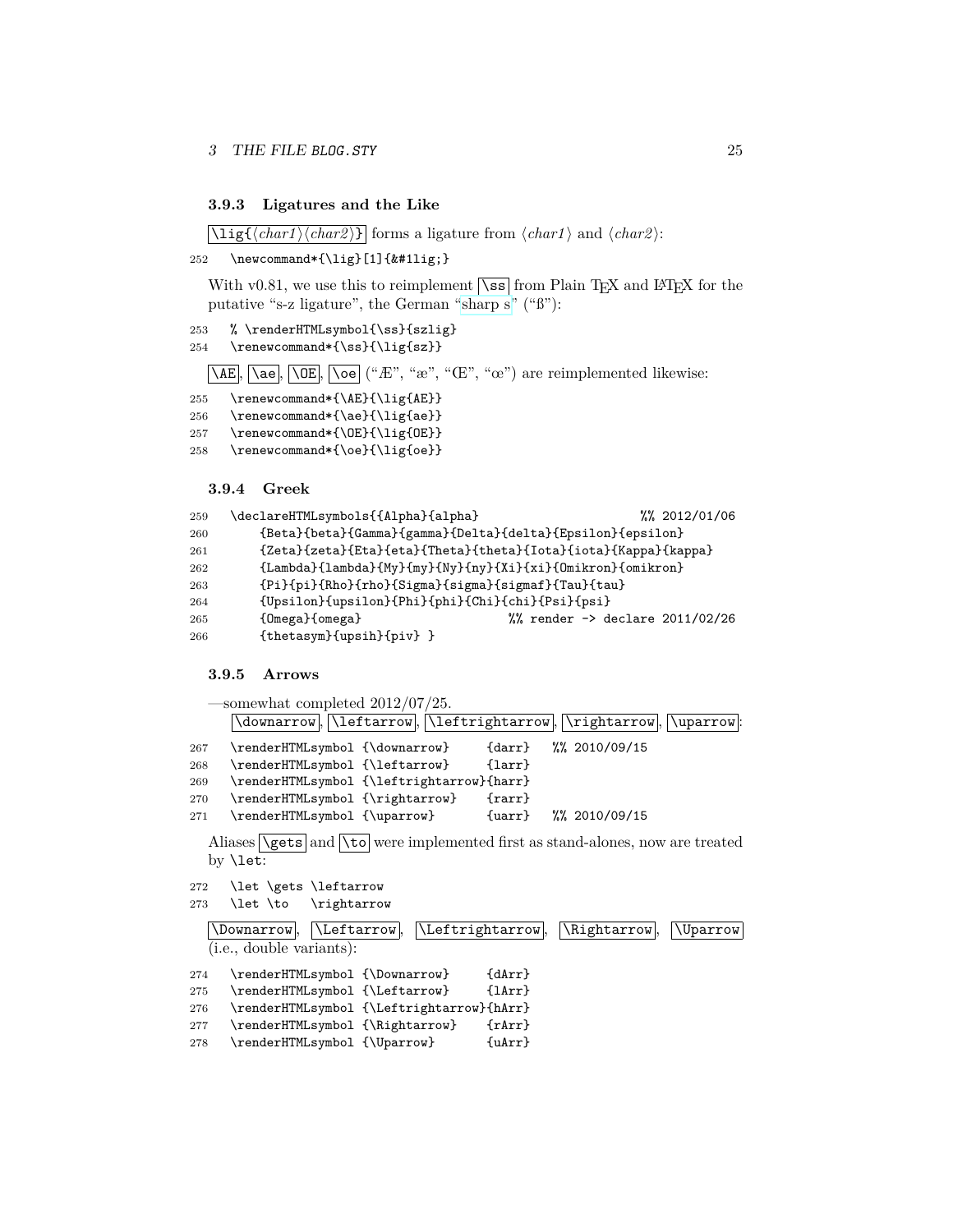### 3 THE FILE BLOG. STY 26

\crarrow accesses HTML's crarr entity (symbol for return key), named "downwards arrow with tip leftwards" in Unicode  $(U+21b2)$ :

279 \newcommand\*{\crarrow}{↵} %% 2012/09/13

#### <span id="page-25-0"></span>**3.9.6 Dashes**

The ligatures -- and --- for en dash and em dash don't work in our expanding mode. Now, HTML's policy for choosing names often prefers shorter names than are recommended for (La)TEX, so here I adopt a *third* policy besides (i) and (ii) earlier; cf. LAT<sub>E</sub>X's \textemdash and \textendash.—\newcommand does not accept macros whose names start with end, so:  $\end{math}$ ,  $\end{math}$ ,  $\end{math}$ ...

280 \def  $\{kndash\; \}$  %% \end... illegal 281 \newcommand\*{\emdash} {—}

#### <span id="page-25-1"></span>**3.9.7 Spaces**

"Math" (not only!) spaces  $\overline{\setminus}$ ,  $\overline{\setminus}$  and,  $\overline{\setminus}$  ,  $\overline{\setminus}$  and  $\overline{\setminus}$ 

```
282 \renderHTMLsymbol{\enspace}{ensp}
```
283 \renderHTMLsymbol{\quad} {emsp}

284 \renewcommand\* {\qquad} {\quad\quad}

 $2011/07/22$ : & thinsp; allows line breaks, so we introduce  $\lambda$  thinsp to access  , while  $\boxed{\text{thinspace}}$  and  $\boxed{\setminus}$  use Unicode "Narrow No-Break Space" (U+202F, see *Wikipedia [Space \(punctuation\)](http://en.wikipedia.org/wiki/Space (punctuation))*; browser support?):

```
285 % \renderHTMLsymbol{\thinspace}{thinsp}
286 % \renderHTMLsymbol{\,} {thinsp}
287 \declareHTMLsymbol{thinsp}
288 \renderHTMLsymbol{\thinspace}{\#8239}
289 \renderHTMLsymbol{\,} {\#8239}
```
\figurespace (U+2007, cf. *[Wikipedia](http://en.wikipedia.org/wiki/Figure space)*):

290 \newcommand\*{\figurespace}{&\#8199;}

#### <span id="page-25-2"></span>**3.9.8 Quotes, Apostrophe**

```
\overline{\operatorname{u}_q}, \overline{\operatorname{v}_q}
```
291 \renderHTMLsymbol{\lq} {lsquo} 292 \renderHTMLsymbol{\rq} {rsquo}

In order to use the right single quote for the HTML apostrophe, we must save other uses before.  $\[\varphi\]$  is the version of the right single quote for URLs of Wikipedia articles:

| 293 | % \newcommand*{\screenqtd}[1]{'#1'} |  | $\frac{\%}{\%}$ rm. 2011/11/08 |
|-----|-------------------------------------|--|--------------------------------|
| 294 | $\newcommand*{\\urlapostr} \{'\'}$  |  | %%2010/09/10                   |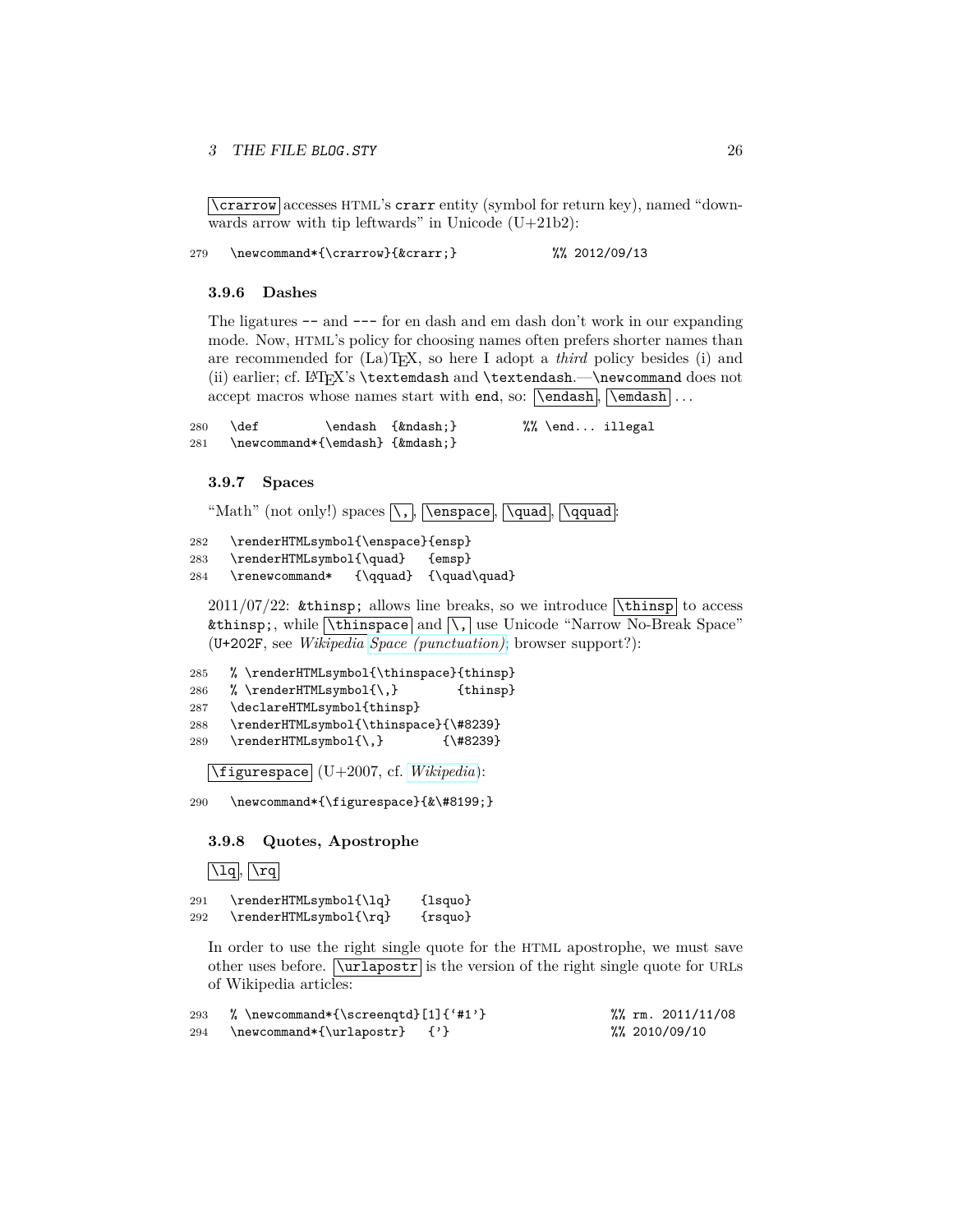|     | The actual change of $\lceil \cdot \rceil$ is in \BlogCodes (Sec. 3.2.4). |                       |  |
|-----|---------------------------------------------------------------------------|-----------------------|--|
|     | [\bdquo] (bottom), [\ldquo], [\rdquo], [\sbquo] (single bottom):          |                       |  |
| 295 | \declareHTMLsymbol{bdquo}                                                 | $\frac{2011}{09}$ /23 |  |
| 296 | \declareHTMLsymbols{{ldquo}{rdquo}}                                       |                       |  |
| 297 | \declareHTMLsymbol{sbquo}                                                 | %% 2010/07/01         |  |

298 \declareHTMLsymbols{{laquo}{raquo}}

Angled quotes  $\langle \langle \rangle$  and  $\langle \rangle$  as well as their "single" versions  $\langle \rangle$  as a and  $\langle$ rsaquo  $|$ 

299 \declareHTMLsymbols{{laquo}{lsaquo}{raquo}{rsaquo}} %% 2012/10/25

As of 2012/09/17,  $\sqrt{\text{asciidq}}$  and  $\sqrt{\text{hoc-idqtd} \cdot \text{hoc_idq}}$  (e.g., for attributes after \catchdqs or typesetting code) move to package catchdq.sty in the catcodes bundle.

 $\gamma$  accesses the same symbol in HTML's terms (e.g., for displaying code):

```
300 \declareHTMLsymbol{quot} %% 2012/01/21
```
 $\text{Vendqtd}(text)$  quotes in the English style using double quote marks,  $\overline{\mathrm{det}(text)}$  uses single quote marks instead,  $\overline{\mathrm{det}(text)}$  quotes in German style,  $\sqrt{\text{quoted}(\text{text})}$  uses straight double quotation marks. Settings from the [langcode](http://www.ctan.org/pkg/langcode) package may need to be overridden. (A warning might be nice then TODO)

| 301 | \def\endqtd#1{\ldquo#1\rdquo}           |  |                      |
|-----|-----------------------------------------|--|----------------------|
| 302 | \def\engtd #1{\lg#1\rg}                 |  | %% 2010/09/08        |
| 303 | \def\dedqtd#1{\bdquo#1\ldquo}           |  |                      |
| 304 | \def\deqtd #1{\sbquo#1\lq}              |  | %% corr. 2012/10/25  |
| 305 | \newcommand*{\quoted} [1]{\quot#1\quot} |  | $\frac{2012}{01/21}$ |

 $\overline{\sqrt{\text{Squared}(\text{text})}}$  surrounds  $\langle \text{text}\rangle$  with "straight" single quotation marks, useful for other kinds of quoting in computer code:

306 \newcommand\*{\squoted}[1]{\urlapostr#1\urlapostr} %% 2012/01/21

### <span id="page-26-0"></span>**3.9.9 (Sub- and) Superscript Digits/Letters**

As Plain T<sub>F</sub>X and L<sup>AT</sup>F<sub>X</sub> provides an alias \sp for  $\hat{\ }$ , I use  $\gamma$  \spone ,  $\gamma$ <sub>N</sub> \sptwo , \sptwo , \sptwo , \sptwo , \sptwo , \sptwo , \sptwo , \sptwo , \sptwo , \sptwo , \sptwo , \sptwo , \sptwo , \sptwo , \spt  $\sqrt{\sqrt{\text{cpthree}}}$ ,  $\sqrt{\text{spa}}$ , and  $\sqrt{\text{spo}}$  for superscript 1, 2, 3, 'a', and 'o':

307 \newcommand\*{\spone}{¹}

```
308 \newcommand*{\sptwo}{²}
```
309 \newcommand\*{\spthree}{³}

- 310 \newcommand\*{\spa}{ª}
- 311 \newcommand\*{\spo}{º}

For slanted fractions, I think of [xfrac](http://www.ctan.org/pkg/xfrac)'s \sfrac{\*numerator*}}{\*denominator*}}.  $\left[\frac{1}{2}, \frac{1}{4} \right]$ ,  $\left[\frac{1}{4}\right]$ , and  $\left[\frac{3}{4}\right]$  work so far:

312 \newcommand\*{\sfrac}[2]{&frac#1#2;}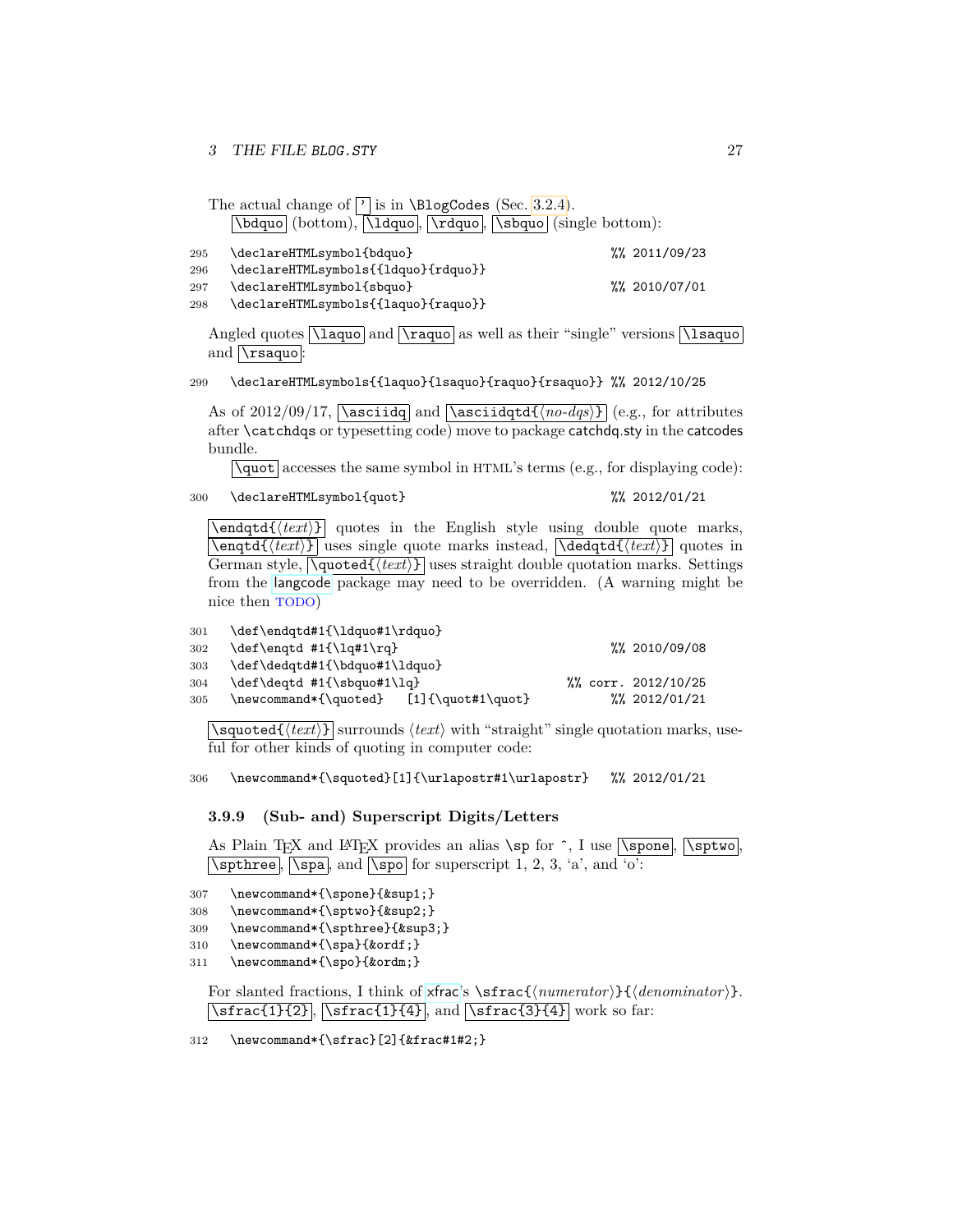<span id="page-27-0"></span>**3.9.10 Math**

**Symbols** (T<sub>E</sub>X math type "Ord")— \aleph :

313 \renderHTMLsymbol{\aleph}{alefsym}

I provide  $\overline{\text{degrees}}$  for the degree symbol. LAT<sub>EX</sub> already has  $\text{deg}$  as an operator, therefore I do not want to use \declareHTMLsymbol here.

314 \newcommand\*{\degrees}{°}

We stick to TEX's **\emptyset** 

315 \renderHTMLsymbol{\emptyset}{empty} %% 2011/04/14

\exists and \forall :

316 \renderHTMLsymbol{\exists}{exist}

317 \declareHTMLsymbol{forall}

 $\perp$  can be used for minutes,  $\Prime$  for seconds:

318 \renderHTMLsymbol{\prime}{prime} \declareHTMLsymbol{Prime}

**Relations** Because < and > are used for HTML's element notation, we provide aliases  $\sqrt{\text{gt}}$ ,  $\sqrt{1\text{t}}$  for mathematical  $\lt$  and  $\gt$ —and for reference to HTML (or just XML) code (see Sec. [3.3.4\)](#page-14-1):

319 \declareHTMLsymbols{{gt}{lt}}

 $\overline{\text{Vge}}, \overline{\text{Vle}}, \text{and } \overline{\text{Vne}} \text{ for } \ge, \le, \text{and } \neq \text{resp.}:$ 

320 \declareHTMLsymbols{{ge}{le}{ne}}

We also provide their TEX aliases  $\lceil \text{geq} \rceil$ ,  $\lceil \text{leq} \rceil$ ,  $\lceil \text{neq} \rceil$ 

321 \let\geq\ge \let\leq\le \let\neq\ne

Besides TEX's  $\simeq$  and  $\simeq$ , we provide short versions  $\simeq$  and \sube inspired by HTML:

| 322 | \declareHTMLsymbol{sub}      | $\frac{2011}{04}$ |
|-----|------------------------------|-------------------|
|     | 323 \let\subset\sub          | %%2011/05/08      |
|     | 324 \declareHTMLsymbol{sube} | %%2011/03/29      |
|     | 325 \let\subseteq\sube       | %% 2011/05/08     |

Delimiters Angle braces  $\boxed{\langle \text{language} \rangle}$ 

```
326 \renderHTMLsymbol{\langle}{lang}
```
327 \renderHTMLsymbol{\rangle}{rang}

The one-argument macro  $\langle \text{angle}(i) \rangle$  allows better readable code (should be in a more general package):

328 \newcommand\*{\angled}[1]{\langle#1\rangle}

Curly braces  $\left[\sqrt{t}\right]$  and  $\left[\sqrt{t}\right]$  ...:

329 \begingroup

330 \Delimiters\[\] \gdef\{[{] \gdef\}[}]

331 \endgroup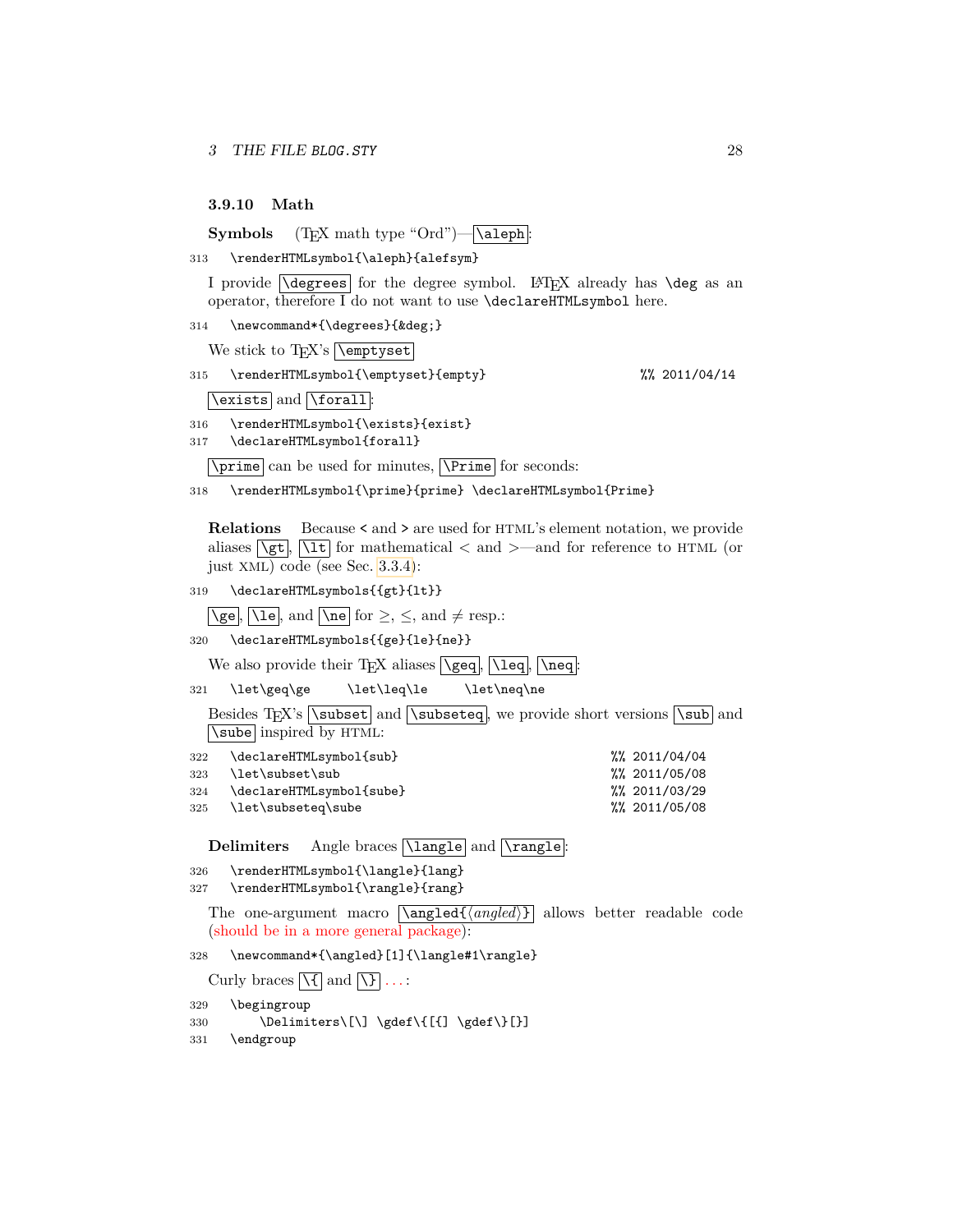**Binary Operations** T<sub>EX</sub>'s  $\sqrt{\text{ast}}$  corresponds to the "lower" version of the asterisk:

| 332 | \renderHTMLsymbol{\ast}{lowast}                                                                                                 | %% 2011/03/29         |
|-----|---------------------------------------------------------------------------------------------------------------------------------|-----------------------|
|     | \pm renders the plus-minus symbol:                                                                                              |                       |
| 333 | \renderHTMLsymbol{\pm}{plusmn}                                                                                                  |                       |
|     | TEX and HTML agree on $\overline{\text{Cap}}$ , $\overline{\text{cup}}$ , and $\overline{\text{times}}$ : 2011/05/08 2011/04/04 |                       |
| 334 | \declareHTMLsymbols{{cap}{cup}{times}}                                                                                          | %% 2012/01/06         |
|     | We need $\mathbf{s}$ is not supported by blog:                                                                                  |                       |
| 335 | \declareHTMLsymbol{minus}                                                                                                       | %% 2011/03/31         |
|     | We override HTML's 'ˆ' to get T <sub>F</sub> X's \circ (i.e., $\circ$ ; but I cannot see it on<br>my own pages!?):              |                       |
| 336 | \renderHTMLsymbol{\circ}{\#x2218}                                                                                               | $\frac{2011}{04}$ /28 |
| 337 | \renderHTMLsymbol{\cdot}{middot}                                                                                                | %% 2011/05/07         |
|     | \sdot generates & sdot, a variant of of & middot; reserved for the dot product<br>according to the German <i>Wikipedia</i>      |                       |

according to the German *[Wikipedia](http://de.wikipedia.org/wiki/Malzeichen#Skalarprodukt)*

338 \declareHTMLsymbol{sdot} %% 2011/05/08

**Operators Notify**.

339 \renderHTMLsymbol{\prod}{product} 340 \declareHTMLsymbol{sum}

<span id="page-28-0"></span>**3.9.11 Currencies**

 $\overline{\ker}, \overline{\ker}$ ,  $\overline{\ker}$ ,  $\overline{\ker}$ ,  $\overline{\ker}$ ,  $\overline{\ker}$ 

341 \declareHTMLsymbols{{cent}{currency}{euro}{pound}{yen}}

You get the  $\frac{1}{2}$  symbol simply by  $\boxed{\$}$ .

### <span id="page-28-1"></span>**3.9.12 Other**

The tilde  $\tilde{ }$  is used for its wonderful purpose, by analogy to T<sub>E</sub>X(TODO overridden by \FDpseudoTilde):

342 \renderHTMLsymbol{˜}{nbsp}

But now we need a replacement *\tilde* for URLs involving home directories of institution members (should better be  $\tilde{\tilde{\mathrm{triderar}}}$  or  $\tilde{\mathrm{triderar}}$ , cf. fifinddo):

343 { \MakeOther\˜ \gdef\tilde{˜} \gdef\tildechar{˜}}

Horizontal ellipsis:  $\overline{\text{dots}}$ ...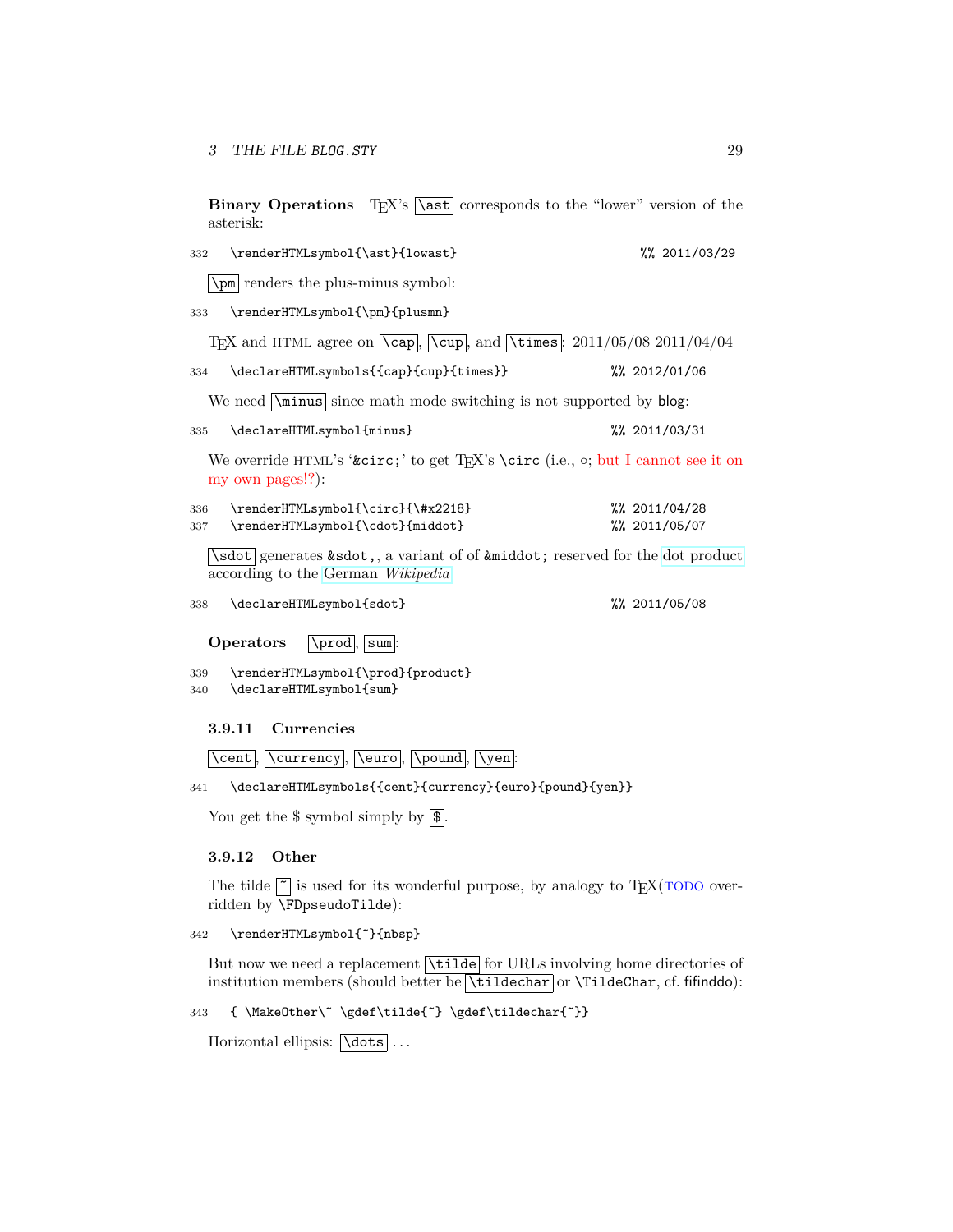### 3 THE FILE BLOG. STY 30

344 \renderHTMLsymbol {\dots} {hellip}

Plain T<sub>E</sub>X's and  $\mathbb{P}T_{\mathbb{E}}X$ 's  $\overline{\setminus \{-\}}$  becomes a soft hyphen:

345 \renderHTMLsymbol{\-}{shy}

\copyright :

```
346 \renderHTMLsymbol{\copyright}{copy}
```
\bullet

```
347 \renderHTMLsymbol{\bullet}{bull}
```
LAT<sub>EX</sub>'s  $\S$  prints the [section sign](http://en.wikipedia.org/wiki/section sign) ' $\S$ '. In HTML, the latter accessed by & sect; we redirect  $\setminus$ S to this:

348 \renderHTMLsymbol{\S}{sect}

\dagger , \ddagger :

349 \renderHTMLsymbol{\dagger}{dagger} 350 \renderHTMLsymbol{\ddagger}{Dagger}

 $\overline{NP}$  renders the paragraph sign or pilcrow:

```
351 \renderHTMLsymbol{\P}{para}
```
Sometimes (due to certain local settings) the notations  $\&\&\langle characters \rangle$ ; or  $\&\&\#(number)$ ; (for [Unicode\)](http://en.wikipedia.org/wiki/Unicode) may not be available. We provide

 $\lambda$ htmlentity{ $\langle characters \rangle$ }

as well as

 $\langle$ unicodeentity{ $\langle$ decimal}}

and

 $\{\langle \text{hexadecimal} \rangle\}$ 

for such situations:

```
352 \newcommand*{\htmlentity}[1]{}
```

```
353 \newcommand*{\unicodeentity}[1]{&\##1;}
```

```
354 \newcommand*{\unicodehexentity}[1]{&\#x#1;}
```
### <span id="page-29-0"></span>**3.10 TEX-related**

Somebody actually using blog.sty must have a need to put down notes about TEX for her own private purposes at least—I expect.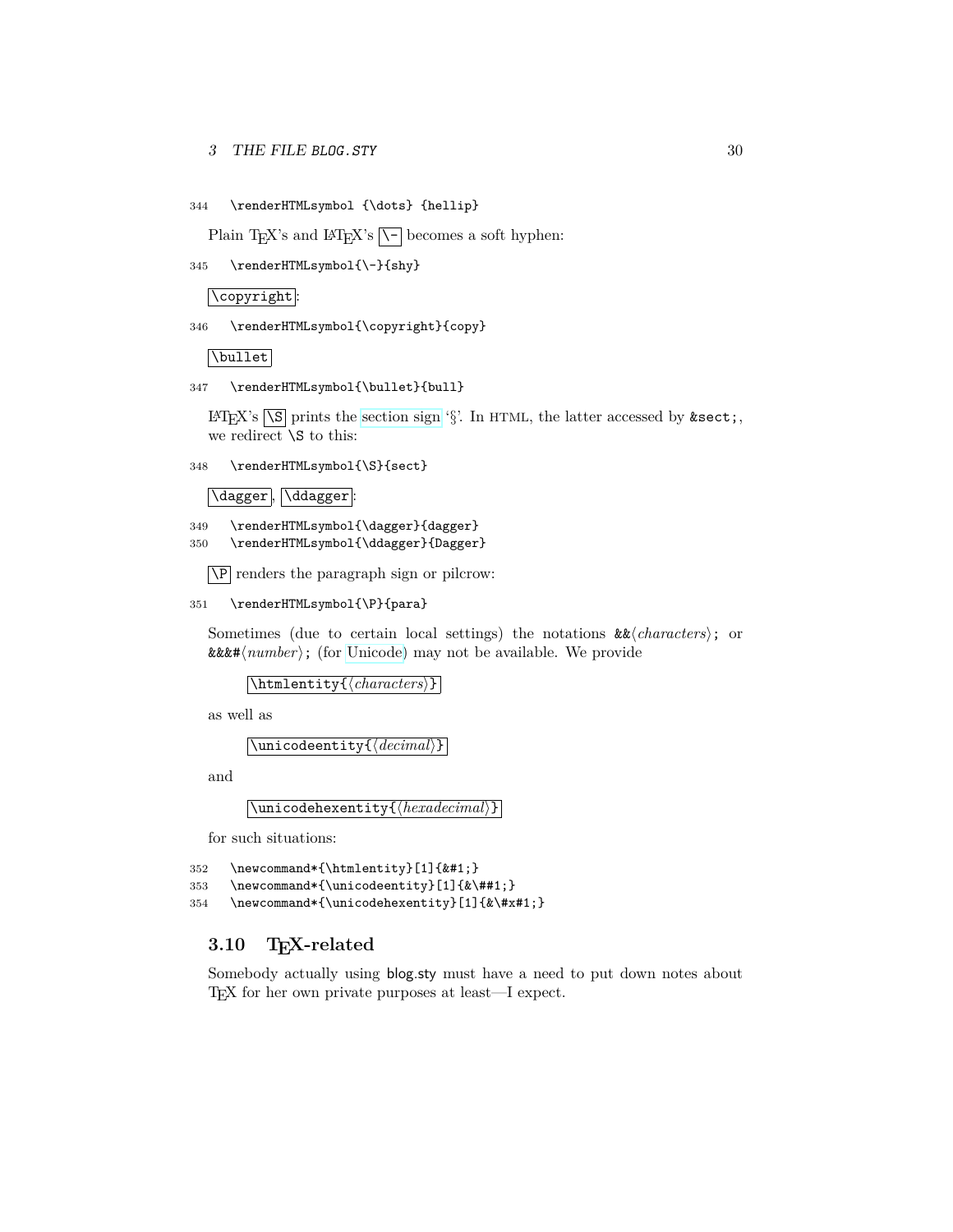#### <span id="page-30-0"></span>**3.10.1 Logos**

"Program" names might be typeset in a special font, I once thought, and started tagging program names with  $\pmb{\text{prg}}$ . It could be **\textsf** or **\textsf** like in documentations of LATEX packages. However, sans-serif is of doubtable usefulness on web pages, and typewriter imitations usually look terrible on web pages. So I am waiting for a better idea and let \prg just remove the braces.

```
355 \newlet\prg\@firstofone
356 \newcommand*{\BibTeX}{\prg{BibTeX}} %% 2010/09/13
357 \renewcommand*{\TeX}{\prg{TeX}}
358 \renewcommand*{\LaTeX}{\prg{LaTeX}}
359 \newcommand*{\allTeX}{\prg{(La)TeX}}%% 2010/10/05
360 \newcommand*{\LuaTeX}{\prg{LuaTeX}}
361 \newcommand*{\pdfTeX}{\prg{pdfTeX}}
362 \newcommand*{\XeTeX}{\prg{XeTeX}} %% 2010/10/09
363 \newcommand*{\TeXbook}{TeXbook} %% 2010/09/13
```
### <span id="page-30-1"></span>**3.10.2 Describing Macros**

With v0.4, T<sub>E</sub>X-related *links* are moved to texlinks.sty.

 $\left[ \text{texcs} \setminus \text{texc} \setminus \text{texc} \setminus \text{texc} \setminus \text{texc} \setminus \text{cexc} \setminus \text{case} \right]$  (care for spacing yourself):

| \newcommand*{\texcs}[1]{\code{\string#1}}<br>364                      | $\frac{2010}{11/13}$ |
|-----------------------------------------------------------------------|----------------------|
| Good old $\sqrt{cs\{(textrm{-}cmd\text{-}name)\}}$ may be preferable: |                      |
| \def\cs#1{\code{\BackslashChar#1}}<br>365                             | $\frac{2011}{03006}$ |
| $\text{%max}\{\langle name\rangle\}.$                                 |                      |

366 \newcommand\*{\metavar}[1]{\angled{\meta{#1}}}

### <span id="page-30-2"></span>**3.11 Tables**

I am not so sure about this section . . .

#### <span id="page-30-3"></span>**3.11.1 Indenting**

There are three levels of indenting:

```
\indenti , \indentii , and \indentiii .
```
The intention for these was to get readable HTML code. Not sure . . .

```
367 {\catcode'\ =12%% 2010/05/19
368 \gdef\indenti{ }\gdef\indentii{ }\gdef\indentiii{ }}
```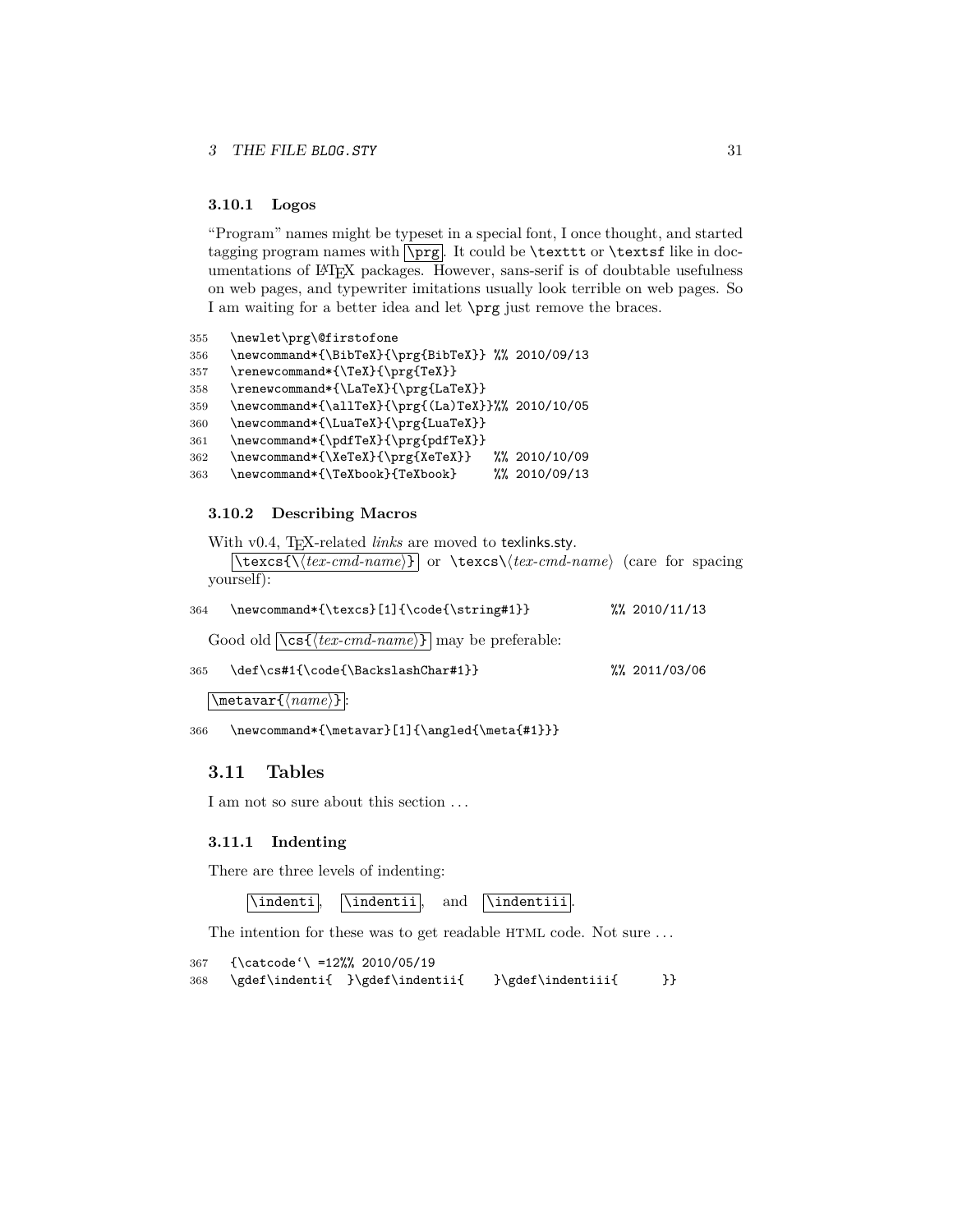### <span id="page-31-0"></span>**3.11.2 Starting/Ending Tables**

 $\{\text{d}t$  and  $\end{math}$  and  $\text{label}$  have been made for appearing in different macros, such as in the two parts of a \newenvironment:

```
369 \newcommand*{\startTable}[1]{<table #1>}
```

```
370 \def\endTable{</table>}
```
 $\langle$  **@frame@box** among the  $\frac{\atop \}{\text{atributes}}$  draws a frame around the table,  $\langle\Gamma\rangle$  \**@frame@groups** separates "groups" by rules:

```
371 \newcommand*{\@frame@box}{\@frame{box}}
```

```
372 \newcommand*{\@frame@groups}{\@frame{groups}}
```
\begin{allrulestable}{h*cell-padding*i}{h*width*i} starts a table environment with all possible rules and some code cosmetic.  $\langle width \rangle$  may be empty ...

```
373 \newenvironment{allrulestable}[2]
374 {\startTable{\@cellpadding{#1} \@width{#2}
375 \@frame@box\ rules="all"}\CLBrk %% \ 2011/10/12
376 \ \tbody} %% <- tbody 2011/10/13, '\ ' 2011/11/09 ->
377 {\ \endtbody\CLBrk\endTable}
```
<tbody>. . .</tbody> seemed to be better with \HVspace for blogdot.sty, so it gets an environment  $\{\text{tbody}\}$  (i.e., macros  $\text{btbody}$  and  $\text{Vendtbody}$ ):

378 \useHTMLelement{tbody}{tbody}

#### <span id="page-31-1"></span>**3.11.3 Rows**

I first thought it would be good for readability if some HTML comments explain nesting or briefly describe the content of some column, row, or cell. But this is troublesome when you want to comment out an entire table . . .

 $\backslash$ begin{TableRow}{ $\langle comment \rangle$ }{ $\langle attributes \rangle$ }

starts an environment producing an HTML comment  $\langle comment \rangle$  and a table row with attributes  $\langle$  *attributes* $\rangle$ , including code cosmetic.

```
379 \newenvironment*{TableRow}[2]{%% lesser indentation 2011/04/25
380 \ \comment{ #1 }\CLBrk
381 \indenti<tr #2>%
382 }{%
383 \indenti\endtr} %% \endtr 2011/11/08
  \backslashbegin{tablecoloredrow}{\langle comment\rangle}{\langle background-color\rangle}
  is a special case of {TableRow} where @bgcolor is the only attribute:
384 \newenvironment{tablecoloredrow}[2]
385 {\TableRow{#1}{\@bgcolor{#2}}}
386 {\endTableRow}
```
 $\{\begin{aligned} \Delta\left\{ \left\langle \mathit{background-color}\right\rangle \} \right\} \end{aligned}$ 

```
is like {tablecoloredrow} except that content text is rendered in boldface
(TODO horizontal centering?):
```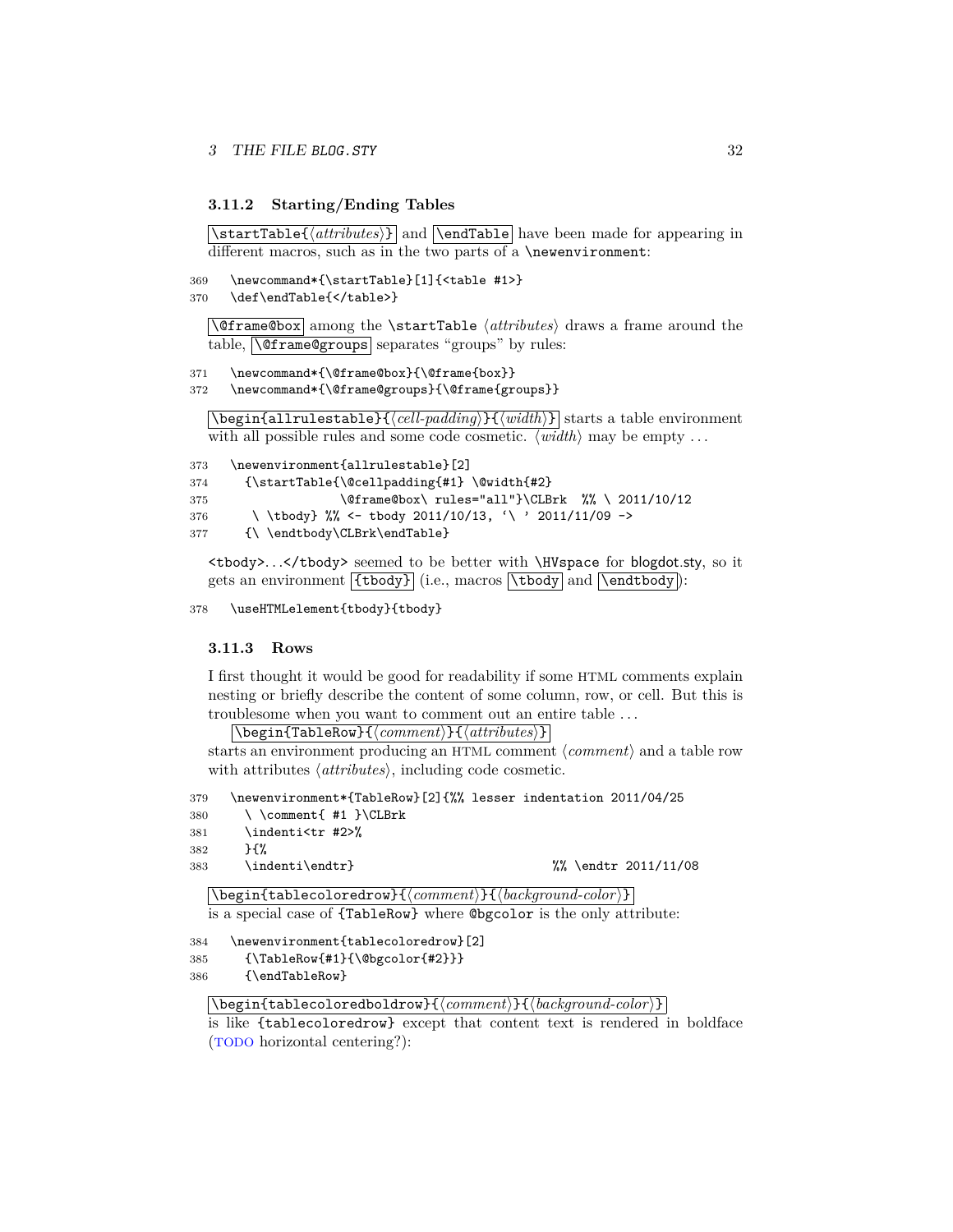```
387 \newenvironment{tablecoloredboldrow}[2] %% 2011/11/03/08
388 {\TableRow{#1}{\@bgcolor{#2}
389 \\text{\text{\style{font-weight:bold}}}
390 {\endTableRow}
```
 $\begin{bmatrix} \begin{array}{c}\end{array}$   $\end{bmatrix}$   $\{comment\}$  is a special case of  $\{\texttt{TableRow}\}$  where the only attribute yields "top" vertical alignment (TODO strange):

```
391 \newenvironment{tablerow}[1]{\TableRow{#1}{\@valign@t}}
392 {\endTableRow}
```
 $\bar{\text{rad}}$  and  $\bar{\text{delimit}}$  a row; these commands again have been made for appearing in different macros. There is *no* code indenting, probably for heavy table nesting where indenting was rather useless (? TODO only in texblog.fdf? there indents would have been useful).

```
393 \newcommand*{\starttr}{<tr>}
394 \def\endtr{</tr>}
```
<span id="page-32-0"></span>**3.11.4 Cells**

 $\boxed{\text{simplecell}\{\langle \text{content}\rangle\}}$  produces the most *simple* kind of an HTML table cell:

395 \newcommand\*{\simplecell}{\SimpleTagSurr{td}} %% 2010/07/18

 $\overline{\text{TableCell}\{\text{attributes}\}}$  $\{\text{content}\}\$  produces the most *general* kind of a cell, together with a code indent:

396 \newcommand\*{\TableCell}[2]{\indentiii\startTd{#1}#2\endTd}

 $\overline{\cosh(\cosh(\cosh t))\cosh(\cosh t))}$  uses just the @bgcolor and the @width attribute:

397 \newcommand\*{\colorwidthcell}[2]{\TableCell{\@bgcolor{#1}\@width{#2}}}

\tablewidthcell{h*color*i}{h*width*i}{h*content*i} uses just the @bgcolor and the @width attribute:

398 \newcommand\*{\tablewidthcell}[1]{\TableCell{\@width{#1}}}

 $\{\tanh\{\coath\}\}\$ is like  $\sim\text{hctan}\$ , except that it has a code indent:

399 \newcommand\*{\tablecell}{\TableCell{}}

 $\{\tanh\{\coath\} \}$  is like  $\tanh\{\tanh\}$ , except that the content  $\langle content \rangle$  is horizontically centered. The capital C in the name may be considered indicating "**c**entered":

### 400 \newcommand\*{\tableCell}{\TableCell\@align@c}

Idea: use closing star for environment variants!?

\begin{bigtablecell}{h*comment*i} starts an *environment* yielding a table cell element without attributes, preceded by a HTML comment  $\langle comment \rangle$ unless  $\langle comment \rangle$  is empty. At least the HTML tags are indented: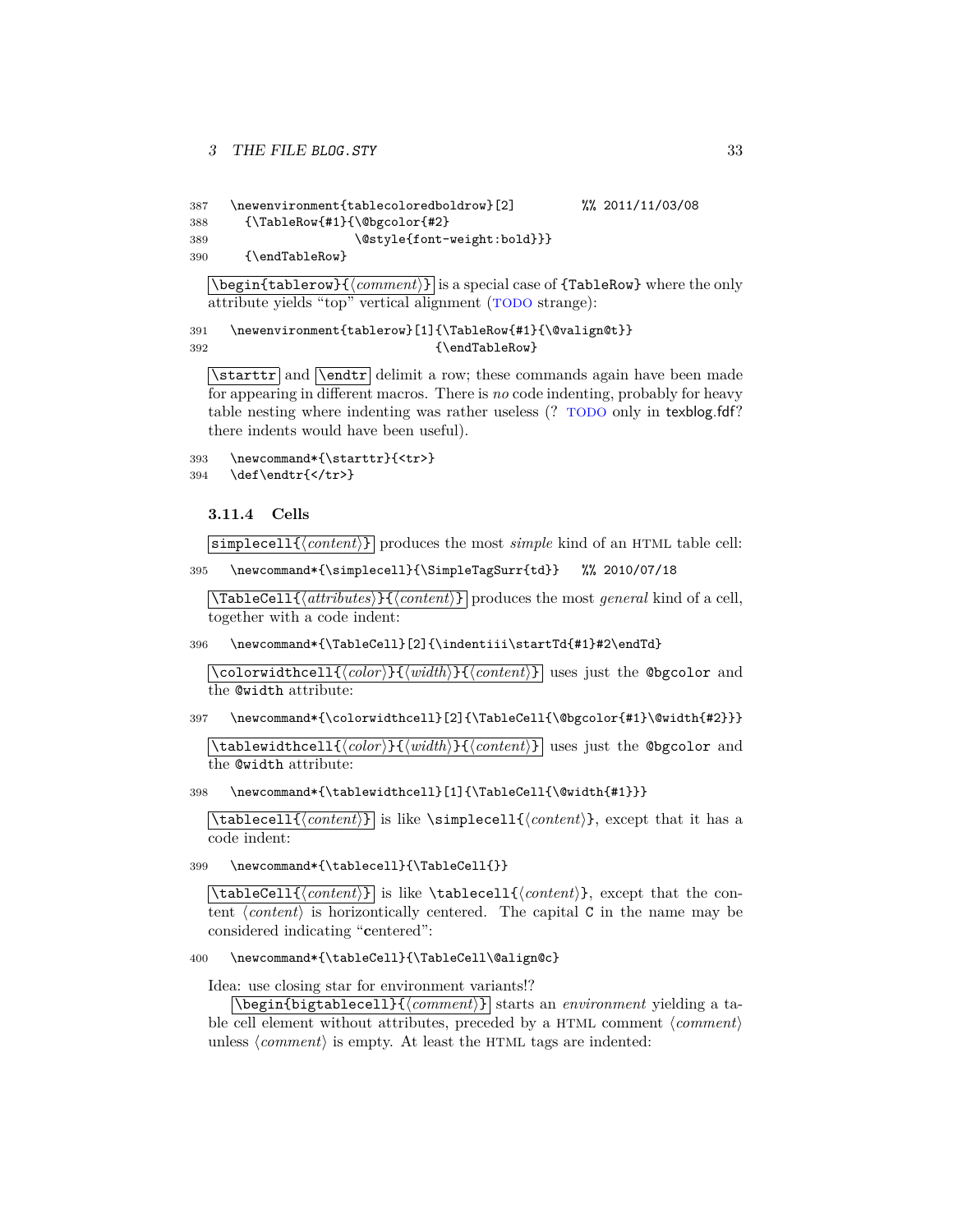| 401 |   | \newenvironment{bigtablecell}[1]{\BigTableCell{#1}{}} |                                          |  |
|-----|---|-------------------------------------------------------|------------------------------------------|--|
| 402 |   |                                                       | {\endBigTableCell}                       |  |
| 403 | % | $\iint x \times 1/\%$                                 | $\frac{2010}{105}$ /30                   |  |
| 404 | % | \indentii\ \comment{#1}\CLBrk                         |                                          |  |
| 405 |   | \fi                                                   |                                          |  |
| 406 | % | \indentiii <td>}</td> <td></td>                       | }                                        |  |
| 407 |   | $\{\infty\}$                                          | $\frac{1}{2}$ , $\frac{1}{2}$ 2010/05/23 |  |
|     |   |                                                       |                                          |  |

\begin{BigTableCell}{h*comment*i}{h*attributes*i}

is like  $\begin{subarray}{c}$  is like  $\begin{subarray}{c}$  except that it uses attributes  $\langle attributes \rangle$ :

 \newenvironment{BigTableCell}[2]  ${\ifx\:\#1\\\indentii\\ \complement\#1}\CLBrk\fi$  \indentiii\startTd{#2}} {\indentii\endTd} %% TODO indent? 2010/07/18

 $\text{Td}(atributes)$  and  $\end{taf}$  delimit a cell element and may appear in separate macros, e.g., in an environment definition. There is no code cosmetic. And finally there is  $\sqrt{\text{StartId}}$  that yields less confusing code without attributes:

412 \newcommand\*{\startTd}[1]{<td #1>} 413 \newcommand\*{\StartTd}{<td>} %% 2011/11/09 414 \def\endTd{</td>}

\emptycell uses <td /> instead of <td></td> for an empty cell:

```
415 \newcommand*{\emptycell}{<td />} %% 2011/10/07
```
### <span id="page-33-0"></span>**3.11.5 "Implicit" Attributes and a "TEX-like" Interface**

After some more experience, much musing, and trying new tricks, I arrive at the following macros (v0.7). (i) When a page or a site has many tables that use the same attribute values, these should not be repeated for the single tables, rather the values should be invoked by shorthand macros, and the values should be determined at a single separate place. We will have  $\sqrt{\text{stdcellpadding}}$ .  $\sqrt{\text{statableheadcolor}}$  and  $\sqrt{\text{statableheadstyle}}$ . (ii) As with TEX,  $\cr$ should suffice to *close* a *cell* and a *row*, and then to *open* another *row* and its first *cell*. And there should be a single command to close a cell within a row and open a next one.

We use \providecommand so the user can determine the values in a file for blog where blogexec is loaded later.  $\widehat{\text{Nstdcellpadding}}$  should correspond to the CSS settings, the value of 6 you find here is just what I used recently.

#### 416 \providecommand\*{\stdcellpadding}{6}

For  $\kappa$  stdtableheadcolor, I provide a gray, #EEEEEE, that the German Wikipedia uses for articles about [networking protocols](http://en.wikipedia.org/wiki/networking protocol) (unfortunately, it doesn't have a [CSS](http://en.wikipedia.org/wiki/Web colors#X11_color_names)-[3X11](http://en.wikipedia.org/wiki/X11 color names) color name):

#### 417 \providecommand\*{\stdtableheadcolor}{\#EEEEEE}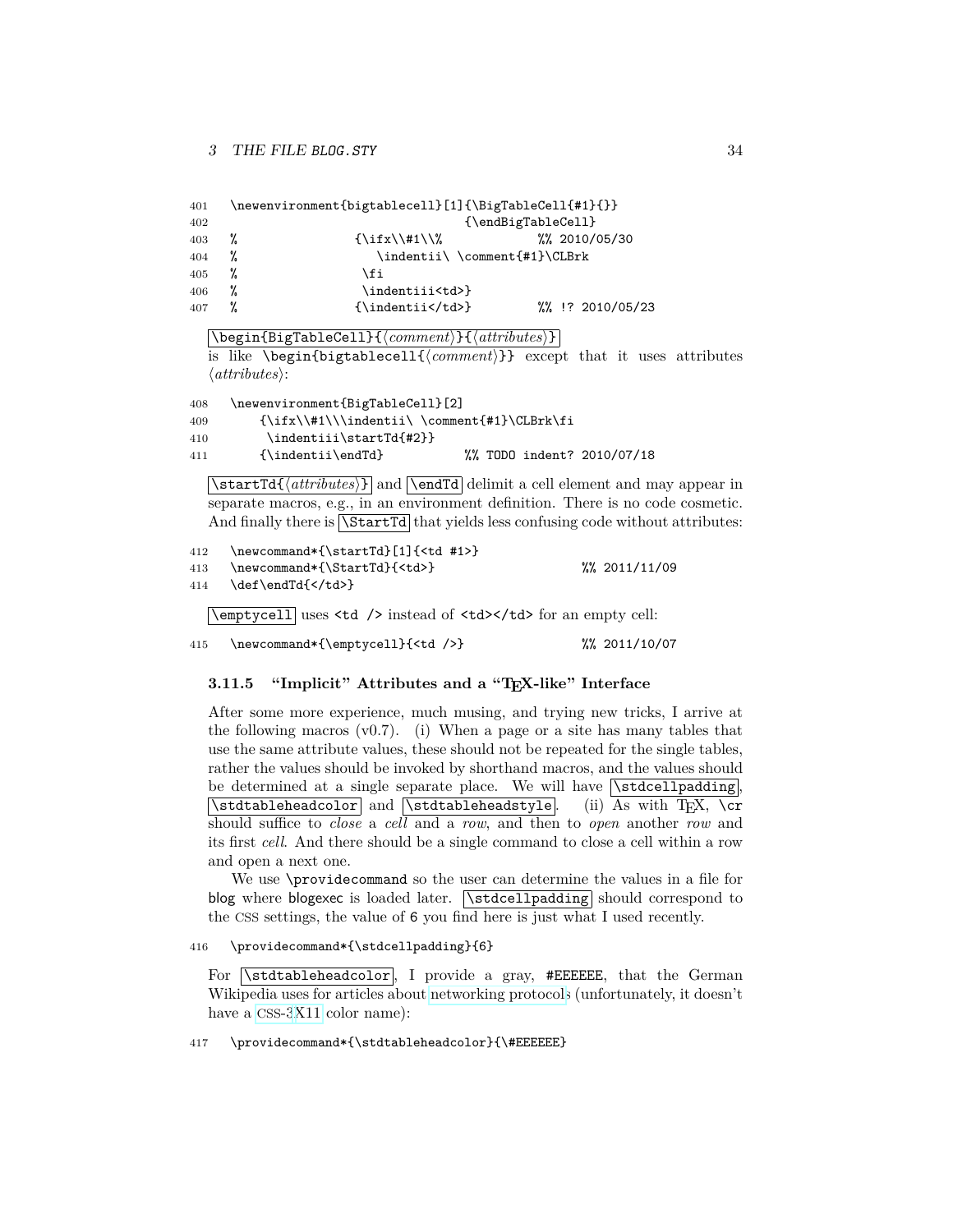3 THE FILE BLOG. STY 35

\stdtableheadstyle demands a boldface font. In general, it is used for the @style attribute:

418 \providecommand\*{\stdtableheadstyle}{font-weight:bold}

\begin{stdallrulestable} starts an {allrulestable} environment with "standard" cell padding and empty width attribute, then opens a "standard" row element with a "standard" comment as well as a cell:

| 419 | \newenvironment{stdallrulestable}{%     |
|-----|-----------------------------------------|
| 420 | \allrulestable{\stdcellpadding}{}\CLBrk |
| 421 | \TableRow{standard all-rules table}%    |
| 422 | {\@bgcolor{\stdtableheadcolor}          |
| 423 | \@style{\stdtableheadstyle}}\CLBrk      |
| 424 | \indentii\StartTd                       |

\end{stdallrulestable} will provide closing of a cell and a row, including a code cosmetic:

425 }{\indenti\endTd\CLBrk\endTableRow\CLBrk 426 \endallrulestable}

 $\overline{\text{Vendcell}}$  closes a cell and opens a new one. The idea behind this is that an active character will invoke it. The name is inspired by \endgraf and \endline from Plain T<sub>E</sub>X and L<sup>AT</sup>E<sub>X</sub> (\newcommand does not work with \end...):

427 \def\endcell{\endTd\StartTd}

Plain T<sub>E</sub>X's and L<sup>AT</sup>EX's  $\overline{\overline{c}}$  and  $\overline{\overline{c}}$  and  $\overline{c}$  are redefined for closing and opening rows and cells, including code cosmetic:

428 \renewcommand\*{\cr}{\indentii\endTd\CLBrk\indenti\endtr\CLBrk 429 \indenti\startTR\CLBrk\indentii\StartTd}

430 \let\endline\cr

 $\text{XstartTR}$  is a hook defaulting to  $\text{start}$ :

431 \newlet\startTR\starttr

### <span id="page-34-0"></span>**3.11.6 Filling a Row with Dummy Cells**

These macros were made, e.g., for imitating a program window with a title bar (spanning someting more complex below), perhaps also for a Gantt chart.  $\overline{\text{FillRow} \{ \text{span}\} \{ \text{attributes} \} }$  produces a cell without text, spanning  $\langle \text{span} \rangle$ columns, with additional attributes  $\langle$  *attributes* $\rangle$ .

432 \newcommand\*{\FillRow}[2]{\indentiii\startTd{\@colspan{#1} #2}\endTd}

 $\boxed{\text{ifillrow} \{\text{span}\}}$  instead only uses the **@colspan** attribute:

433 \newcommand\*{\fillrow}[1]{\FillRow{#1}{}}

 $\left[\frac{\tau_{\text{fullrowcolor}}{\text{span}}}{\text{h}}\right]$  just uses the @colspan and the @bgcolor attributes:

434 \newcommand\*{\fillrowcolor}[2]{\FillRow{#1}{\@bgcolor{#2}}}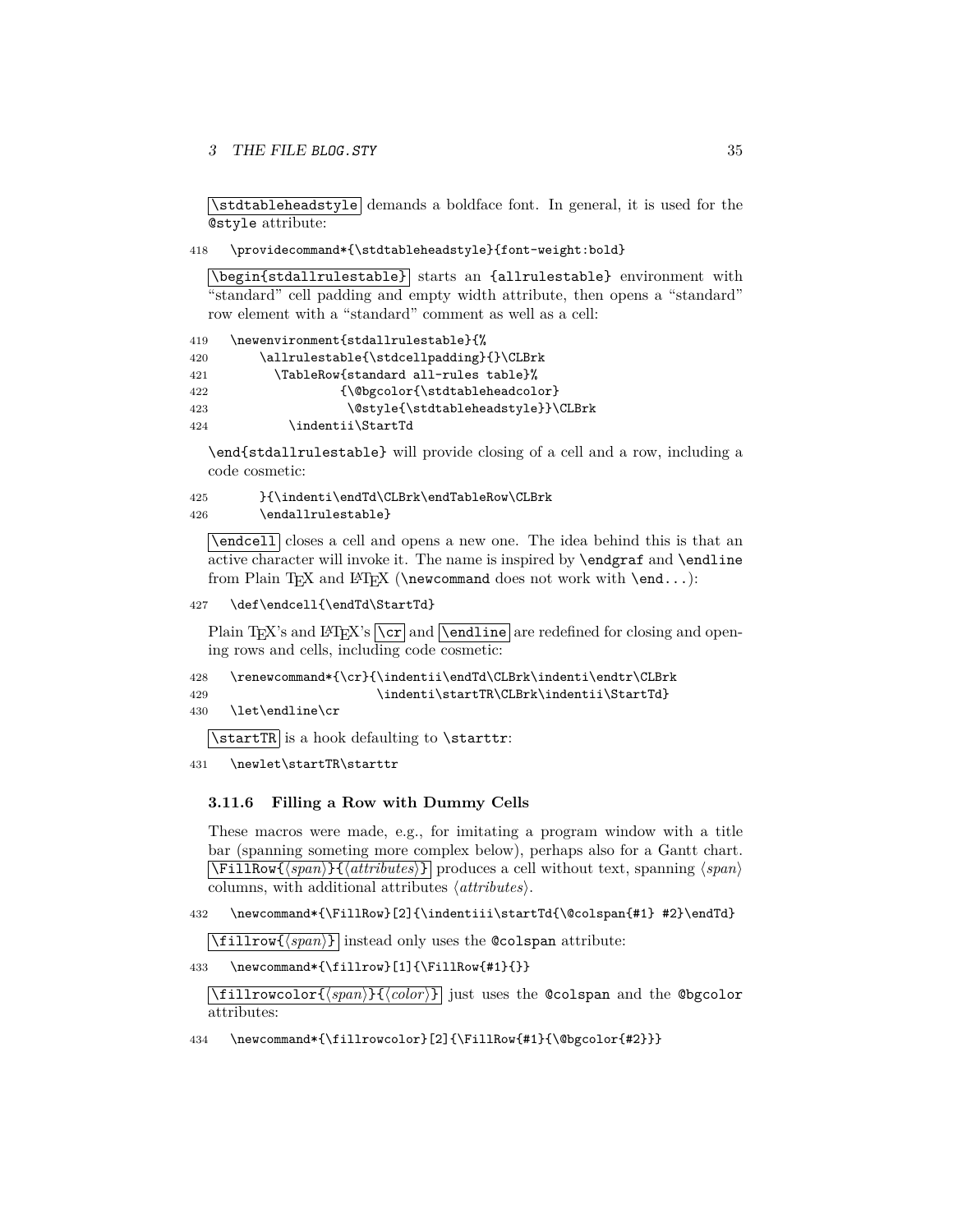### <span id="page-35-0"></span>**3.11.7 Skipping Tricks**

 $\text{Wspace}$ {\text{\text{\laudit}{\laudit}{\laudit}} may change, needed for **blogdot**.sty but also for  $\overline{\{height\}}$  with texplog. It is now here so I will be careful when I want to change something. <tbody> improved the function of \HVspace constructions as link text with blogdot.sty.

```
435 \newcommand*{\HVspace}[3]{%
436 \CLBrk
437 \startTable{\@width{#2} \@height{#3}
438 \\@border{0}
439 \@cellpadding{0} \@cellspacing{0}}%
440 \tbody
441 \CLBrk \\frac{\\left(\) \text{ CLBrk \text{ CLBrk \text{ CLBrk \text{ ClBrk \text{ ClBrk \text{ ClBrk \text{ ClBrk \text{ ClBrk \text{ ClBrk \text{ ClBrk \text{ ClBrk \text{ ClBrk \text{ ClBrk \text{ ClBrk \text{ ClBrk
442 \tablerow{HVspace}% %% 2011/10/13
```
 $\leftarrow$  inserting text at top for blogdot attempts—that finally did not help anything  $(2011/10/15) \rightarrow$ 

| 443 | \simplecell{#1}% |                       |
|-----|------------------|-----------------------|
| 444 | \endtablerow     | $\frac{2011}{10}$ /13 |
| 445 | \CLBrk           | $\frac{2011}{10}$ /14 |
| 446 | \endtbody        |                       |
| 447 | endTable\        |                       |
| 448 | \CLBrk}          |                       |
|     |                  |                       |

 $\overline{\hbox{Nupspace}}{\hbox{#}}$ iwspace $\{\langle width \rangle\}$  $\{ \langle height \rangle\}$  ...:

449 \newcommand\*{\hvspace}{\HVspace{}}

 $\backslash$ vspace $\{\langle height \rangle\}$  . . . (TODO: {0}!?):

450 \renewcommand\*{\vspace}[1]{\hvspace{}{#1}}

### <span id="page-35-1"></span>**3.12 Misc**

 $T_{F}X$ 's  $\hbox{\rm \small{[hrule]}}$  (rather deprecated in  $\hbox{\rm \small{[F$}}X$ ) is redefined to produce an HTML horizontal line:

451 \renewcommand\*{\hrule}{<hr>}

For references, there were

```
452 % \catcode'\ˆ=\active
453 % \defˆ#1{\SimpleTagSurr{sup}{#1}}
```
and

```
454 % \newcommand*{\src}[1]{\SimpleTagSurr{sup}{[#1]}}
```
as of  $2010/05/01$ , inspired by the  $\text{Sref}$  element of MediaWiki; moved to xmlprint.tex 2010/06/02.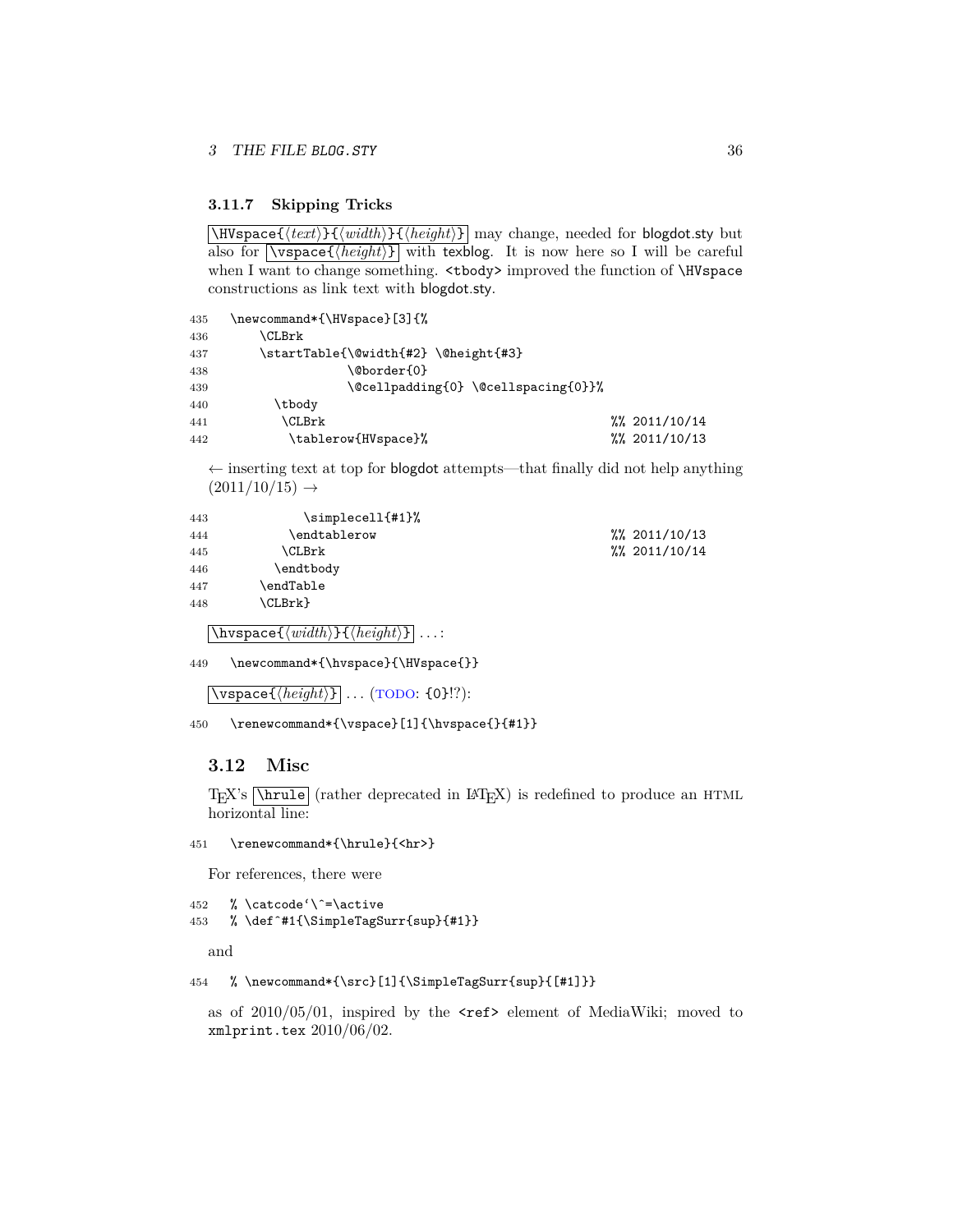# <span id="page-36-0"></span>**3.13 Leaving and HISTORY**

| 455 | \endinput |                               |                                                   |
|-----|-----------|-------------------------------|---------------------------------------------------|
| 456 |           | VERSION HISTORY               |                                                   |
| 457 | v0.1      |                               | 2010/08/20 final version for DFG                  |
| 458 | v0.2      | 2010/11/08                    | final documentation version before                |
| 459 |           |                               | moving some functionality to 'fifinddo'           |
| 460 | v0.3      | 2010/11/10                    | removed ^^J from \head                            |
| 461 |           | 2010/11/11                    | moving stuff to fifinddo.sty; \BlogCopyFile       |
| 462 |           | 2010/11/12                    | date updated; broke too long code lines etc.;     |
| 463 |           |                               | \CatCode replaced (implemented in niceverb only); |
| 464 |           |                               | \ifBlogAutoPars etc.                              |
| 465 |           | 2010/11/13                    | doc: \uml useful in ; \texcs                      |
| 466 |           | 2010/11/14                    | doc: argument for {commentlines},                 |
| 467 |           |                               | referring to environments with curly braces,      |
| 468 |           |                               | more on \ditem                                    |
| 469 |           | 2010/11/15                    | TODO: usage, templates                            |
| 470 |           | 2010/11/16                    | note on {verbatim}                                |
| 471 |           | 2010/11/23                    | doc. corr. on \CtanPkgRef                         |
| 472 |           | 2010/11/27                    | "keyword"; \CopyLine without 'fd'                 |
| 473 |           | 2010/12/03                    | \emhttpref -> \ithttpref                          |
| 474 |           | 2010/12/23                    | '%' added to \texhaxpref                          |
| 475 |           | 2011/01/23                    | more in \Provides                                 |
| 476 |           | 2011/01/24                    | updated copyright; resolving 'td' ("today")       |
| 477 |           |                               | JUST STORED as final version before texlinks.sty  |
| 478 | v0.4      | 2011/01/24                    | moving links to texlinks.sty                      |
| 479 | v0.41     | 2011/02/07                    | \NormalHTTPref                                    |
| 480 |           | 2011/02/10                    | refined call of 'texlinks'                        |
| 481 |           | part of MOREHYPE RELEASE r0.3 |                                                   |
| 482 | v0.5      |                               | 2011/02/22 \BlogProvidesFile                      |
| 483 |           | 2011/02/24                    | in \BlogCopyFile                                  |
| 484 |           | 2011/02/25                    | ordering symbols                                  |
| 485 |           | 2011/02/26                    | subsection Greek; note on \declareHTMLsymbol      |
| 486 |           | 2011/03/04                    | diacritics                                        |
| 487 |           | 2011/03/06                    | $\csc$                                            |
| 488 |           | 2011/03/09                    | $\vartheta$                                       |
| 489 |           | 2011/03/16                    | \robots                                           |
| 490 |           | 2011/03/19                    | doc. \fileancref arg.s corr.                      |
| 491 |           | 2011/03/29                    | $\Sigma, \ldots$                                  |
| 492 |           | 2011/03/31                    | \minus                                            |
| 493 |           | 2011/04/04                    | \times, \sub, \delta                              |
| 494 |           | 2011/04/11                    | Greek completed                                   |
| 495 |           | 2011/04/14                    | \emptyset                                         |
| 496 |           | 2011/04/22                    | \deqtd                                            |
| 497 |           | 2011/04/24                    | doc.: folding, \stylesheet, ordered "tables";     |
| 498 |           |                               | Cborder, Calign, Cvalign                          |
| 499 |           | 2011/04/25                    | lesser indentation with TableRow                  |
| 500 |           | 2011/04/26                    | \,, \thinspace, \@title; doc. \@name              |
| 501 |           | 2011/04/28                    | [\circ] PROBLEM still                             |
| 502 |           | 2011/04/29                    | \rightitpar                                       |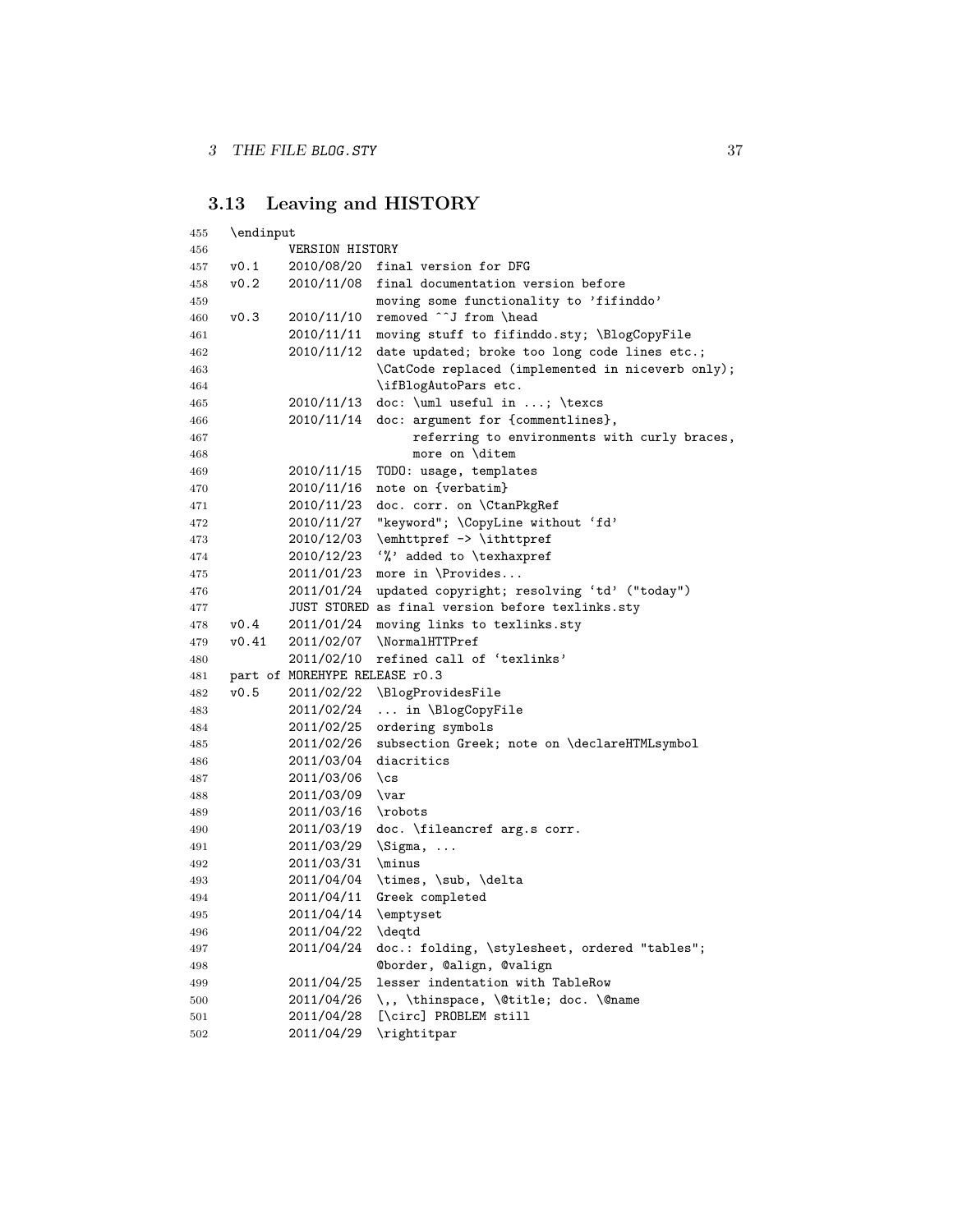```
503 2011/05/07 \cdot
504 2011/05/08 extended doc. on math symbols; \sdot;
505 \despti \ast replaces \lowast; \subset, \subseteq;
506 \angled
507 2011/05/09 \euro
508 2011/05/11 |\geq| etc.; new section "logical markup"
509 2011/05/12 corr. doc. \heading
510 2011/05/14 right mark of \deqtd was rsquo instead of lsquo!
511 2011/05/18 \S and note on \StoreOtherCharAs
512 2011/06/27 \httpsref; doc: \acro
513 2011/07/22 \thinspace vs. \thinsp; 'fifinddo''s
514 2011/07/25 "todo" on \description
515 2011/08/18f.removing \FileRef, 0.42-> 0.5
516 2011/08/31 clarified use of \urlapostr
517 part of MOREHYPE RELEASE r0.4
518 v0.6 2011/09/08 doc. uses \HTML, \lq/\rq with ˆ,
519 doc. fix 'mult-'; \degrees
520 2011/09/21 \acronym
521 2011/09/22 \metavar; TODO \glqq...
522 2011/09/23 \bdquo
523 2011/09/25 doc. 'Characters/Symbols'; \figurespace
524 2011/09/27 "universal" attributes completed, reworked doc.
525 2011/09/30 end lists with </li>
526 2011/10/01 \dagger, \ddagger
527 2011/10/04 \item includes </li> [2011/10/11: ???]
528 2011/10/05 {style}; doc. \acronym -> \acro, \pagebreak,
529 rm. \description; {center} accesses <center>,
530 \useHTMLenvironment replaces \declareHTMLelement
531 and \renderHTMLelement, message "generating"
532 2011/10/07 \emptycell
533 2011/10/10 doc.: page breaks, $$->\[/\]
534 part of MOREHYPE RELEASE r0.5
535 v0.61 2011/10/11 </li> in \item again, \Provides... v wrong
536 2011/10/12 \hnewref, '\ ' in allrulestable
537 2011/10/14 \CLBrk's
538 2011/10/15 doc. note on \HVspace/blogdot
539 part of MOREHYPE RELEASE r0.51
540 v0.62 2011/10/16 \hyperlink, \hypertarget; doc. fixes there
541 2011/10/20 \textcolor by <span>, \textsf
542 2011/10/21 \ctanref now in texlinks.sty;
543 doc.: grammar with 'that'
544 2011/10/22 \BlogCopyFile message removed
545 part of MOREHYPE RELEASE r0.52
546 v0.7 2011/11/03 {tablecoloredboldrow}
547 2011/11/05 \ContentAtt -> \@content,
548 \BlogCopyFile -> \BlogProcessFile (blogexec),
549 doc. different \pagebreak's
550 2011/11/06 run \BlogCopyLines, doc. \lceil \ldots \rceil551 2011/11/07 \ProvideBlogExec
552 2011/11/08 \endtr in \endTableRow, using \MakeOther,
```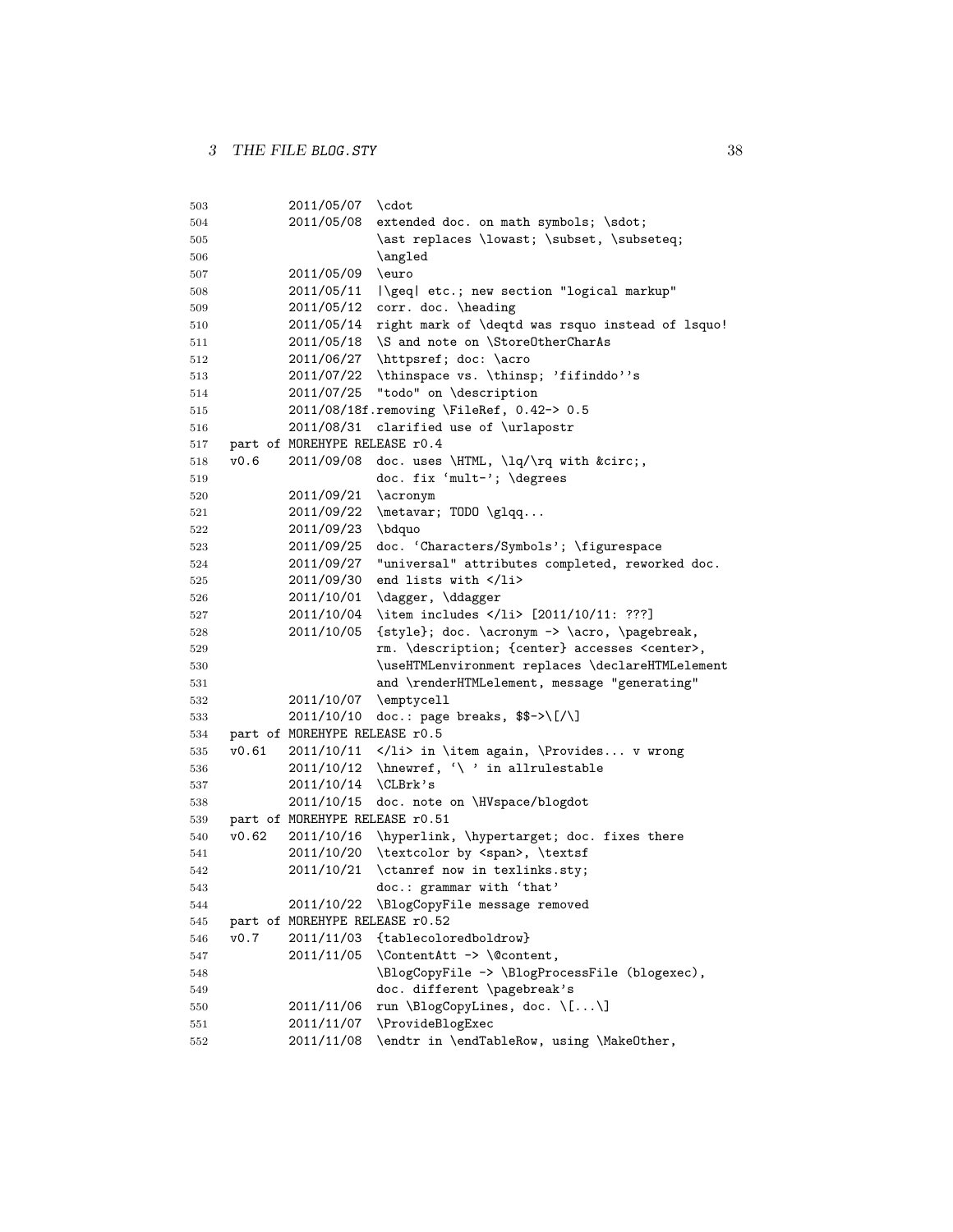| 553 |      |                               | right quote change moves to \BlogCodes,               |
|-----|------|-------------------------------|-------------------------------------------------------|
| 554 |      |                               | \BlogInterceptHash; rm. \AmpMark & doc. about it,     |
| 555 |      |                               | mod. on #; doc. for tables; start doc. "implicit"     |
| 556 |      |                               | table attributes and "TeX-like" interface             |
| 557 |      |                               | 2011/11/09 \tablecolorcell(?); cont. "implicit" etc.; |
| 558 |      |                               | <b>\StartTd</b>                                       |
| 559 |      | 2011/11/20                    | \isotoday, \BlogProcessFinalFile,                     |
| 560 |      |                               | catcodes of '<' '>' untouched; restructured,          |
| 561 |      |                               | structured processing, misc -> ordinary               |
| 562 |      | 2011/11/21                    | BlogLIGs                                              |
| 563 |      | 2011/11/23                    | \xmltagcode, \xmlentitycode, \c;                      |
| 564 |      |                               | doc: <p>, \secref, \pagebreak</p>                     |
| 565 |      |                               | 2011/11/24 doc: example results for diacritics        |
| 566 |      | 2011/11/27                    | \ParseLigs; doc. rm. \pagebreak                       |
| 567 |      | 2011/12/12                    | \title uses \SimpleTagSurr                            |
| 568 |      |                               | 2011/12/19 doc. fix {tablerow}                        |
| 569 |      | 2011/12/21                    | \asciidq, \asciidqtd                                  |
| 570 |      | 2012/01/06                    | \acro; using dowith.sty (\declareHTMLsymbols);        |
| 571 |      |                               | doc.: cross-referring for naming policies             |
| 572 |      | 2012/01/07                    | \MakeActiveDef\" for \FDpseudoTilde                   |
| 573 |      | 2012/01/11                    | (C)                                                   |
| 574 |      |                               | 2012/01/21 \quot, \quoted. \squoted                   |
| 575 |      |                               | 2012/02/04 \newacronym                                |
| 576 |      | 2012/03/14                    | removed hidden and another comment with               |
| 577 |      |                               | \BlogCopyLines, fixed latter, TODO on \NoBlogLigs     |
| 578 |      | 2012/03/17                    | tweaked \@typeset@protect for \EXECUTE                |
| 579 |      | 2012/03/30                    | space in stdallrules after @bgcolor                   |
| 580 |      | 2012/04/03                    | \CLBrk in \@useHTMLelement                            |
| 581 |      |                               | 2012/04/09 \htmlentity, \unicodeentity                |
| 582 |      |                               | $2012/05/13$ \ss; better comment on \uml;             |
| 583 |      |                               | #EEEEEE not "web-safe"                                |
| 584 |      | 2012/05/15                    | xEDIT folding in tables section                       |
| 585 |      | part of MOREHYPE RELEASE r0.6 |                                                       |
| 586 | v0.8 | 2012/06/07 \underbar          |                                                       |
| 587 |      | 2012/07/25                    | arrows completed [no: 2012/09/13];                    |
| 588 |      |                               | doc. "police" -> "policy"                             |
| 589 |      | 2012/07/30                    | \spanstyle, applied; doc. \pagebreak                  |
| 590 |      | 2012/08/01                    | \textup                                               |
| 591 |      | 2012/08/02                    | doc. corr. braces for \DeclareHTMLsymbols             |
| 592 |      | 2012/08/06                    | sec. currencies                                       |
| 593 |      | 2012/08/07                    | divided math section, using \declareHTMLsymbols,      |
| 594 |      |                               | various additional symbols                            |
| 595 |      | 2012/08/23                    | \startTR                                              |
| 596 |      | 2012/08/28                    | \MakeActiveLet\'\rq with 'actcodes.sty',              |
| 597 |      |                               | attributes start with space                           |
| 598 |      | 2012/09/02                    | about $\rightarrow$ around                            |
| 599 |      | 2012/09/06                    | Content-T $\rightarrow$ content-t - bugfix?,          |
| 600 |      |                               | \BlogProvidesFile with DOCTYPE, some attribute        |
| 601 |      |                               | lists rely on space from \declareHTMLattrib,          |
| 602 |      |                               | there another \reserved@a;                            |
|     |      |                               |                                                       |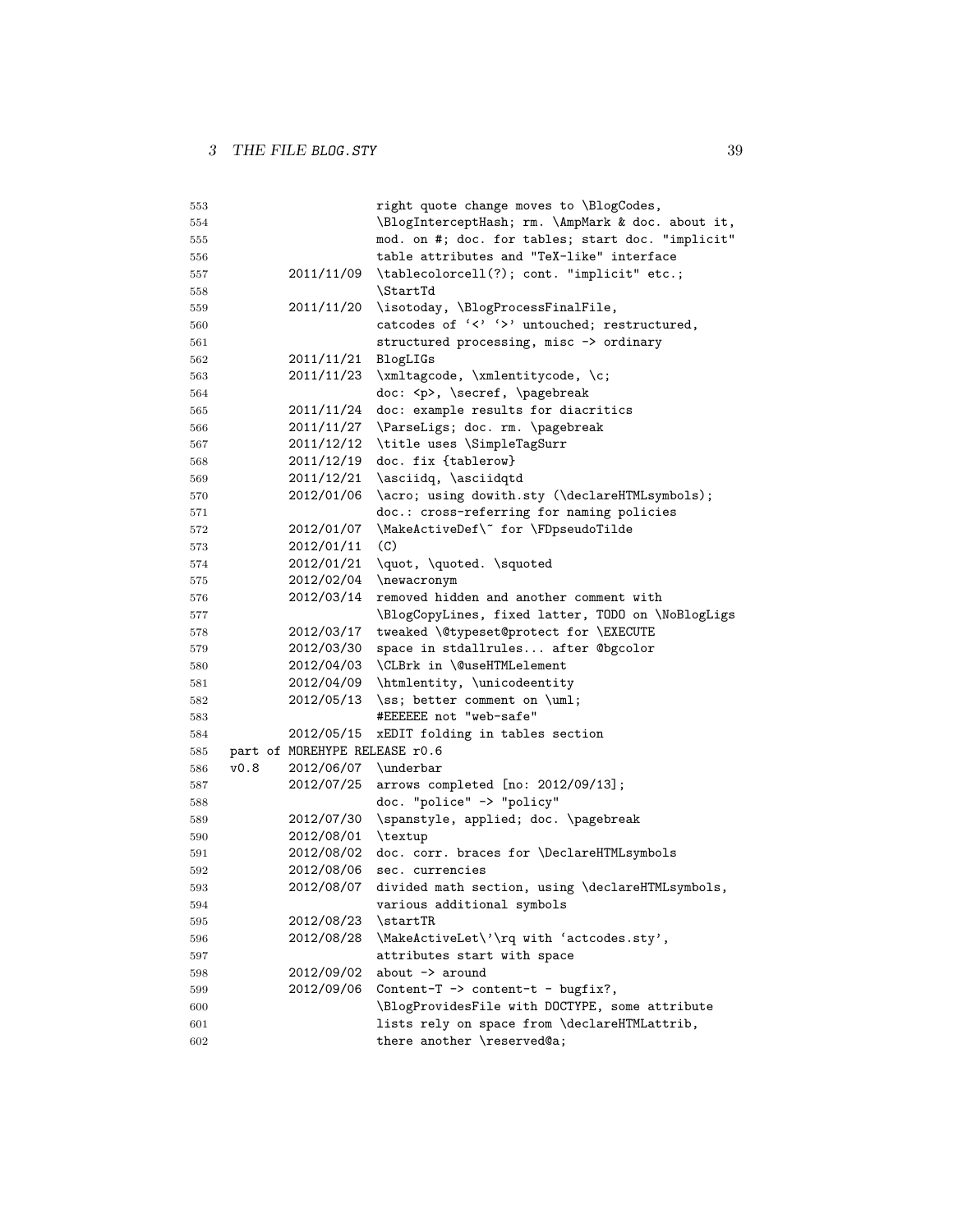| 603 |       |                                | "Head": \metanamecontent, \metanamelangcontent               |
|-----|-------|--------------------------------|--------------------------------------------------------------|
| 604 |       |                                | 2012/09/07 "Head": \author, \date, \metadescription,         |
| 605 |       |                                | \keywords; lang variants                                     |
| 606 |       |                                | 2012/09/08 \TagSurr and \MetaTag without space,              |
| 607 |       |                                | \declareHTMLattrib{align}, \@valign@t adjusted;              |
| 608 |       |                                | \pagebreak[3]                                                |
| 609 |       |                                | 2012/09/13 \crarrow, "Fonts" -> "Physical markup" etc.,      |
| 610 |       |                                | \abbr, \newabbr                                              |
| 611 |       |                                | 2012/09/14 \xmleltcode, \xmleltattrcode; el-name -> elt-name |
| 612 |       |                                | $2012/09/17$ \asciidq + \asciidqtd move to 'catchdq.sty'     |
| 613 |       | 2012/10/03 \newlet;            |                                                              |
| 614 |       |                                | $doc.:$ label process $\rightarrow$ catcodes, using \secref  |
| 615 |       | 2012/10/05                     | moved \ast; \exists, \forall                                 |
| 616 |       | 2012/10/24                     | quotes: completed, override 'langcode.sty'                   |
| 617 |       | 2012/10/25                     | using \DeclareHTMLsymbols for quotes, corr. there,           |
| 618 |       |                                | \spone etc., \sfrac                                          |
| 619 |       |                                | 2012/10/28 spanstyle -> stylespan                            |
| 620 |       |                                | 2012/11/16 \TagSurr and \MetaTag with space again            |
| 621 |       |                                | $2012/11/19$ \endgraf -> <p></p>                             |
| 622 |       | 2012/11/29                     | 'blogligs.sty', 'markblog.sty' ([ligs], [mark])              |
| 623 |       | part of MOREHYPE RELEASE r0.7  |                                                              |
| 624 | v0.81 |                                | $2012/12/20$ \-, {enumtype}                                  |
| 625 |       |                                | 2013/01/02 caron, "Ligatures " (æ etc.)                      |
| 626 |       | 2013/01/04                     | updating copyright                                           |
| 627 |       | part of MOREHYPE RELEASE r0.81 |                                                              |
| 628 |       |                                | v0.81a 2013/01/21 \newlet in subsubsection                   |
| 629 |       |                                |                                                              |

# <span id="page-39-0"></span>**4 "Pervasive Ligatures" with blogligs.sty**

This is the code and documentation of the package mentioned in Sec. [3.2.7,](#page-10-0) loadable by option [ligs]. See below for what is offered.

```
1 \NeedsTeXFormat{LaTeX2e}[1994/12/01] %% \newcommand* etc.
2 \ProvidesPackage{blogligs}[2012/11/29 v0.2
3 pervasive blog ligatures (UL)]
4 %% copyright (C) 2012 Uwe Lueck,
5 %% http://www.contact-ednotes.sty.de.vu
6 %% -- author-maintained in the sense of LPPL below.
7 %%
8 %% This file can be redistributed and/or modified under
9 %% the terms of the LaTeX Project Public License; either
10 %% version 1.3c of the License, or any later version.
11 %% The latest version of this license is in
12 %% http://www.latex-project.org/lppl.txt
13 %% We did our best to help you, but there is NO WARRANTY.
14 %%
15 %% Please report bugs, problems, and suggestions via
16 %%
```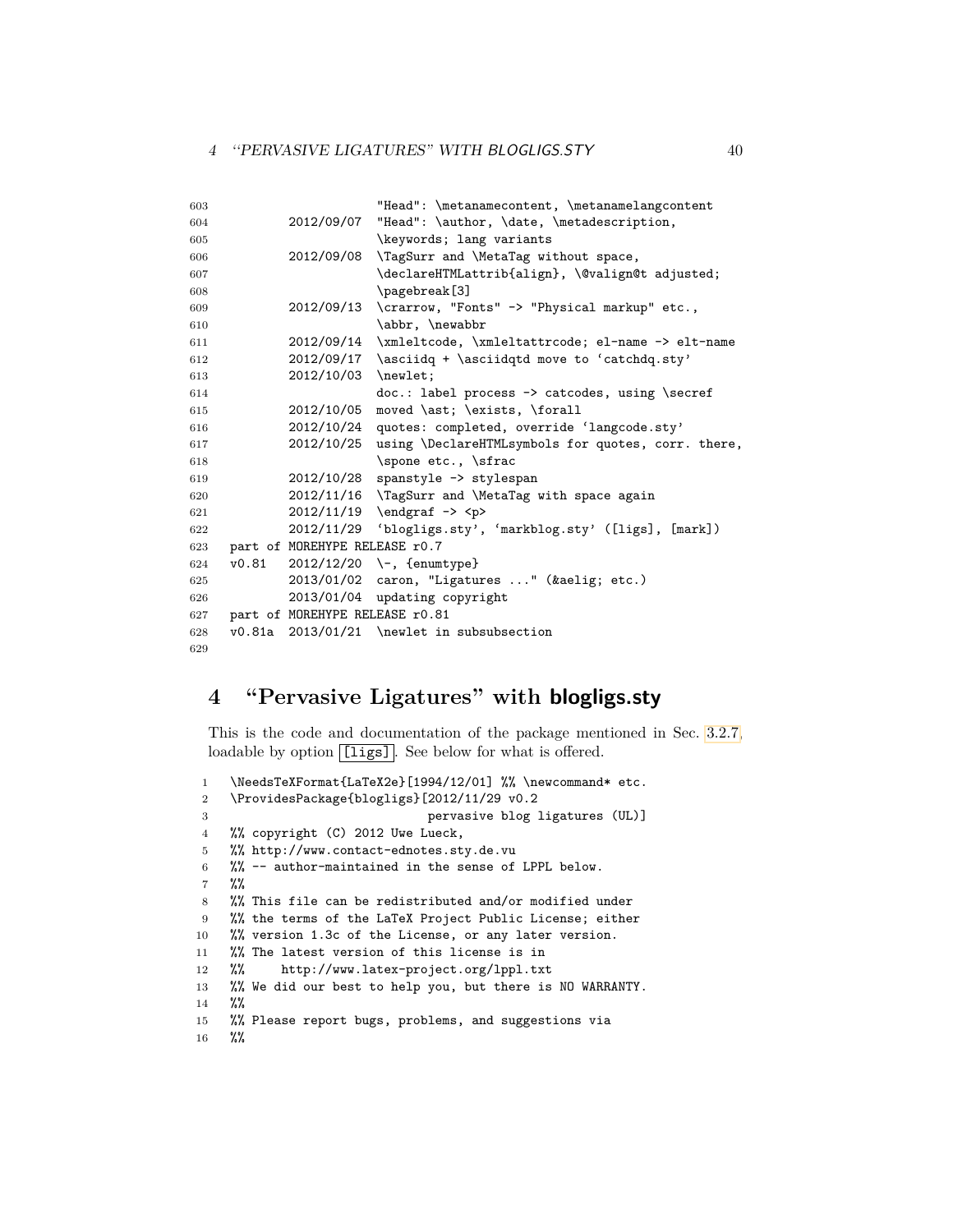### 4 "PERVASIVE LIGATURES" WITH BLOGLIGS.STY 41

17 %% http://www.contact-ednotes.sty.de.vu 18 %%

### <span id="page-40-0"></span>**4.1 blog Required**

blogdot is an extension of blog, and must be loaded *later* (but what about options? TODO):

19 \RequirePackage{blog}

### <span id="page-40-1"></span>**4.2 Task and Idea**

\UseBlogLigs as offered by blog.sty does not work inside macro arguments. You can use  $\text{Narseligs}\{\text{text}\}$  at such locations to enable "ligatures" again. blogligs.sty saves you from this manual trick. Many macros have one "text" argument only, others additionally have "attribute" arguments. Most macros  $\langle$ *elt-cmd* $\rangle$ { $\langle$ *text* $\rangle$ } of the first kind are defined to expand to \SimpleTagSurr{ $\{elt\}$ }{ $\{text\}$ } or to \TagSurr{ $\{elt\}$ }{ $\{attrs\}$  for some HTML element  $\langle e\mathbf{l} t \rangle$  and some attribute assignments  $\langle \mathbf{a} \mathbf{l} \mathbf{r} \mathbf{s} \rangle$ . When a macro in addition to a "text" element has "attribute" parameters, \TagSurr is used as well.

```
20 % \let\blogtextcolor\textcolor
```
21 % \renewcommand\*{\textcolor}[2]{\blogtextcolor{#1}{\ParseLigs{#2}}}

### <span id="page-40-2"></span>**4.3 Quotation Marks**

"Inline quote" macros  $\langle qtd \rangle$ { $\langle text \rangle$ } to surround  $\langle text \rangle$  by quotation marks do not follow this rule. We are just dealing with English and German double quotes that I have mostly treated by catchdq.sty. " $\langle text \rangle$ " then (eventually) expands to either  $\ded{ \text{\textit{text}} }$  or  $\end{label{text}}$ , so we redefine these:

```
22 \let\blogdedqtd\dedqtd
```

```
23 \renewcommand*{\dedqtd}[1]{\blogdedqtd{\ParseLigs{#1}}}
```

```
24 \let\blogendqtd\endqtd
```

```
25 \renewcommand*{\endqtd}[1]{\blogendqtd{\ParseLigs{#1}}}
```
### <span id="page-40-3"></span>**4.4 HTML Elements**

When the above rule holds:

```
26 \let\BlogTagSurr\TagSurr
```

```
27 \renewcommand*{\TagSurr}[3]{%
```

```
28 \BlogTagSurr{#1}{#2}{\ParseLigs{#3}}}
```

```
29 \let\BlogSimpleTagSurr\SimpleTagSurr
```

```
30 \renewcommand*{\SimpleTagSurr}[2]{%
```
31 \BlogSimpleTagSurr{#1}{\ParseLigs{#2}}}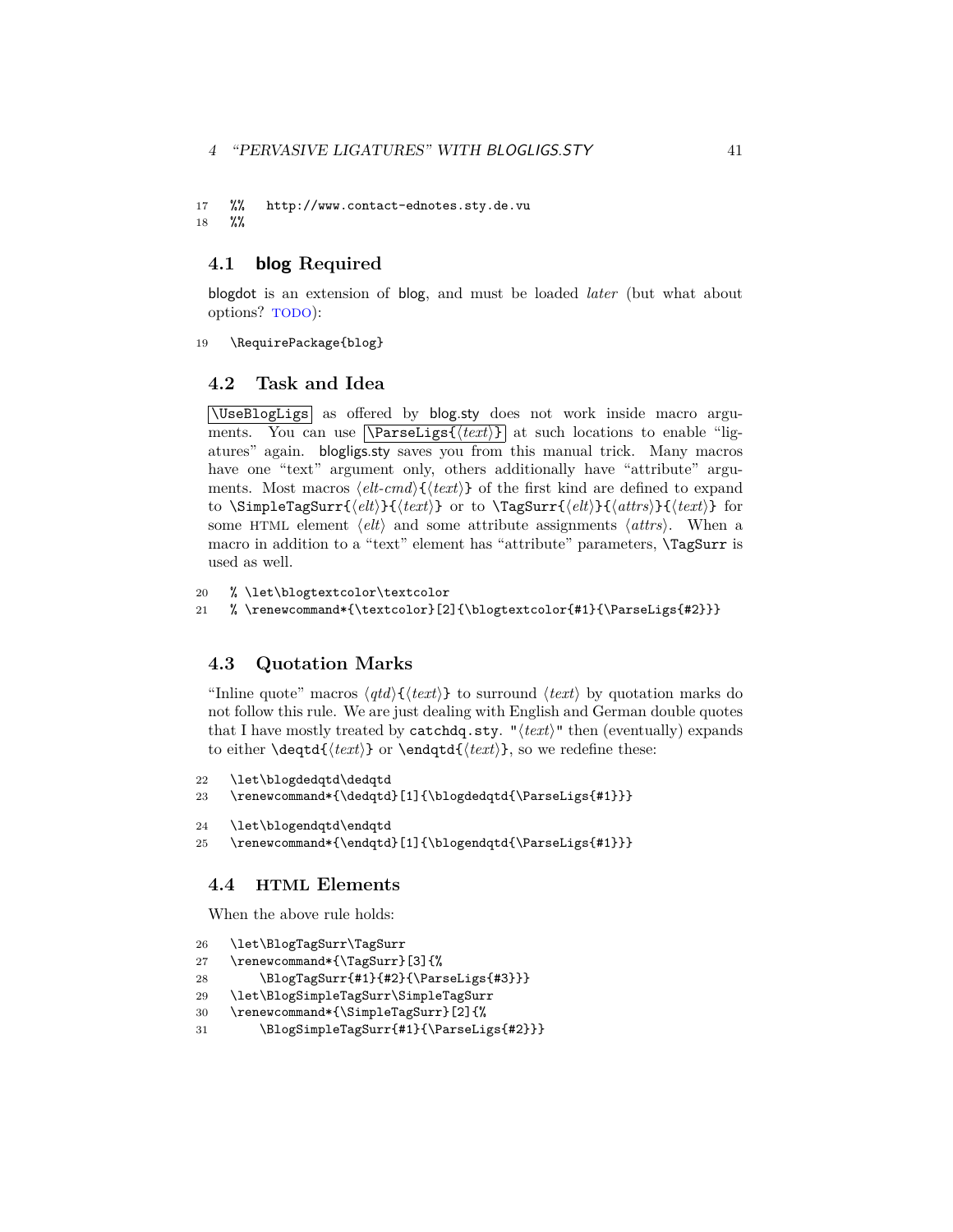### <span id="page-41-0"></span>**4.5 Avoiding "Ligatures" though**

 $\overline{\hat{\theta}}$  saves  $\langle \text{text}\rangle$  from "ligature" replacements (except in arguments of macros inside  $\langle text \rangle$  where **blogligs** enables ligatures):

32 \newcommand\*{\noligs}{} \let\noligs\@firstofone %% !!!

I have found it useful to disable replacements within  $\csc(\t text)$ :

### 33 \renewcommand\*{\code}[1]{\STS{code}{\noligs{#1}}}

TODO: kind of mistake, \STS has not been affected anyway so far, then defining \code as \STS{code} should suffice.

\NoBlogLigs has been meant to disable "ligatures" altogether again. I am not sure about everything . . .

```
34 \renewcommand*{\NoBlogLigs}{%
35 \def\BlogOutputJob{LEAVE}%
36 % \let\deqtd\blogdeqtd %% rm. 2012/06/03
37 \let\TagSurr\BlogTagSurr
38 \let\SimpleTagSurr\BlogSimpleTagSurr
39 \FDnormalTilde
40 \MakeActiveDef\~{ }% \% TODO new blog cmd
41 }
```
TODO: \UseBlogLigs might be redefined likewise (in fact blogligs activates ligatures inside text arguments unconditionally at present, I keep this for now since I have used it this way with texblog.fdf over months, and changing it may be dangerous where I have used tricky workarounds to overcome the texblog.fdf mistake). But with

#### \BlogInteceptEnvironments

this is not needed when you use **\NoBlogLigs** for the contents of some LAT<sub>E</sub>X environment.

### <span id="page-41-1"></span>**4.6 The End and HISTORY**

42 \endinput

VERSION HISTORY

43 v0.1 2012/01/08ff. developed in 'texblog.fdf' 44 v0.2 2012/11/29 own file 45 46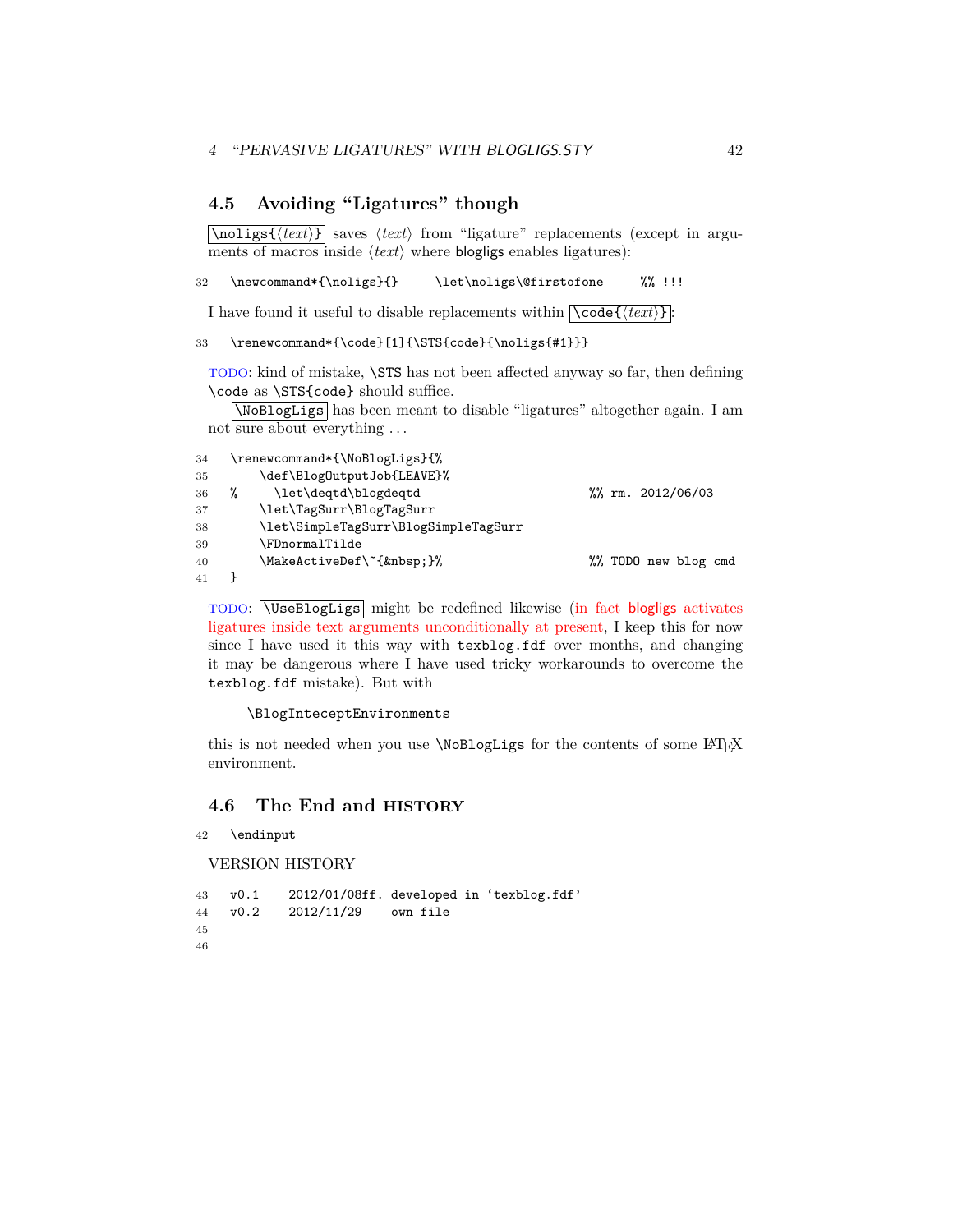# <span id="page-42-0"></span>**5 Wiki Markup by markblog.sty**

### <span id="page-42-1"></span>**5.1 Introduction**

This is the code and documentation of the package mentioned in Sec. [3.2.7,](#page-10-0) loadable by option  $\boxed{\lceil \text{mark} \rceil}$ . See below for what is offered. You should also find a file 'markblog.htm' that sketches it. Moreover, 'texlinks.pdf' describes in detail to what extent Wikipedia's ["piped links"](http://en.wikipedia.org/wiki/Help:Links#Piped_links) with  $\lceil(\text{wikipedia-link})\rceil$ " is supported.

### <span id="page-42-2"></span>**5.2 Similar Packages**

wiki.sty from the [nicetext](http://www.ctan.org/pkg/nicetext)<sup>[5](#page-42-4)</sup> bundle has offered some Wikipedia-like markup as a front-end for ordinary typesetting with LATEX (for DVI/PDF), implemented in a way very different from what is going on here, rather converting markup sequences *during* typesetting.

More similar to the present approach is the way how Wikipedia section titles in package documentation is implemented by makedoc from the nicetext bundle, based on **preprocessing** by fifinddo.

In general, John MacFarlane's [pandoc](http://johnmacfarlane.net/pandoc) (cf. [German Wikipedia\)](http://de.wikipedia.org/wiki/pandoc) converts between wiki-like (simplified) markup and LAT<sub>E</sub>X markup. (It deals with rather fixed markup rules, while we here process markup sequences independently of an entire markup *language*.)

Another straightforward and well-documented way to *preprocess* source files for converting simplified markup into TFX markup is [Paul Isambert'](http://www.ctan.org/author/isambert)s [interpreter](http://www.ctan.org/pkg/interpreter). It relies on [LuaTEX](http://en.wikipedia.org/wiki/LuaTeX) where Lua does the preprocessing.

### <span id="page-42-3"></span>**5.3 Package File Header**

```
1 \NeedsTeXFormat{LaTeX2e}[1994/12/01] %% \newcommand* etc.
2 \ProvidesPackage{markblog}[2012/11/29 v0.2
3 wiki markup with blog.sty (UL)]
4 %% copyright (C) 2012 Uwe Lueck,
5 %% http://www.contact-ednotes.sty.de.vu
6 %% -- author-maintained in the sense of LPPL below.
7 %%
8 %% This file can be redistributed and/or modified under
9 %% the terms of the LaTeX Project Public License; either
10 %% version 1.3c of the License, or any later version.
11 %% The latest version of this license is in
12 %% http://www.latex-project.org/lppl.txt
13 %% We did our best to help you, but there is NO WARRANTY.
14 %%
15 %% Please report bugs, problems, and suggestions via
16 %%
17 %% http://www.contact-ednotes.sty.de.vu
```
<span id="page-42-4"></span><sup>5</sup><http://www.ctan.org/pkg/nicetext>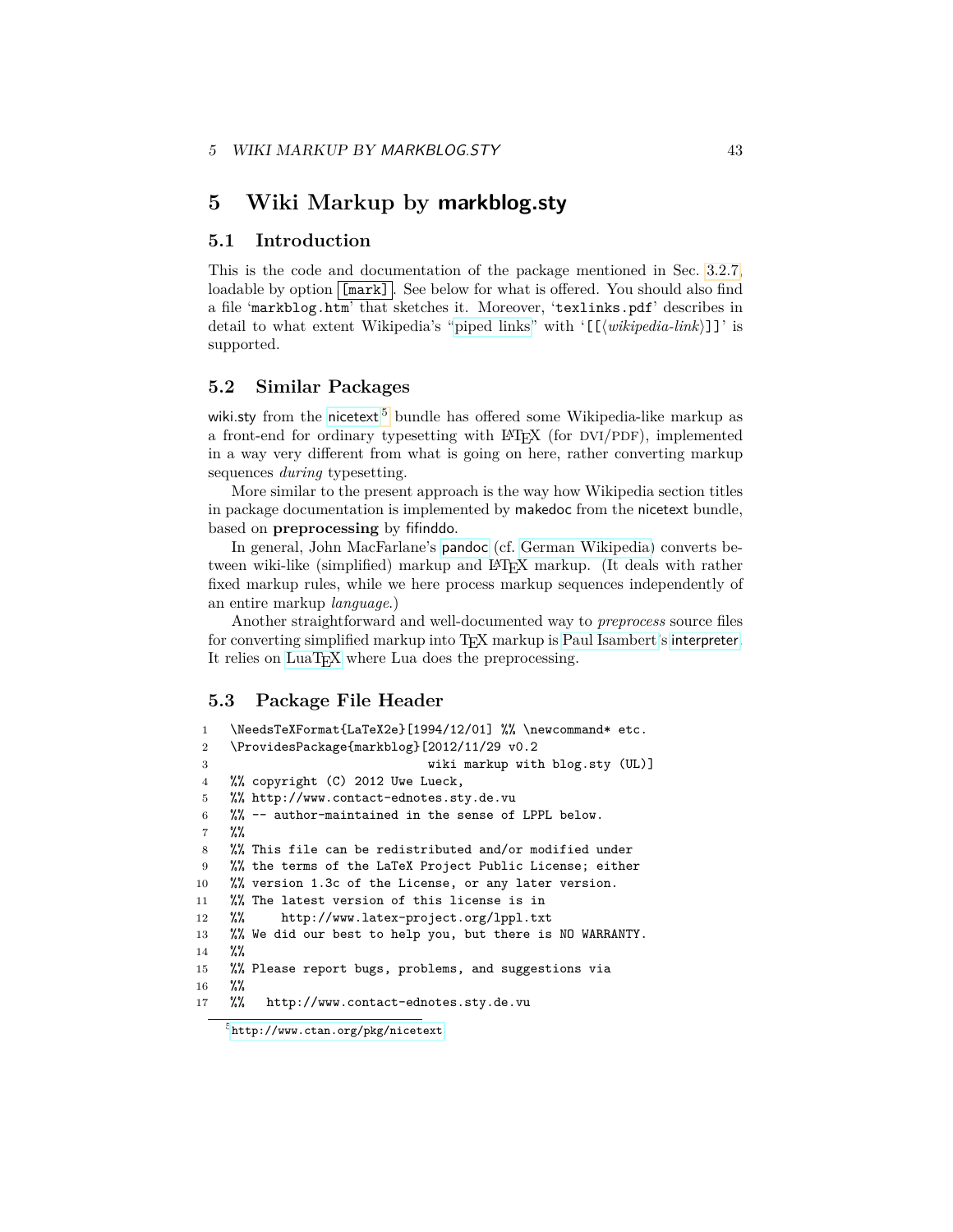### 5 WIKI MARKUP BY MARKBLOG.STY 44

18 %%

### <span id="page-43-0"></span>**5.4 blog Required**

blogdot is an extension of blog and must be loaded *later* (but what about options? TODO):

```
19 \RequirePackage{blog}
```
### <span id="page-43-1"></span>**5.5 Replacement Rules**

2012/01/06f.:

```
20 \FDpseudoTilde
```
 $[\Gamma(\text{wikipedia-link})]$ : a fifinddo job is defined that passes to the "ligature" job for arrows in blog.sty:

```
21 \MakeExpandableAllReplacer{blog[[}{[[}{\protect\catchdbrkt}{blog<-}
22 \def\catchdbrkt#1]]{\Wikiref{#1}} %% + t 2012/01/09
```
The stars are inspired by [Markdown](http://en.wikipedia.org/wiki/Markdown) (thanks to Uwe Ziegenhagen October 2011), while I have own ideas about them.

```
23 \MakeExpandableAllReplacer{blog**}{**}
24 {\provect\doublestar:}{blog[[]}25 \MakeExpandableAllReplacer{blog***}{***}
26 {\protect\triplestar:}{blog**}27 % \CopyFDconditionFromTo{blog***}{BlogLIGs}
```
Apostrophes:

```
28 \MakeActiveDef\'{\noexpand'}
29 \MakeExpandableAllReplacer{blog\string'\string'}{''}
30 {\protect\doubleapostr:}{blog***}
31 \MakeExpandableAllReplacer{blog\string'\string'\string'}{'''}
32 {\protect\tripleapostr:}{blog\string'\string'}
33 \MakeOther\'
```
Replacing three apostrophes by '\tripleapostr' becomes the first job called with '\UseBlogLigs':

34 \CopyFDconditionFromTo{blog'''}{BlogLIGs}

### <span id="page-43-2"></span>**5.6** Connecting to  $\text{PTF}X$  commands

 $\sqrt{\text{MakePairLaTeXcmd#1#2}}$  replaces '#1 $\langle text \rangle$ #1' by '#2{ $\langle text \rangle$ }':

```
35 \newcommand*{\MakePairLaTeXcmd}[2]{%
```

```
36 \@ifdefinable#1{\def#1:##1#1:{#2{##1}}}}
```

```
37 %% ":" for "..." 2012/01/30
```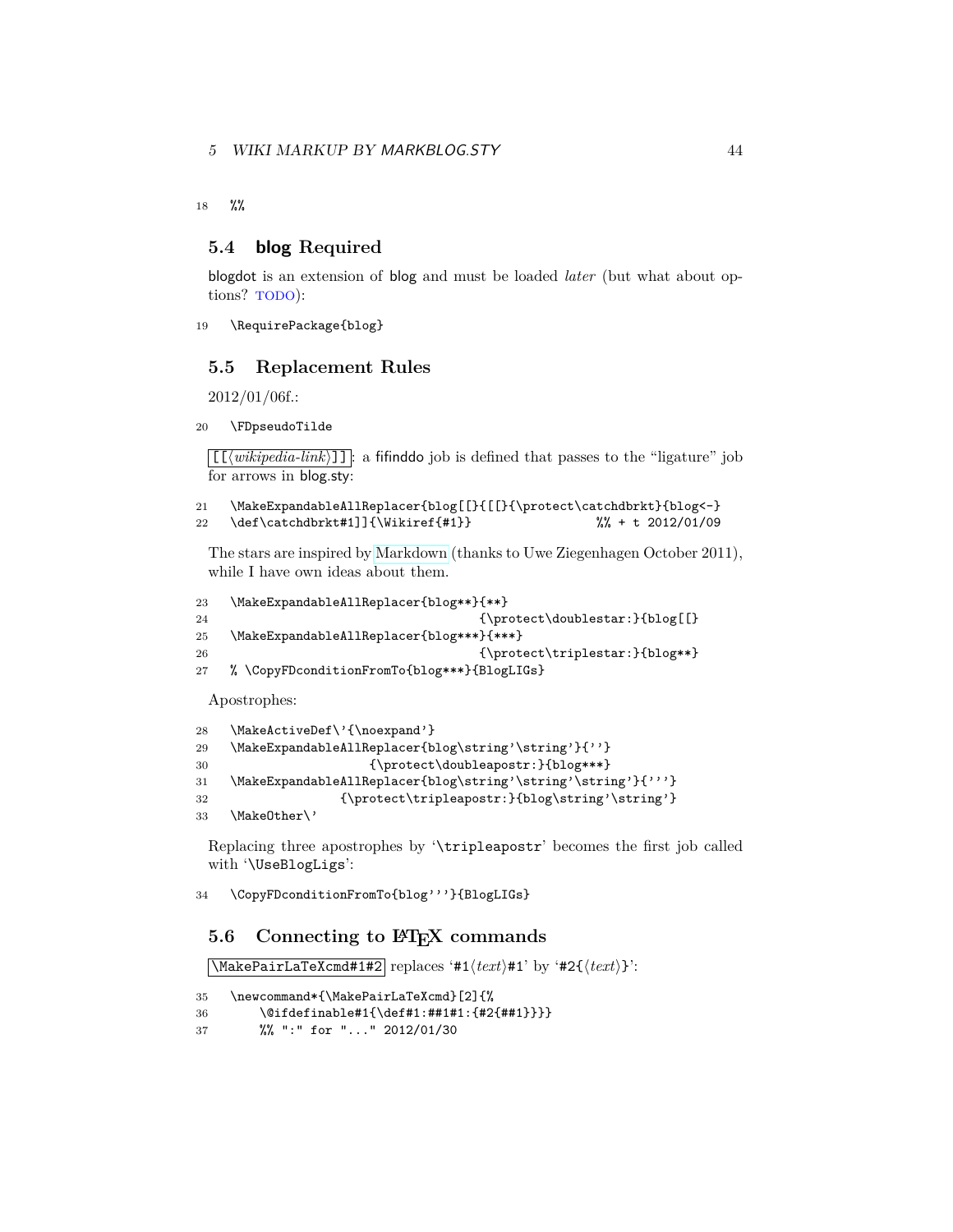### 6 REAL WEB PAGES WITH LNAVICOL.STY 45

 $*{\text{Text}}$  is turned into '\mystrong{ $\text{Text}}$ }', and  $*{\text{Text}}$ \*\*\* is turned into  $\m{\text{text}}$ : I have used two shades of red for them:

```
38 \MakePairLaTeXcmd\doublestar\mystrong
```

```
39 \MakePairLaTeXcmd\triplestar\myalert
```
As in editing Wikipedia,  $\lceil \frac{\cdot}{\text{text}} \rceil$  renders  $\langle \text{text} \rangle$  in italics (or *slanted*), and  $\boxed{\cdots \langle \text{text}\rangle \cdots}$  renders  $\langle \text{text}\rangle$  bold.

40 \MakePairLaTeXcmd\doubleapostr\textit

41 \MakePairLaTeXcmd\tripleapostr\textbf

### <span id="page-44-0"></span>**5.7 The End and HISTORY**

```
42 \endinput
```
VERSION HISTORY

```
43 v0.1 2012/01/06ff. developed in 'texblog.fdf'
44 v0.2 2012/11/29 own file
45
```
# <span id="page-44-1"></span>**6 Real Web Pages with lnavicol.sty**

This is the code and documentation of the package mentioned in Sec. [2.2.](#page-4-0)

```
1 \ProvidesPackage{lnavicol}[2011/10/13
2 left navigation column with blog.sty]
3 %%
4 %% Copyright (C) 2011 Uwe Lueck,
5 %% http://www.contact-ednotes.sty.de.vu
6 %% -- author-maintained in the sense of LPPL below --
7 %%
8 %% This file can be redistributed and/or modified under
9 %% the terms of the LaTeX Project Public License; either
10 %% version 1.3c of the License, or any later version.
11 %% The latest version of this license is in
12 %% http://www.latex-project.org/lppl.txt
13 %% We did our best to help you, but there is NO WARRANTY.
14 %%
15 %% Please report bugs, problems, and suggestions via
16 %%
17 %% http://www.contact-ednotes.sty.de.vu
18 %%
```
### <span id="page-44-2"></span>**6.1 blog.sty Required**

—but what about options (TODO)?

19 \RequirePackage{blog}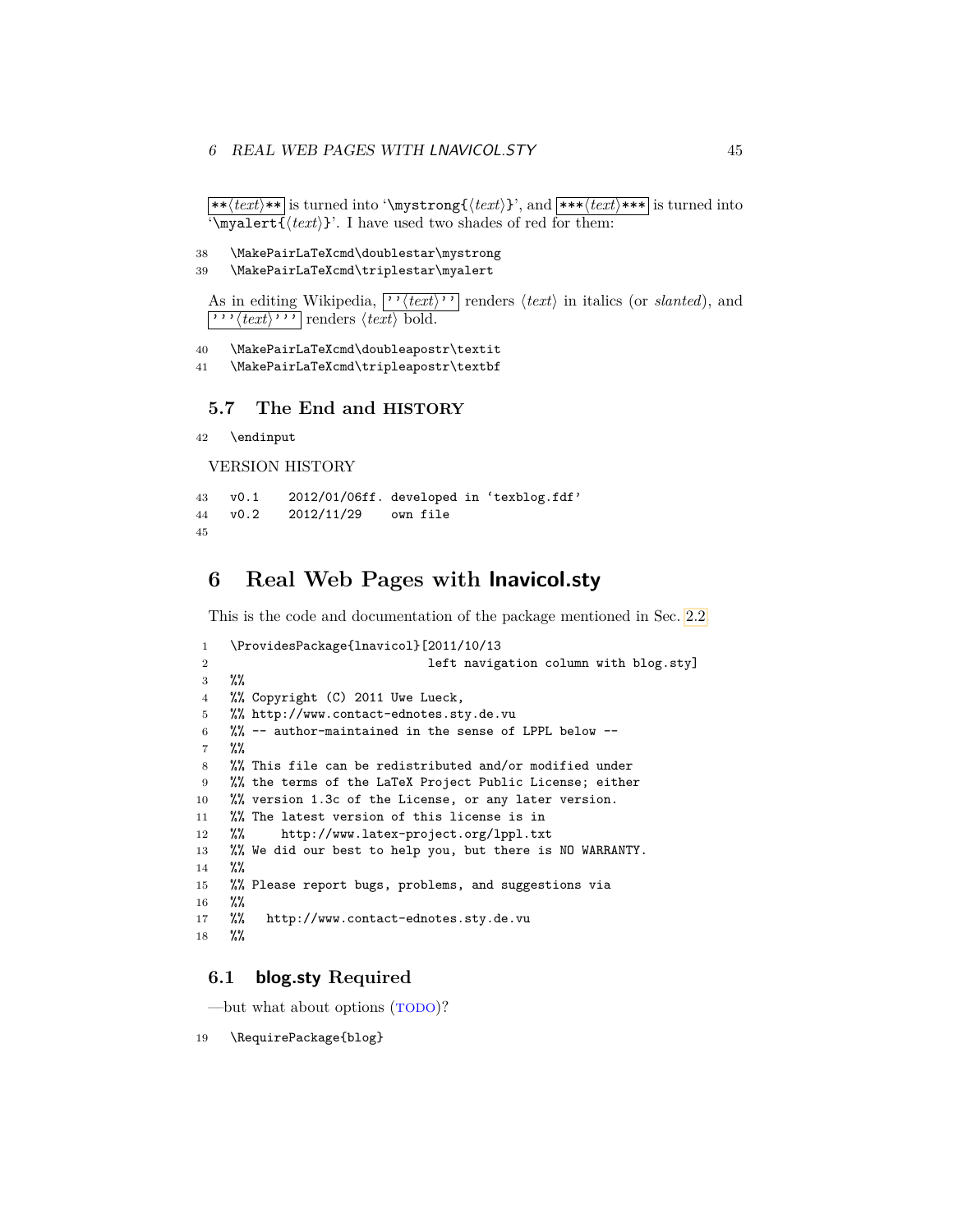### <span id="page-45-0"></span>**6.2 Switches**

There is a "standard" page width and a "tight one" (the latter for contact  $forms)$   $\overline{\tilde{\text{int}}}:$ 

```
20 \newif\iftight
```
In order to move an anchor to the *top* of the screen when the anchor is near the page end, the page must get some extra length by adding empty space at its bottom-\ifdeep:

21 \newif\ifdeep

### <span id="page-45-1"></span>**6.3 Page Style Settings (to be set locally)**

```
22 % \newcommand*{\pagebgcolor}{\#f5f5f5} %% CSS whitesmoke
```

```
23 % \newcommand*{\pagespacing}{\@cellpadding{4} \@cellspacing{7}}
```

```
24 % \newcommand*{\pagenavicolwidth}{125}
```

```
25 % \newcommand*{\pagemaincolwidth}{584}
```
26 % \newcommand\*{\pagewholewidth} {792}

### <span id="page-45-2"></span>**6.4 Possible Additions to blog.sty**

### <span id="page-45-3"></span>**6.4.1 Tables**

 $\{\begin{matrix} \delta_1 \end{matrix} \in \Lambda \}$  opens an environment that contains a row and a single cell that will span  $\langle number \rangle$  table cells and have style  $\langle style\rangle:$ 

```
27 \newenvironment{spancolscell}[2]{%
28 \starttr\startTd{\@colspan{#1} #2 %
29 \@width{100\%}}% %% TODO works?
30 }{\endTd\endtr}
```
The {hiddencells} einvironment contains cells that do not align with other cells in the surrounding table. The purpose is using cells for horizontal spacing.

```
31 \newenvironment{hiddencells}
```

```
32 {\startTable{}\starttr}
```

```
33 {\endtr\endTable}
```
{pagehiddencells} is like {hiddencells} except that the HTML code is indented:

```
34 \newenvironment{pagehiddencells}
```

```
35 {\indentii\hiddencells}
```

```
36 {\indentii\endhiddencells}
```
\begin{FixedWidthCell}{\*width*}}{\style}} opens the {FixedWidthCell} environment. The content will form a cell of width  $\langle width \rangle$ .  $\langle style \rangle$  are additional formatting parameters: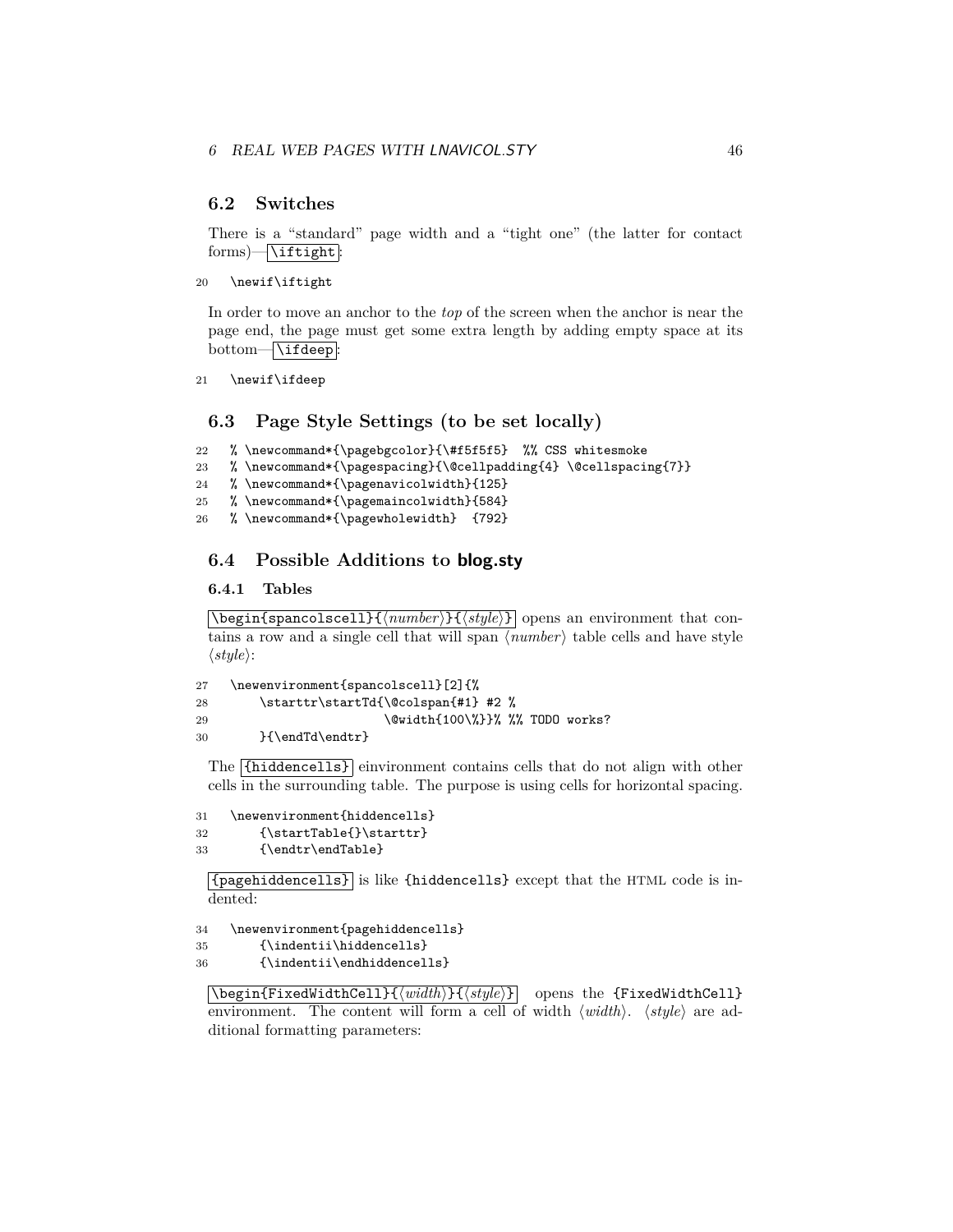### 6 REAL WEB PAGES WITH LNAVICOL.STY 47

```
37 \newenvironment{FixedWidthCell}[2]
```

```
38 {\startTd{#2}\startTable{\@width{#1}}%
```

```
39 \starttr\startTd{}}
```

```
40 {\endTd\endtr\endTable\endTd}
```
 $\{\tanh\}$  is a variant of LAT<sub>EX</sub>'s  $\hbar$  s appear  $\{glue\}$ . It may appear in a table row:

41 \newcommand\*{\tablehspace}[1]{\startTd{\@width{#1} /}}

### <span id="page-46-0"></span>**6.4.2 Graphics**

The command names in this section are inspired by the names in the standard LATEX [graphics](http://www.ctan.org/pkg/graphics) package. (They may need some re-organization TODO.)

 $\overline{\sigma}$ impleinclgrf $\{\overline{file}\}\$  embeds a graphic file  $\overline{file}\$  without the tricks of the remaining commands.

42 \newcommand\*{\simpleinclgrf}[1]{\IncludeGrf{alt="" \@border{0}}% 43  $\{ \pm 1 \}$ 

 $\text{NincludeGrf}\{\langle style\rangle\} \in \langle file \rangle\}$  embeds a graphic file  $\langle file \rangle$  with style settings  $\langle style\rangle:$ 

44 \newcommand\*{\IncludeGrf}[2]{<img #1 src="#2">}

 $\left[\frac{\hat{h}_t}{h_t}\right]$ { $\left\langle \frac{width}{\hat{h}_t}\right\rangle$ }{ $\left\langle \frac{file}{h}_t\right\rangle$ }{ $\left\langle \frac{border}{h}_t\right\rangle$ }{ $\left\langle \frac{totalip}{h}_t\right\rangle$ } . . . :

| 45 | \newcommand*{\includegraphic}[6]{%              |
|----|-------------------------------------------------|
| 46 | \IncludeGrf{%                                   |
| 47 | \@width{#1} \@height{#2} %% data; presentation: |
| 48 | \@border{#4}                                    |
| 49 | $alt="#5" \left\{ 0 \right\}$                   |
| 50 | ${43}$                                          |
|    |                                                 |

 $\langle \text{insertgraphic}\{\langle wd\rangle\}\{\langle ht\rangle\}\{\langle ft\rangle\}\{\langle b\rangle\}\{\langle align\rangle\}\{\langle hsp\rangle\}\{\langle vsp\rangle\}\{\langle alt\rangle\}\{\langle t\rangle\}$ adds  $\langle hsp \rangle$  for the **@hspace** and  $\langle vsp \rangle$  for the **@vspace** attribute:

```
51 \newcommand*{\insertgraphic}[9]{%
```

```
52 \IncludeGrf{%
```

```
53 \@width{#1} \@height{#2} %% data; presentation:
54 \@border{#4}
55 align="#5" hspace="#6" vspace="#8"
56 alt="#8" \@title{#9}}%
57 {#3}}
```
 $\langle$ includegraphic{ $\langle wd\rangle$ }{ $\langle ht\rangle$ }{ $\langle file\rangle$ }{ $\langle anchor\rangle$ }{ $\langle botir\rangle$ }}

uses an image with **\includegraphic** parameters as a link to  $\langle anchor\rangle$ :

```
58 \newcommand*{\inclgrfref}[7]{%
59 \fileref{#4}{\includegraphic{#1}{#2}{#3}%
60 {\#5}{\#6}{\{#7\}}
```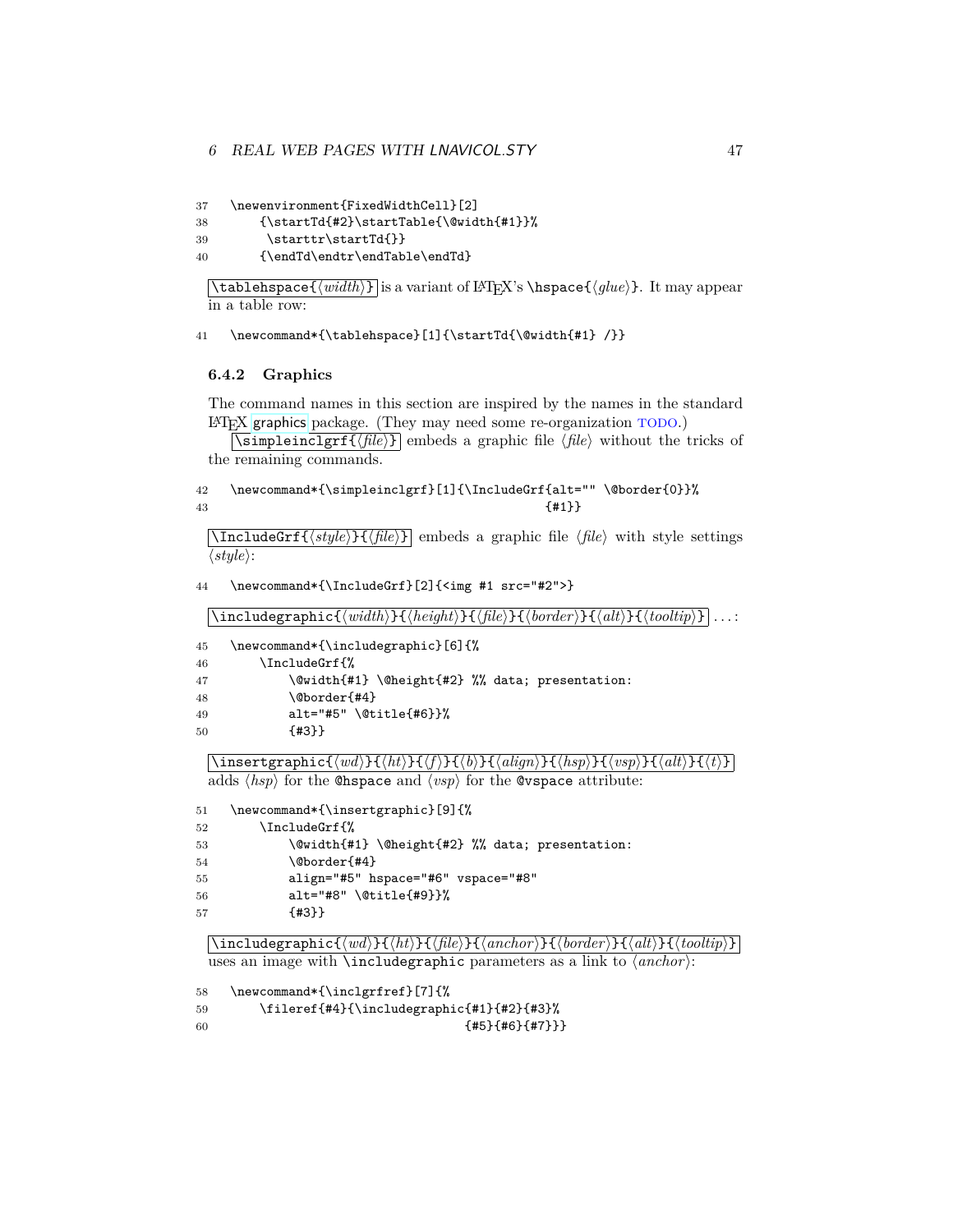#### <span id="page-47-0"></span>**6.4.3 HTTP/Wikipedia tooltips**

 $\{\hbox{\texttt{}\#}\$  works like  $\hbox{\texttt{}\www}\}$  works like  $\hbox{\texttt{}\www}\}$ except that  $\langle tip \rangle$  appears as "tooltip":

```
61 \newcommand*{\httptipref}[2]{%
```
62 \TagSurr a{\@title{#1}\@href{http://#2}\@target@blank}}

\Ctarget@blank abbreviates the Ctarget setting for opening the target in a new window or tab:

63 \newcommand\*{\@target@blank}{target="\_blank"}

 $\overline{\text{Vert}(leh)}$   $\overline{\text{Vert}(leh)}$  works like \wikiref{\lc}}{\lem}}{\text}} except that "Wikipedia" appears as "tooltip". Nuikideref and Nuikienref are redefined to use it:

```
64 \newcommand*{\wikitipref}[2]{%
65 \httptipref{Wikipedia}{#1.wikipedia.org/wiki/#2}}
66 \renewcommand*{\wikideref}{\wikitipref{de}}
67 \renewcommand*{\wikienref}{\wikitipref{en}}
```
### <span id="page-47-1"></span>**6.5 Page Structure**

The body of the page is a table of three rows and two columns.

#### <span id="page-47-2"></span>**6.5.1 Page Head Row**

\PAGEHEAD opens the head row and a single cell that will span the two columns of the second row.

```
68 \newcommand*{\PAGEHEAD}{%
69 \startTable{%
70 \@align@c\
71 \@bgcolor{\pagebgcolor}%
72 \@border{0}%% %% TODO local
73 \pagespacing
74 \iftight \else \@width\pagewholewidth \fi
75 }\CLBrk
76 %% omitting <tbody>
77 \ \comment{ HEAD ROW }\CLBrk
78 \indenti\spancolscell{2}{}%
79 }
80 % \newcommand*{\headgrf} [1]{% %% rm. 2011/10/09
81 % \indentiii\simplecell{\simpleinclgrf{#1}}}
82 % \newcommand*{\headgrfskiptitle}[3]{%
83 % \pagehiddencells
84 % \headgrf{#1}\CLBrk
85 % \headskip{#2}\CLBrk
86 % \headtitle1{#3}\CLBrk
87 % \endpagehiddencells}
```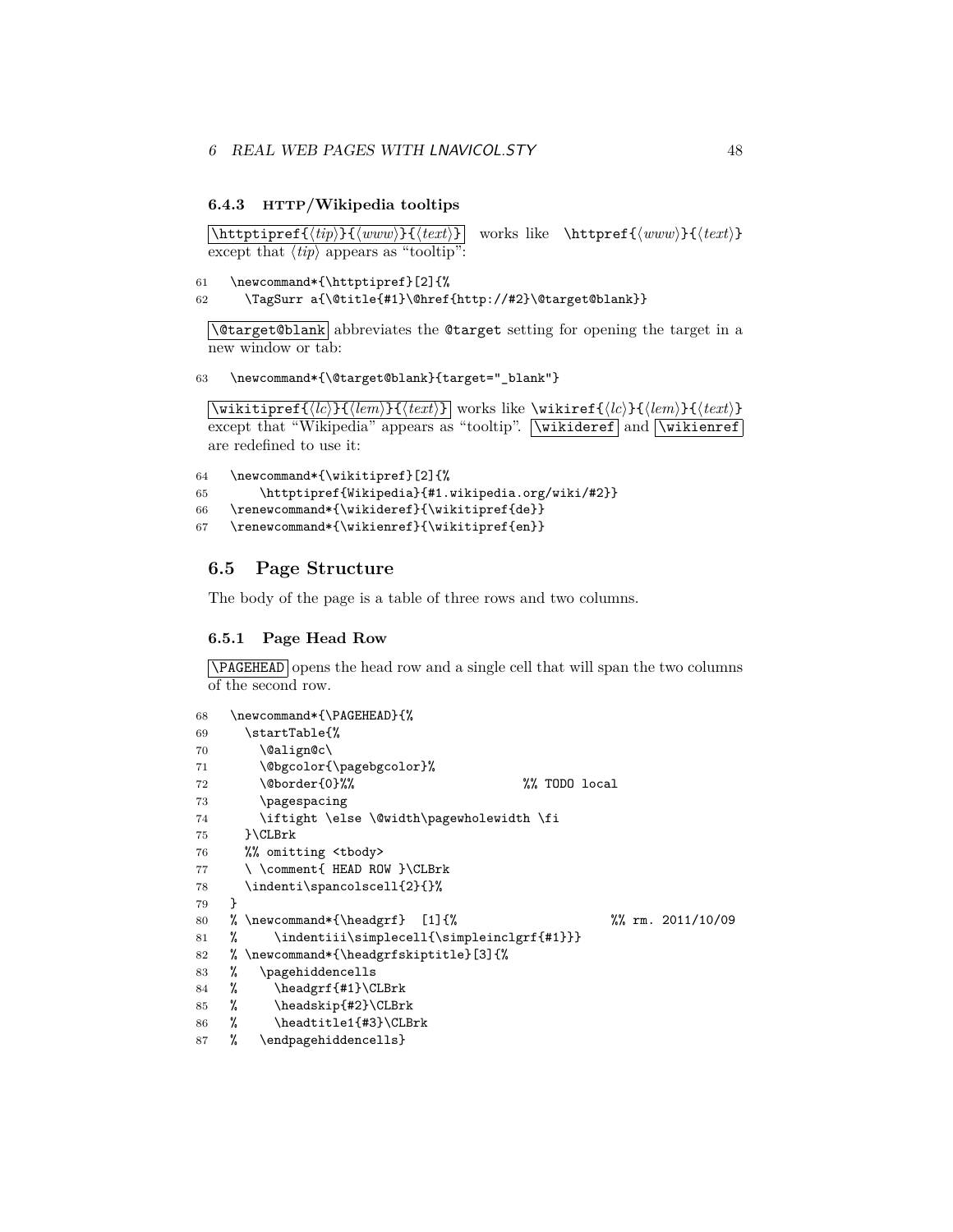$\hbox{\tt \char'4}$  headuseskiptitle $\{\langle \mathit{grf} \rangle\}$  $\{\langle \mathit{tilte} \rangle\}$  first places  $\langle \mathit{grf} \rangle$ , then skips horizontally by  $\langle skip \rangle$ , and then prints the page title as  $\langle hh2 \rangle$ :

```
88 \newcommand*{\headuseskiptitle}[3]{%
```

```
89 \pagehiddencells\CLBrk
```

```
90 \indentiii\simplecell{#1}\CLBrk
```

```
91 \headskip{#2}\CLBrk
```

```
92 \headtitle1{#3}\CLBrk
```

```
93 \endpagehiddencells}
```
 $\{\langle skip \rangle\}$  is like  $\{\delta kip\}$  except that the HTML code gets an indent.

```
94 \newcommand*{\headskip} {\indentiii\tablehspace}
```
Similarly,  $\heasuredangle{digit}\$  $\text{}$  is like  $\headarrow$  heading $\langle digit \rangle$ { $\langle text \rangle$ } apart from an indent and being put into a cell:

```
95 \newcommand*{\headtitle}[2]{\indentiii\simplecell{\heading#1{#2}}}
```
### <span id="page-48-0"></span>**6.5.2 Navigation and Main Row**

\PAGENAVI closes the head row and opens the "navigation" column, actually including an {itemize} environment. Accordingly, writings.fdf has a command **\fileitem**. But it seems that I have not been sure ...

```
96 \newcommand*{\PAGENAVI}{%
97 \indenti\endspancolscell\CLBrk
98 \indenti\starttr\CLBrk
99 \\comment{NAVIGATION COL}\CLBrk
100 \indentii\FixedWidthCell\pagenavicolwidth
101 {\text{Q}\text{class}\text{paper}}
```
 $\leftarrow$  using @class=paper here is my brother's idea, not sure about it ...

```
102 \\QvalignQt}
103 %% omitting '\@height{100\%}'
104 \itemize}
```
 $\overline{\text{PAGEMAINvar} \{ \text{width} \} }$  closes the navigation column and opens the "main content" column. The latter gets width  $\langle width \rangle$ :

```
105 \newcommand*{\PAGEMAINvar}[1]{%
106 \indentii\enditemize\ \endFixedWidthCell\CLBrk
107 \ \comment{ MAIN COL }\CLBrk
108 \indentii\FixedWidthCell{#1}{}}
```
 $\dots$  The width may be specified as  $\Delta$  ragemaincolwidth, then  $\Delta$ MAGEMAIN works like \PAGEMAINvar{\pagemaincolwidth}:

109 \newcommand\*{\PAGEMAIN}{\PAGEMAINvar\pagemaincolwidth}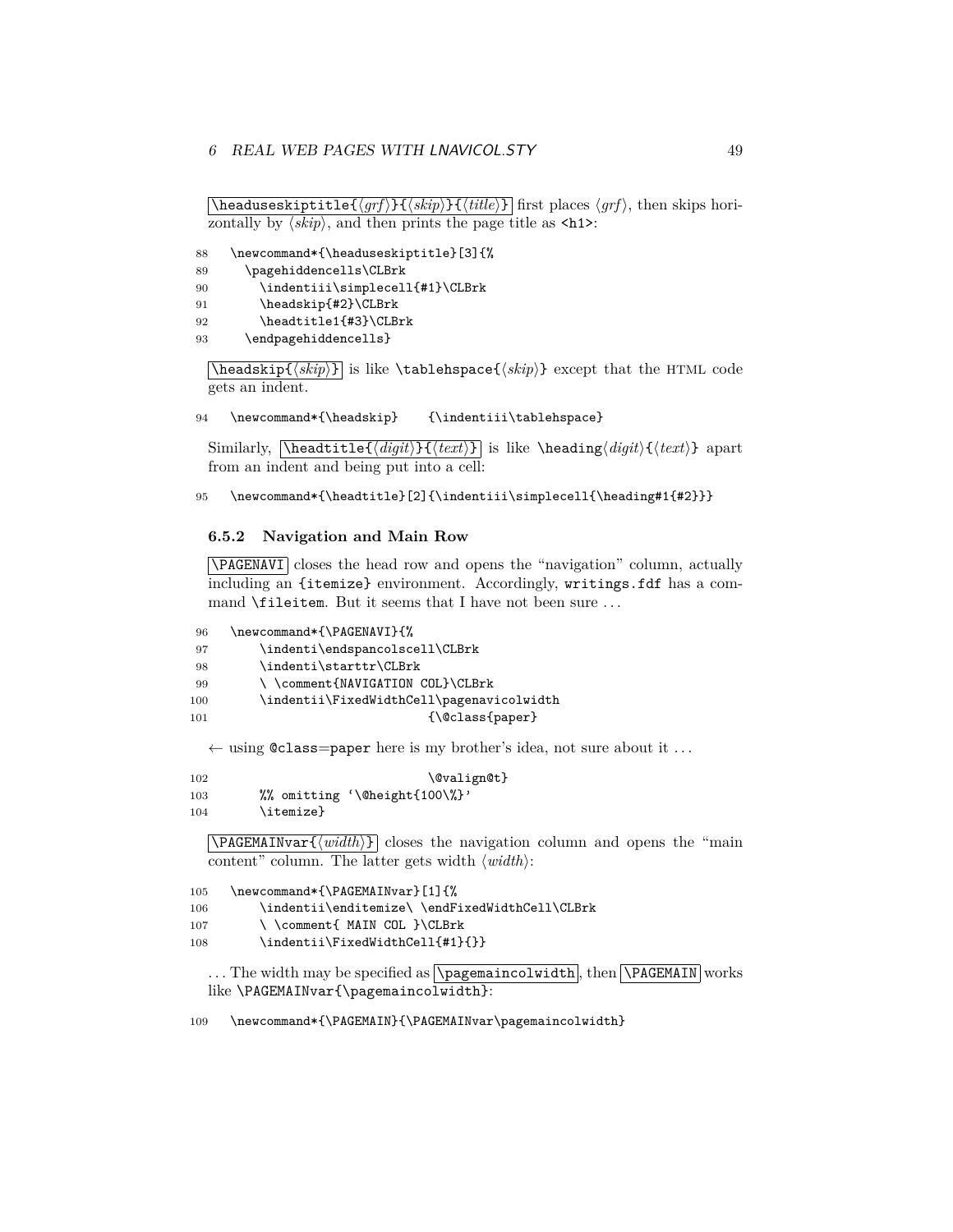#### <span id="page-49-0"></span>**6.5.3 Footer Row**

\PAGEFOOT closes the "main content" column as well as the second row, and opens the footer row:

```
110 \newcommand*{\PAGEFOOT}{%
111 \indentii\endFixedWidthCell\CLBrk
112 % \indentii\tablehspace{96}\CLBrk %% vs. \pagemaincolwidth
113 %% <- TODO margin right of foot
114 \indenti\endtr\CLBrk
115 \ \comment{ FOOT ROW / }\CLBrk
116 \indenti\spancolscell{2}{\@class{paper} \@align@c}%
```
← again class "paper"!?

117 }

\PAGEEND closes the footer row and provides all the rest . . . needed?

118 \newcommand\*{\PAGEEND}{\indenti\endspancolscell\endTable}

### <span id="page-49-1"></span>**6.6 The End and HISTORY**

```
119 \endinput
120
121 HISTORY
122
123 2011/04/29 started (? \if...)
124 2011/09/01 to CTAN as 'twocolpg.sty'
125 2011/09/02 renamed
126 2011/10/09f. documentation more serious
127 2011/10/13 '...:' OK
128
```
# <span id="page-49-2"></span>**7 Beamer Presentations with blogdot.sty**

### <span id="page-49-3"></span>**7.1 Overview**

blogdot.sty extends blog.sty in order to construct "HTML slides." One "slide" is a $3{\times}3$  table such that

- 1. it **fills** the computer **screen**,
- 2. the center cell is the **"type area,"**
- 3. the "margin cell" below the center cell is a **link** to the **next** "slide,"
- 4. the lower right-hand cell is a **"restart"** link.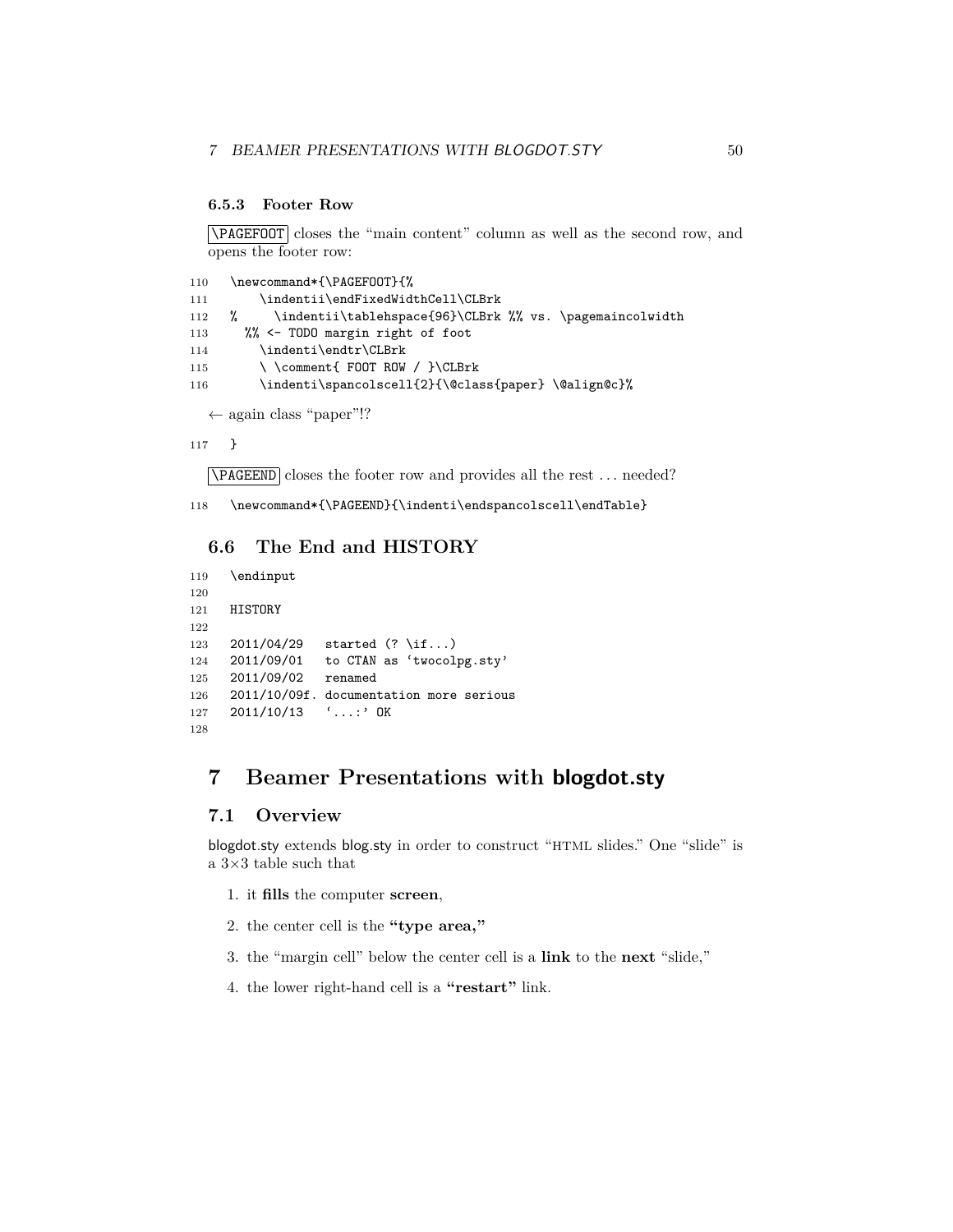Six **size parameters** listed in Sec. [7.4](#page-52-2) must be adjusted to the screen in blogdot.cfg (or in a file with project-specific definitions).

We deliver a file **blogdot.css** containing **CSS** font size declarations that have been used so far; you may find better ones or ones that work better with your screen size, or you may need to add style declarations for additional HTML elements.

Another parameter that the user may want to modify is the **"restart" anchor name \BlogDotRestart** (see Sec. [7.6\)](#page-54-0). Its default value is **START** for the "slide" opened by the command  $\tau$ titlescreenpage that is defined in Sec. [7.5.](#page-53-0)

That slide is meant to be the "**title** slide" of the presentation. In order to display it, I recommend to make and use a link to  $START$  somewhere (such as with blog.sty's \ancref command). The *content* of the title slide is *centered* horizontically, so certain commands mentioned *below* (centering on other slides) may be useful.

*After* \titlescreenpage, the next main **user commands** are

$$
\texttt{normalscreenpage}{\texttt{anchor-name}}
$$
 starts a slide whose content is aligned flush left,

 $\Lambda$  is contenters creenpage  $\{\langle anchor\text{-}name\rangle\}$  starts a slide whose content is centered horizontally.

—cf. Sec. [7.7.](#page-55-0) Right after these commands, as well as right after \titlescreen'\-page', code is used to generate the content of the **type area** of the corresponding slide. Another \next... command closes that content and opens another slide. The presentation (the content of the very last slide) may be finished using  $\text{Screenbottom}\{\{final\}\}\$  where  $\{final\}$  may be arbitrary, or **START** may be a fine choice for  $\langle \text{final} \rangle$ .

Finally, there are user commands for **centering** slide content horizontically (cf. Sec. [7.8\)](#page-55-1):

- $\{\langle \text{digital}\rangle\}$  "printing" a heading centered horizontically even on slides whose remaining content is aligned *flush left* (I have only used  $\langle$ *digit* $\rangle$ =2 so far),
- $\begin{bmatrix} \n\text{begin} \n\text{textblock} \n\end{bmatrix}$  "printing" the content of a {textblock} environment with maximum line width  $\langle width \rangle$  flush left, while that "block" as a whole may be centered horizontically on the slide due to choosing \nextcenterscreenpage—especially for **list** environments with entry lines that are shorter than the type area width and thus would not look centered (below a centered heading from \cheading).

The so far single **example** of a presentation prepared using blogdot is [dantev45.htm](http://mirror.ctan.org/info/fifinddo-info/dantev45.htm) ([fifinddo-info](http://www.ctan.org/pkg/fifinddo-info) bundle), a sketch of applying fifinddo to package documentation and HTML generation. A "driver" file is needed for generating the HTML code for the presentation from a .tex source by analogy to generating any HTML file using blog.sty. For the latter purpose, I have named my driver files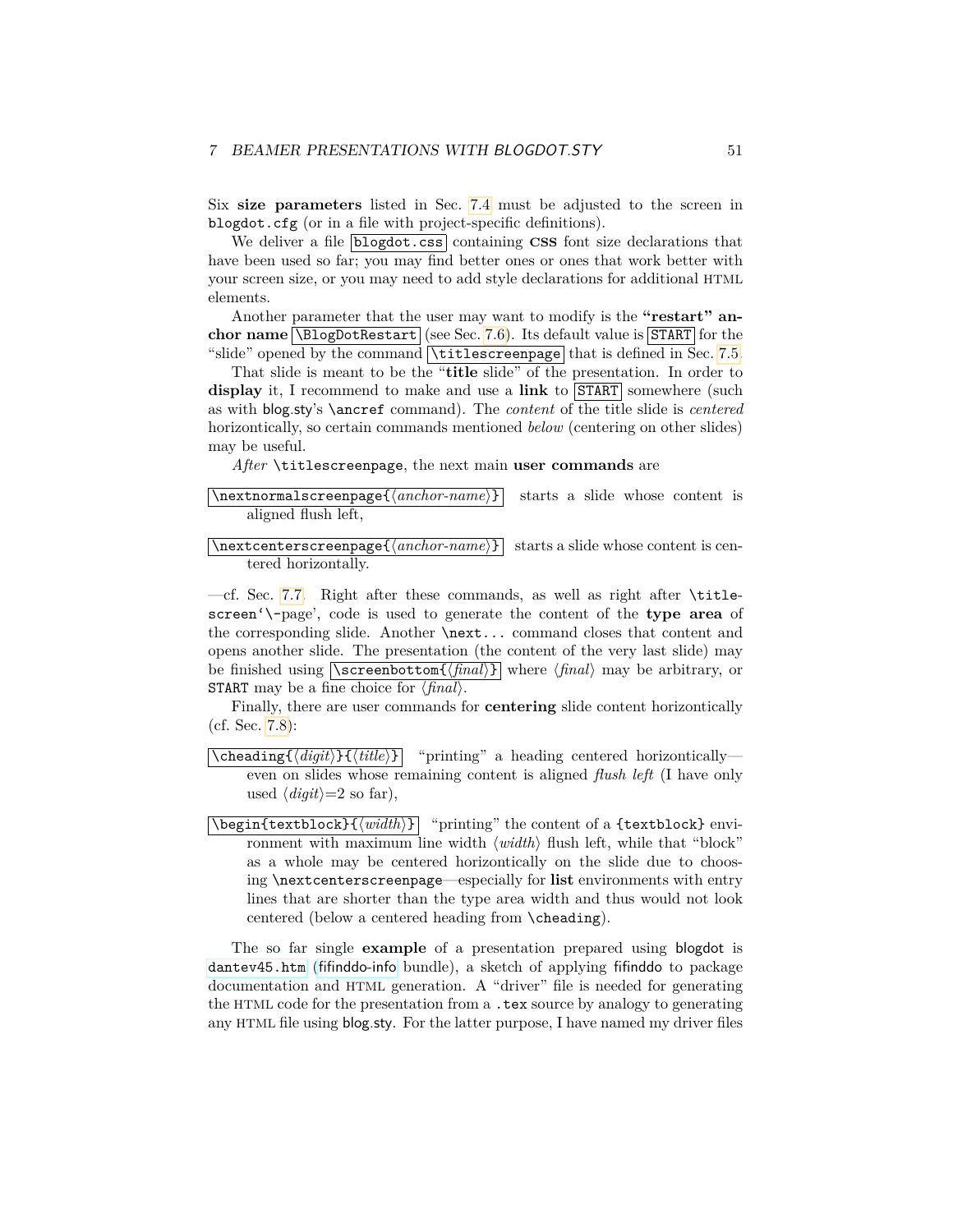makehtml.tex. For dantev45.htm, I have called that file  $\lceil$  makedot.tex  $\rceil$ , the main difference to makehtml.tex is loading blogdot.sty in place of blog.sty.

This example also uses a file danter 45.fdf that defines some commands that may be more appropriate as user-level commands than the ones presented here (which may appear to be still too low-level-like):

 $\{\text{tet1page} \{\text{number}\} \}, \text{title}\}$  making a "cover slide" for announcing a new "part" of the presentation in German,

 $\langle$ **labelsection**{ $\langle label \rangle$ }  $\{ \langle title \rangle \}$  starting a slide with heading  $\langle title \rangle$  and with anchor  $\langle label \rangle$  (that is displayed on clicking a *link* to  $\langle label \rangle$ )—using

\nextnormalscreenpage{ $\langle label \rangle$ } and \cheading2{ $\langle title \rangle$ },

 $\lceil$ **labelcentersection**{ $\langle label \rangle$ }  $\{\langle title \rangle\}$  like the previous command except that the slide content will be *centered* horizontally, using

\nextcenterscreenpage{ $\langle title \rangle$ *}*.

**Reasons** to make HTML presentations may be: (i) As opposed to office software, this is a transparent light-weight approach. Considering *typesetting* slides with T<sub>E</sub>X, (ii) T<sub>E</sub>X's advanced typesetting abilities such as automatical page breaking are not very relevant for slides; (iii) a typesetting run needs a second or a few seconds, while generating HTML with blog.sty needs a fraction of a second; (iv) adjusting formatting parameters such as sizes and colours needed for slides is somewhat more straightforward with HTML than with T<sub>F</sub>X.

**Limitations:** First I was happy about how it worked on my netbook, but then I realized how difficult it is to present the "slides" "online." Screen sizes (centering) are one problem. (Without the "restart" idea, this might be much easier.) Another problem is that the "hidden links" don't work with [Internet](http://en.wikipedia.org/wiki/Internet Explorer) [Explorer](http://en.wikipedia.org/wiki/Internet Explorer) as they work with [Firefox,](http://en.wikipedia.org/wiki/Firefox) [Google Chrome,](http://en.wikipedia.org/wiki/Google Chrome) and [Opera.](http://en.wikipedia.org/wiki/Opera (web browser)) And finally, in internet shops some HTML entities/symbols were not supported. In any case I (again) became aware of the fact that HTML is not as **"portable"** as PDF.

Some **workarounds** are described in Sec. [7.9.](#page-56-0) **\FillBlogDotTypeArea** has two effects: (i) providing an additional link to the *next* slide for MSIE, (ii) *widening* and centering the *type area* on larger screens than the one which the presentation originally was made for. An optional argument of  $\text{TryBlogDot}CFG$  is offered for a .cfg file overriding the original settings for the presentation. Using it, I learnt that for "portability," some manual line breaks (\\, <br>) should be replaced by "ties" between the words *after* the intended line break (when the line break is too ugly in a wider type area). For keeping the original type area width on wider screens (for certain "slides", perhaps when line breaks really are wanted to be preserved), the  $\{ \{\text{textblock}\}\}$ environment may be used. Better HTML and CSS expertise may eventually lead to better solutions.

The **name** 'blogdot' is a "pun" on the name of the [powerdot](http://www.ctan.org/pkg/powerdot) package (which in turn refers to ["PowerPoint"](http://en.wikipedia.org/wiki/PowerPoint)).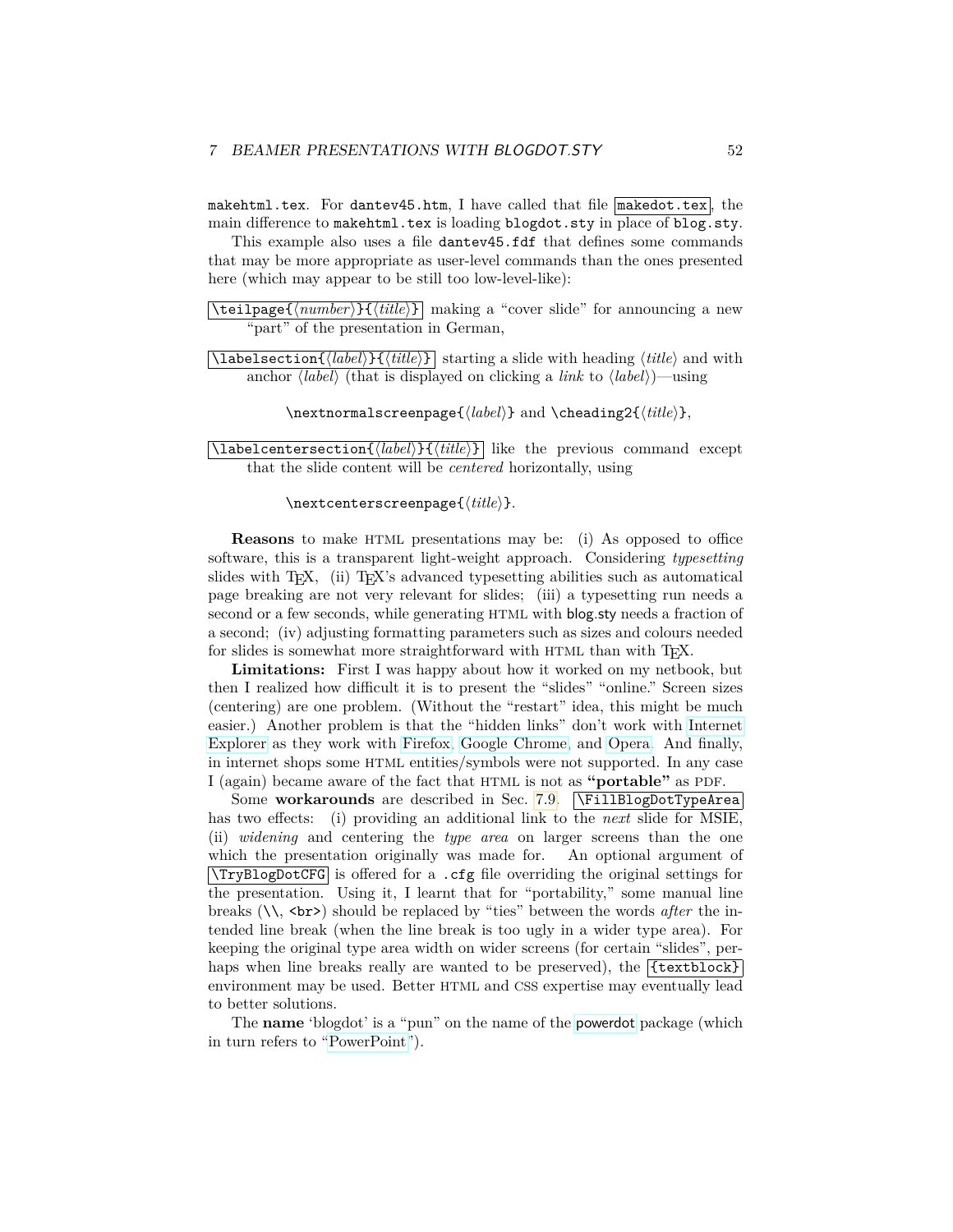### <span id="page-52-0"></span>**7.2 File Header**

```
1 \NeedsTeXFormat{LaTeX2e}[1994/12/01] %% \newcommand* etc.
2 \ProvidesPackage{blogdot}[2013/01/22 v0.41b HTML presentations (UL)]
3 %% copyright (C) 2011 Uwe Lueck,
4 %% http://www.contact-ednotes.sty.de.vu
5 %% -- author-maintained in the sense of LPPL below.
6 %%
7 %% This file can be redistributed and/or modified under
8 %% the terms of the LaTeX Project Public License; either
9 %% version 1.3c of the License, or any later version.
10 %% The latest version of this license is in
11 %% http://www.latex-project.org/lppl.txt
12 %% We did our best to help you, but there is NO WARRANTY.
13 %%
14 %% Please report bugs, problems, and suggestions via
15 %%
16 %% http://www.contact-ednotes.sty.de.vu
17 %%
```
### <span id="page-52-1"></span>**7.3 blog Required**

blogdot is an extension of blog (but what about options? TODO):

```
18 \RequirePackage{blog}
```
### <span id="page-52-2"></span>**7.4 Size Parameters**

I assume that it is clear what the following six page dimension parameters

|                                                                               | \leftpagemargin, \rightpagemargin, \upperpagemargin, |
|-------------------------------------------------------------------------------|------------------------------------------------------|
| $\Upsilon$ lowerpagemargin, $\Upsilon$ ypeareawidth, $\Upsilon$ ypeareaheight |                                                      |

mean. The choices are what I thought should work best on my  $1024\times600$ screen (in fullscreen mode); but I had to optimize the left and right margins experimentally (with Mozilla Firefox 3.6.22 for Ubuntu canonical - 1.0). It seems to be best when the horizontal parameters together with what the brouswer adds (scroll bar, probably 32px with me) sum up to the screen width.

```
19 \newcommand*{\leftpagemargin}{176}
```

```
20 \newcommand*{\rightpagemargin}{\leftpagemargin}
```
So  $\rightarrow$  So  $\rightarrow$  same as  $\left\{ \right\}$  as long as you don't redefine it, and it suffices to \renewcommand \leftpagemargin in order to get a horizontically centered type area with user-defined margin widths.— Something analogous applies to **\upperpagemargin** and **\lowerpagemargin**:

```
21 \newcommand*{\upperpagemargin}{80}
```

```
22 \newcommand*{\lowerpagemargin}{\upperpagemargin}
```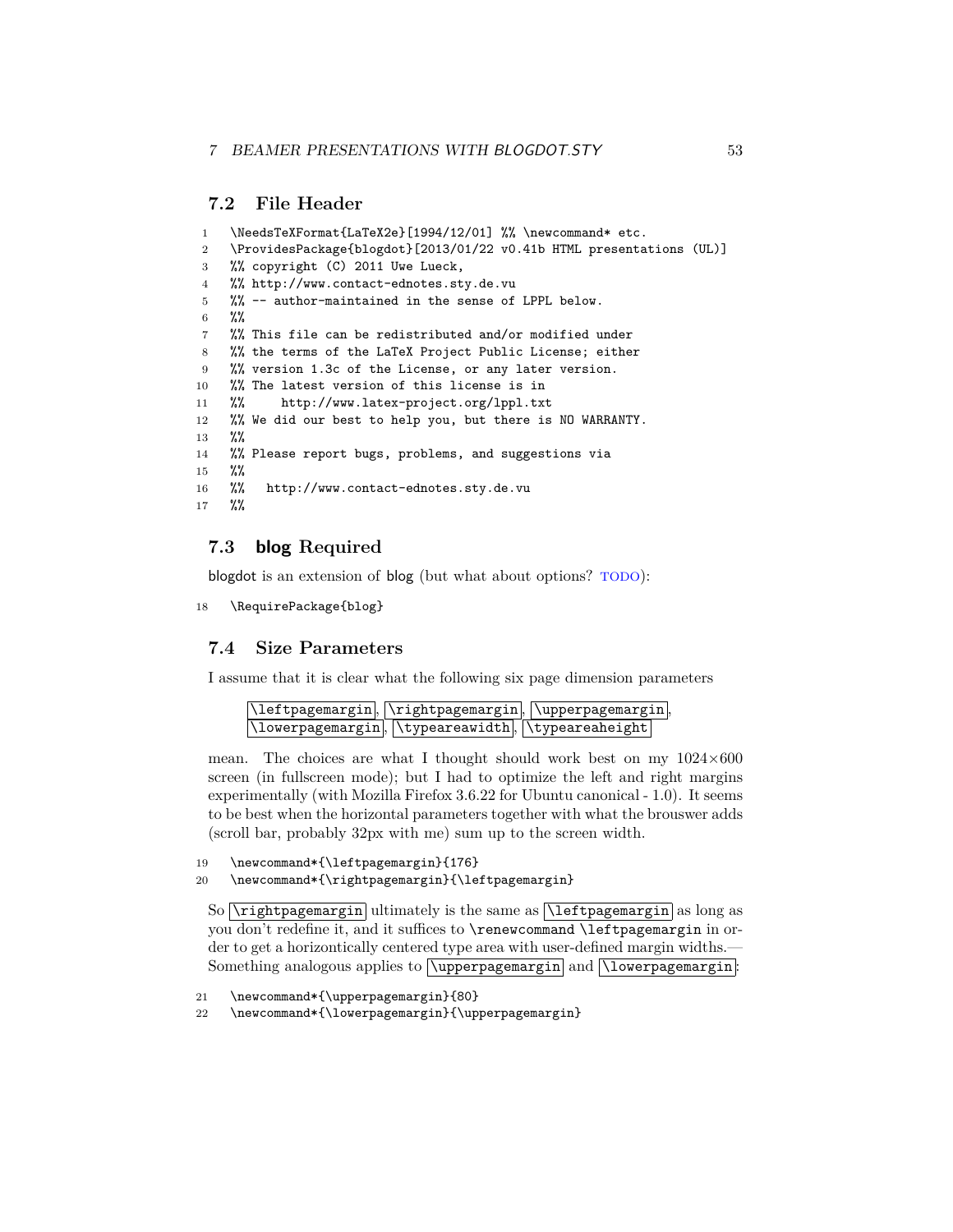A difference to the "horizontal" parameters is (I expect) that the position of the type area on the screen is affected by  $\sqrt{\text{upper}}$  pagemargin only, and you may choose  $\Lambda$  is a separated in just large enough that the next slide won't be visible on any computer screen you can think of.

```
23 \newcommand*{\typeareawidth}{640}
```
24 \newcommand\*{\typeareaheight}{440}

Centering with respect to web page body may work better on different screens (2011/10/03), but it doesn't work here (2011/10/04).

```
25 % \renewcommand*{\body}{%
```

```
26 % </head>\CLBrk
```

```
27 % <body \@bgcolor{\bodybgcolor} \@align@c>}
```
\CommentBlogDotWholeWidth procuces no HTML code . . .

28 \global\let\BlogDotWholeWidth\@empty

... unless calculated with **\SumBlogDotWidth**:

```
29 \newcommand*{\SumBlogDotWidth}{%
30 \relax{% %% \relax 2011/10/22 magic ...
31 \count@\typeareawidth
32 \advance\count@ \leftpagemargin
33 \advance\count@\rightpagemargin
34 \typeout{ * blogdot slide width = \the\count@\space*}%
35 \xdef\CommentBlogDotWholeWidth{%
36 \comment{ slide width = \the\count@\ }}}}
```
# <span id="page-53-0"></span>**7.5 (Backbone for) Starting a "Slide"**

\startscreenpage{\style\}{\anchor-name\}

37 \newcommand\*{\startscreenpage}[2]{%% 0 2011/09/25!?: 38 \\\CLBrk %% 2012/11/19

← \\ suddenly necessary, likewise in texblog.fdf with \NextView and \nextruleview. Due to recent firefox?

| 39 | \startTable{%                      |                       |  |
|----|------------------------------------|-----------------------|--|
| 40 | \@cellpadding{0} \@cellspacing{0}% |                       |  |
| 41 | \maybe@blogdot@borders             | $\frac{2011}{10}$ /12 |  |
| 42 | \maybe@blogdot@frame               | $\frac{2011}{10}$ /14 |  |
| 43 | ን%                                 |                       |  |
| 44 | \CLBrk                             | $\frac{2011}{10}$ /03 |  |
| 45 | \starttr                           |                       |  |
|    |                                    |                       |  |

First cell determines both height of upper page margin  $\varphi$  and  $\varphi$ width of left page margin *\leftpagemargin*: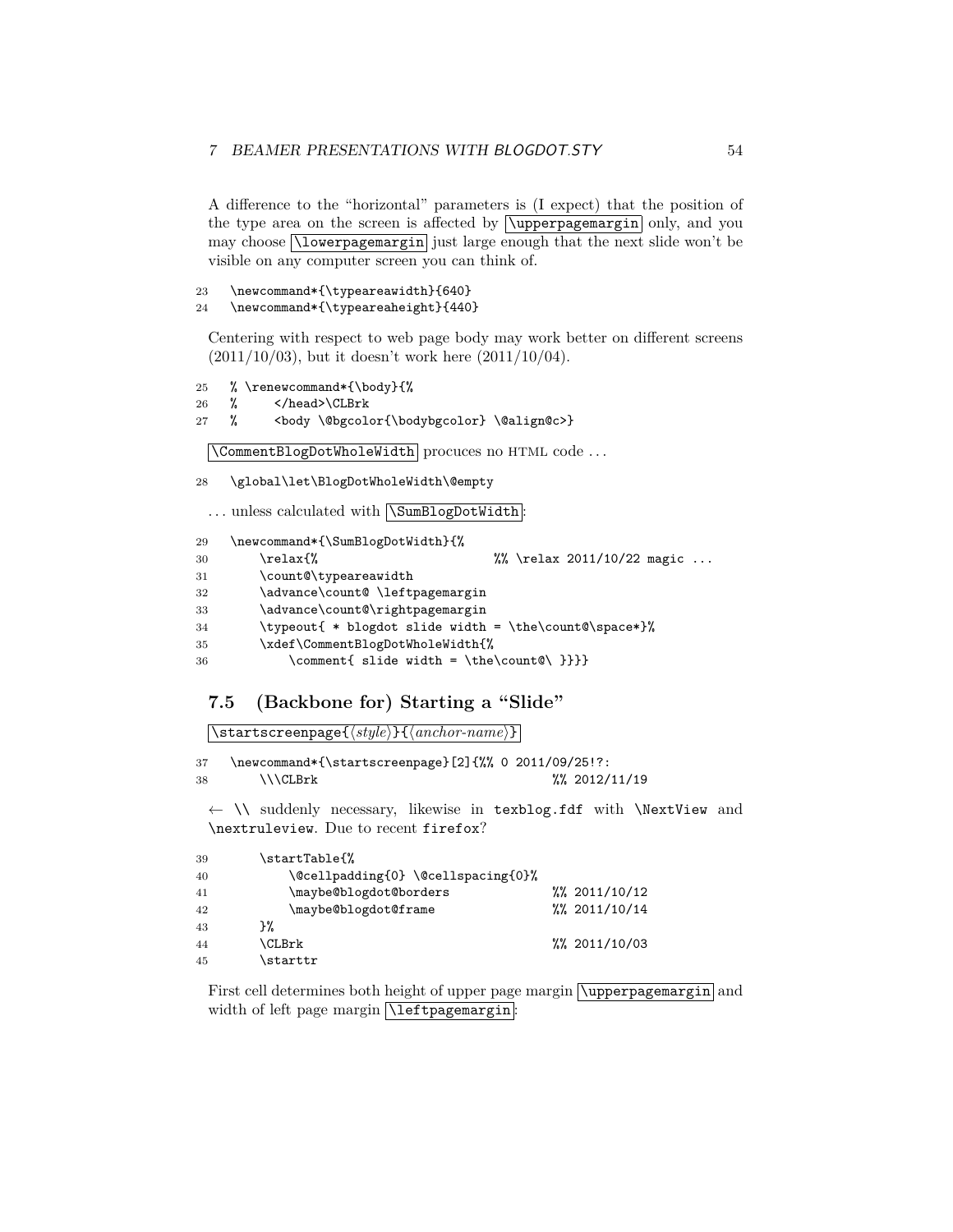```
46 \startTd{\@width {\leftpagemargin }%
47 \Cheight{\upperpagemargin}}%
48 % \textcolor{\bodybgcolor}{XYZ}%
49 \endTd
 Using \typeareawidth
50 % \startTd{\@width{\typeareawidth}}\endTd
51 \simplecell{%
52 \CLBrk
53 \hanc{#2}{\hvspace{\typeareawidth}%
54 {\uparrow\{\text{supperpagemargin}\}\55 \CLBrk
56 }%
```
Final cell of first row determines right margin width:

```
57 \startTd{\@width{\leftpagemargin}}\endTd
58 \endtr
59 \starttr
60 \emptycell\startTd{\@height{\typeareaheight}#1}%
61 }
```
\titlescreenpage (\STARTscreenpage TODO?) opens the title page (I thought). To get it to your screen, (make and) click a link like

```
\ancref{START}{start␣presentation} :
```

```
62 \newcommand*{\titlescreenpage}{%
63 \startscreenpage{\@align@c}{START}}
```
# <span id="page-54-0"></span>**7.6 Finishing a "Slide" and "Restart" (Backbone)**

 $\sqrt{\text{screenbottom}\{\langle next\text{-}anchor\rangle\}}$  finishes the current slide and links to the  $\langle next-anchor \rangle$ , the anchor of a slide opened by

\startscreenpage{ $\langle style\rangle$ }{ $\langle next-anchor\rangle$ }.

More precisely, the margin below the type area is that link. The corner at its right is a link to the anchor to whose name  $\Delta$ BlogDotRestart expands.

```
64 \newcommand*{\screenbottom}[1]{%
65 \ifFillBlogDotTypeArea
66 <p>\ancref{#1}{\BlogDotFillText}% %% not </p> 2011/10/22
67 \fi
68 \endTd\emptycell
69 \endtr
70 \CLBrk
71 \tablerow{bottom margin}% %% 2011/10/13
72 \emptycell
73 \CLBrk
74 \startTd{\@align@c}%
75 \ancref{#1}{\HVspace{\BlogDotBottomFill}%
```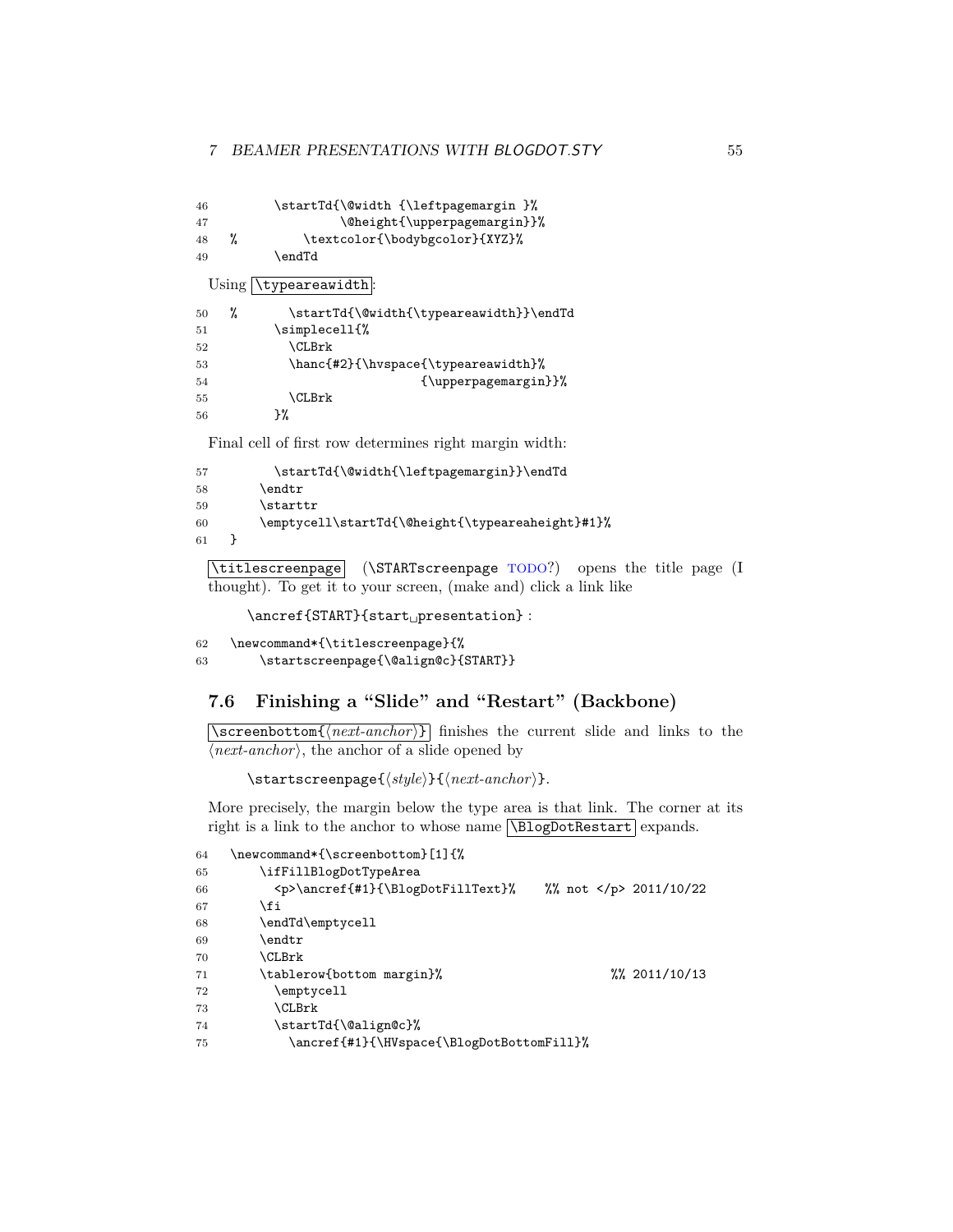← seems to be useless now  $(2011/10/15)$ .

```
76 {\t{typeareavidth}}77 {\lowerpagemargin}}%
78 \endTd
79 \CLBrk
80 \simplecell{\ancref{\BlogDotRestart}%
81 {\hvspace{\rightpagemargin}%
82 <br>
Subsetted that the set of \{\lambda\83 \endtablerow
84 \CLBrk
85 \endTable
86 }
```
The default for  $\Delta$ ElogDotRestart is START—the title page. You can  $\text{Xe}$ command it so you get to a slide containing an overview of the presentation.

87 \newcommand\*{\BlogDotRestart}{START}

### <span id="page-55-0"></span>**7.7 Moving to Next "Slide" (User Level)**

\nextscreenpage{\style\}}{\anchor-name\} puts closing the previous slide and opening the next one—having anchor name  $\langle anchor-name \rangle$ —together.  $\langle style \rangle$ is for style settings for the next page, made here for choosing between centering the page/slide content and aligning it flush left.

```
88 \newcommand*{\nextscreenpage}[2]{%
89 \screenbottom{#2}\CLBrk
90 \hrule \CLBrk
91 \startscreenpage{#1}{#2}}
```
 $\{\n\tan \theta\} \colon \mathbb{R}^n$  chooses centering the slide content:

```
92 \newcommand*{\nextcenterscreenpage}{\nextscreenpage{\@align@c}}
```
 $\langle$ nextnormalscreenpage $\{\langle anchor\text{-}name\rangle\}\vert$  chooses flush left on the type area determined by **\typeareawidth**:

93 \newcommand\*{\nextnormalscreenpage}{\nextscreenpage{}}

### <span id="page-55-1"></span>**7.8 Constructs for Type Area**

If you want to get centered titles with  $\langle h2 \rangle$  etc., you should declare this in .css files. But you may consider this way too difficult, and you may prefer to declare this right in the HTML code. That's what I do! I use  $\delta$  (*digit*)}  $\{$ *(text*)} for this purpose.

94 \newcommand\*{\cheading}[1]{\CLBrk\TagSurr{h#1}{\@align@c}}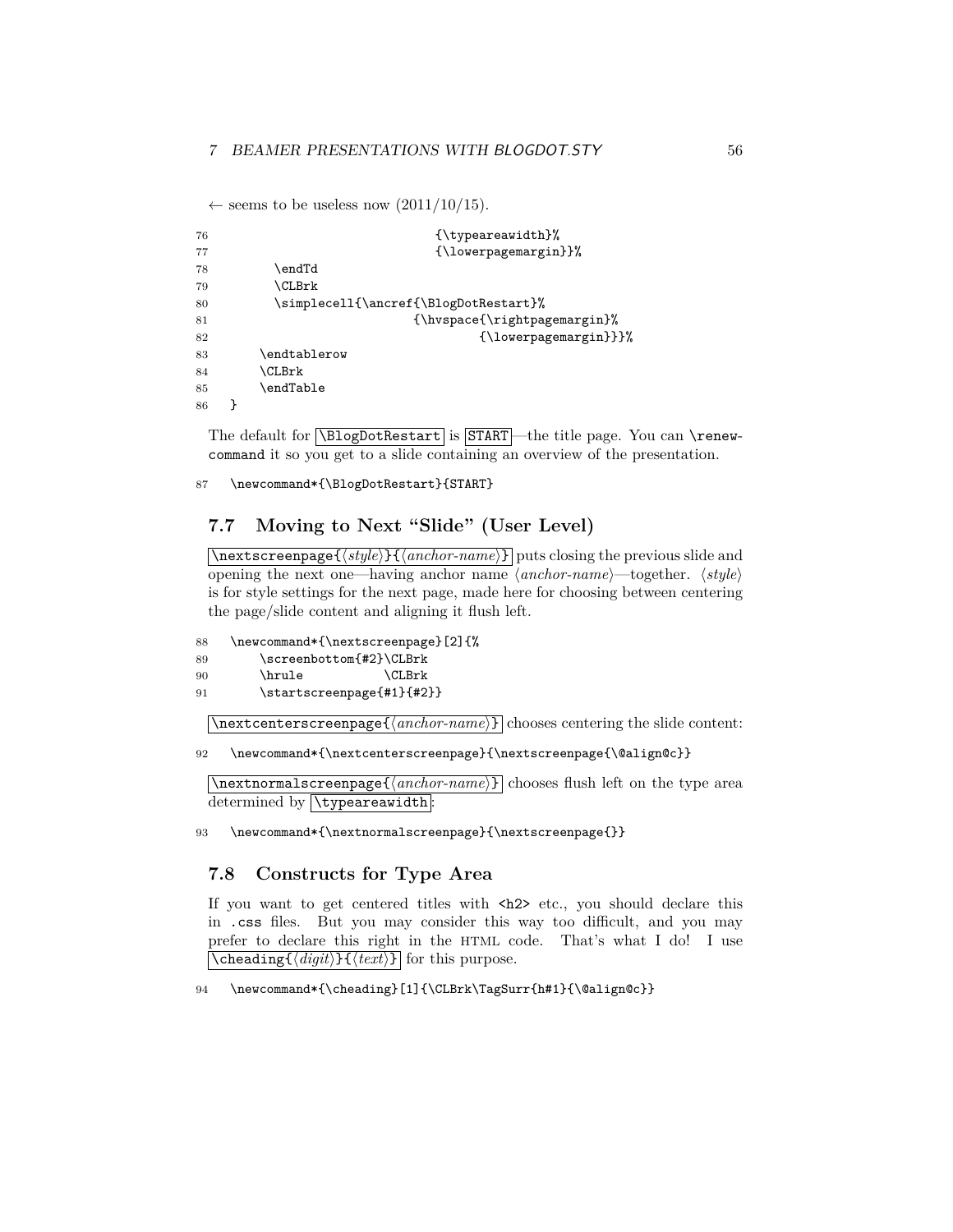$\delta$  \begin{textblock}{ $\langle width \rangle$ } opens a {textblock} environment. The latter will contain text that will be flush left in a narrower text area—of width  $\langle width \rangle$ —than the one determined by  $\forall$ **ypeareawidth**. It may be used on "centered" slides. It is made for lists whose entries are so short that the page would look unbalanced under a centered title with the list adjusted to the left of the entire type area. (Thinking of standard LATEX, it is almost the {minipage} environment, however lacking the footnote feature, in that respect it is rather similar to **\parbox** which however is not an environment.)

```
95 \newenvironment*{textblock}[1]
96 {\startTable{\@width{#1}}\starttr\startTd{}}
97 {\endTd\endtr\endTable}
```
### <span id="page-56-0"></span>**7.9 Debugging and** .cfg**s**

\ShowBlogDotBorders shows borders of the page margins and may be undone by **\DontShowBlogDotBorders**:

```
98 \newcommand*{\ShowBlogDotBorders}{%
99 \def\maybe@blogdot@borders{rules="all"}}
100 \newcommand*{\DontShowBlogDotBorders}{%
101 \let\maybe@blogdot@borders\@empty}
102 \DontShowBlogDotBorders
  \ShowBlogDotFrame shows borders of the page margins and may be undone
  by \DontShowBlogDotFrame:
```

```
103 \newcommand*{\ShowBlogDotFrame}{%
104 \def\maybe@blogdot@frame{\@frame@box}}
105 \newcommand*{\DontShowBlogDotFrame}{%
106 \let\maybe@blogdot@frame\@empty}
107 \DontShowBlogDotFrame
```
However, the rules seem to affect horizontal positions . . .

 $\Delta$ BlogDotFillText is a dirty trick  $\ldots$  seems to widen the type area and this way centers the text on wider screens than the one used originally. Of course, this can corrupt intended line breaks.

| 108 | \newcommand*{\BlogDotFillText}{%                 |                |  |                 |                                       |  |  | $\frac{2011}{10}$ /11 |  |  |  |  |  |  |  |  |  |                 |
|-----|--------------------------------------------------|----------------|--|-----------------|---------------------------------------|--|--|-----------------------|--|--|--|--|--|--|--|--|--|-----------------|
| 109 |                                                  | <b>\center</b> |  |                 |                                       |  |  |                       |  |  |  |  |  |  |  |  |  |                 |
| 110 | \BlogDotFillTextColor{%<br>$\frac{2011}{10}$ /12 |                |  |                 |                                       |  |  |                       |  |  |  |  |  |  |  |  |  |                 |
| 111 | ℀                                                |                |  | $X \setminus X$ |                                       |  |  |                       |  |  |  |  |  |  |  |  |  | %% insufficient |
| 112 |                                                  |                |  |                 | x x x x x x x x x x x x x x x x x x x |  |  |                       |  |  |  |  |  |  |  |  |  |                 |
| 113 |                                                  |                |  |                 | x x x x x x x x x x x x x x x x x x x |  |  |                       |  |  |  |  |  |  |  |  |  |                 |
| 114 |                                                  |                |  |                 | x x x x x x x x x x                   |  |  |                       |  |  |  |  |  |  |  |  |  |                 |
| 115 |                                                  |                |  |                 | x x x x x x x x x x                   |  |  |                       |  |  |  |  |  |  |  |  |  |                 |
| 116 | %                                                |                |  |                 | x x x x x x x x x x x x x x x x x x x |  |  |                       |  |  |  |  |  |  |  |  |  |                 |
| 117 |                                                  |                |  |                 |                                       |  |  |                       |  |  |  |  |  |  |  |  |  |                 |
| 118 |                                                  | \endcenter     |  |                 |                                       |  |  |                       |  |  |  |  |  |  |  |  |  |                 |
| 119 |                                                  |                |  |                 |                                       |  |  |                       |  |  |  |  |  |  |  |  |  |                 |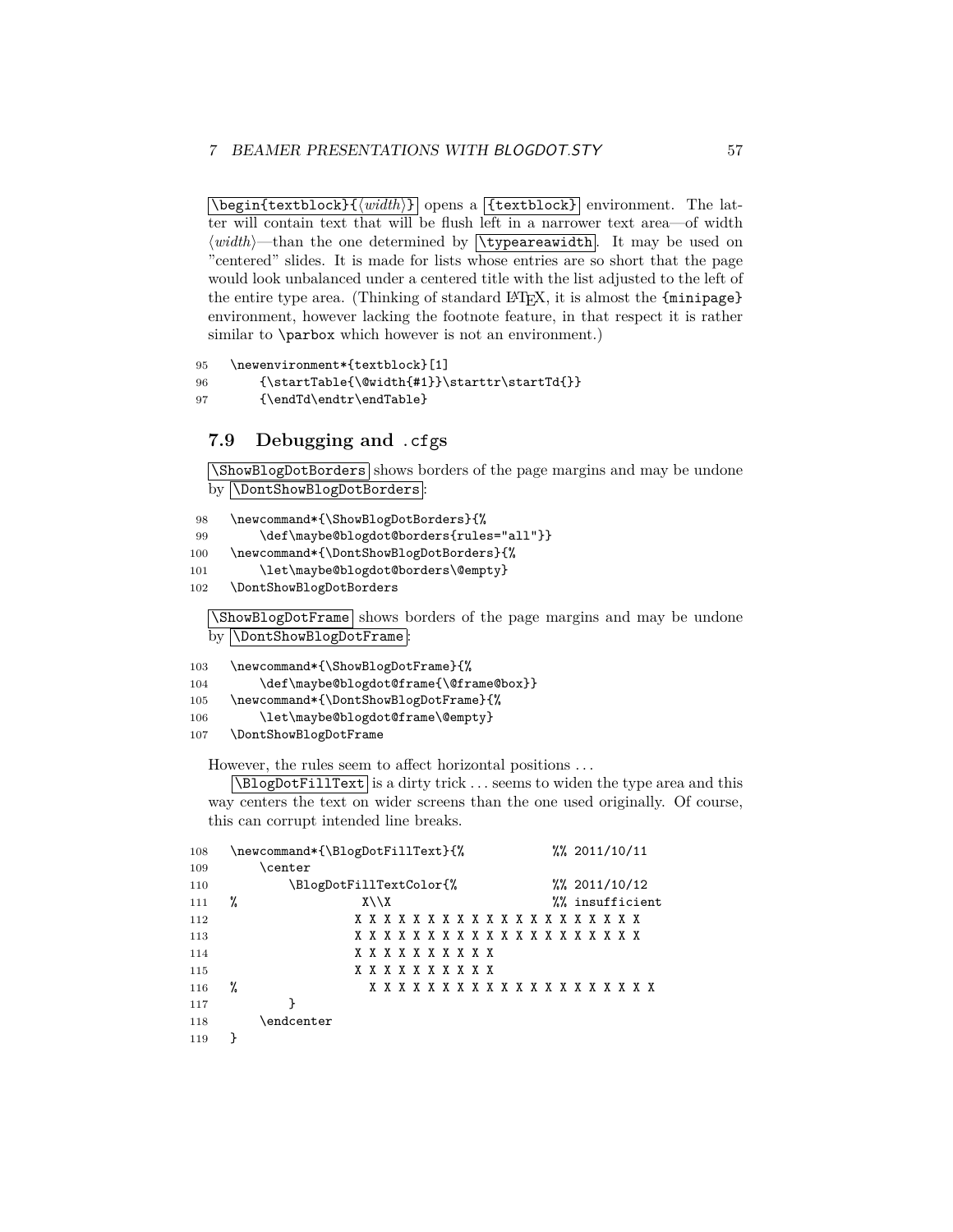\FillBlogDotTypeArea fills \BlogDotFillText into the type area, also as a link to the next slide. This may widen the type area so that the text is centered on wider screens than the one the HTML page was made for. The link may serve as an alternative to the bottom margin link (which sometimes fails). \FillBlogDotTypeArea can be undone by \DontFillBlogDotTypeArea :

```
120 \newcommand*{\FillBlogDotTypeArea}{%
121 \let\ifFillBlogDotTypeArea\iftrue
122 \typeout{ * blogdot filling type area *}} %% 2011/10/13
123 \newcommand*{\DontFillBlogDotTypeArea}{%
124 \let\ifFillBlogDotTypeArea\iffalse}
125 \DontFillBlogDotTypeArea
```
\FillBlogDotBottom fills \BlogDotFillText into the center bottom cell. I tried it before \FillBlogDotTypeArea and I am not sure ... It can be undone by **\DontFillBlogDotBottom**:

126 \newcommand\*{\FillBlogDotBottom}{%

```
127 \let\BlogDotBottomFill\BlogDotFillText}
```
 $\ldots$  actually, it doesn't seem to make a difference!  $(2011/10/13)$ 

```
128 \newcommand*{\DontFillBlogDotBottom}{\let\BlogDotBottomFill\@empty}
129 \DontFillBlogDotBottom
```
\DontShowBlogDotFillText makes \BlogDotFillText invisible,

 $\N$ BlogDotFillText makes it visible. Until 2011/10/22,  $\text{coker}$ (blog.sty) used the <font> element that is deprecated. I still use it here because it seems to suppress the hover CSS indication for the link. (I might offer a choice—TODO)

```
130 \newcommand*{\DontShowBlogDotFillText}{%
131 % \def\BlogDotFillTextColor{\textcolor{\bodybgcolor}}}
132 \def\BlogDotFillTextColor{%
133 \TagSurr{font}{color="\bodybgcolor"}}}
134 \newcommand*{\ShowBlogDotFillText}{%
135 \def\BlogDotFillTextColor{\textcolor{red}}}
136 \DontShowBlogDotFillText
```
As of 2013/01/22, texlinks.sty provides \ctanfileref{ $\Phi$ }{(*file-name*)} that uses an online T<sub>E</sub>X archive randomly chosen or determined by the user. This is preferable for an online version of the presentation. In dantev45.htm, this is used for example files. When, on the other hand, internet access during the presentation is bad, such example files may instead be loaded from the "current directory." **\usecurrdirctan** modifies **\ctanfileref** for this purpose (i.e., it will ignore  $\langle path \rangle$ :

```
137 \newcommand*{\usecurrdirctan}{%
138 \renewcommand*{\ctanfileref}[2]{%
139 \hnewref{}{##2}{\filenamefmt{##2}}}}
```